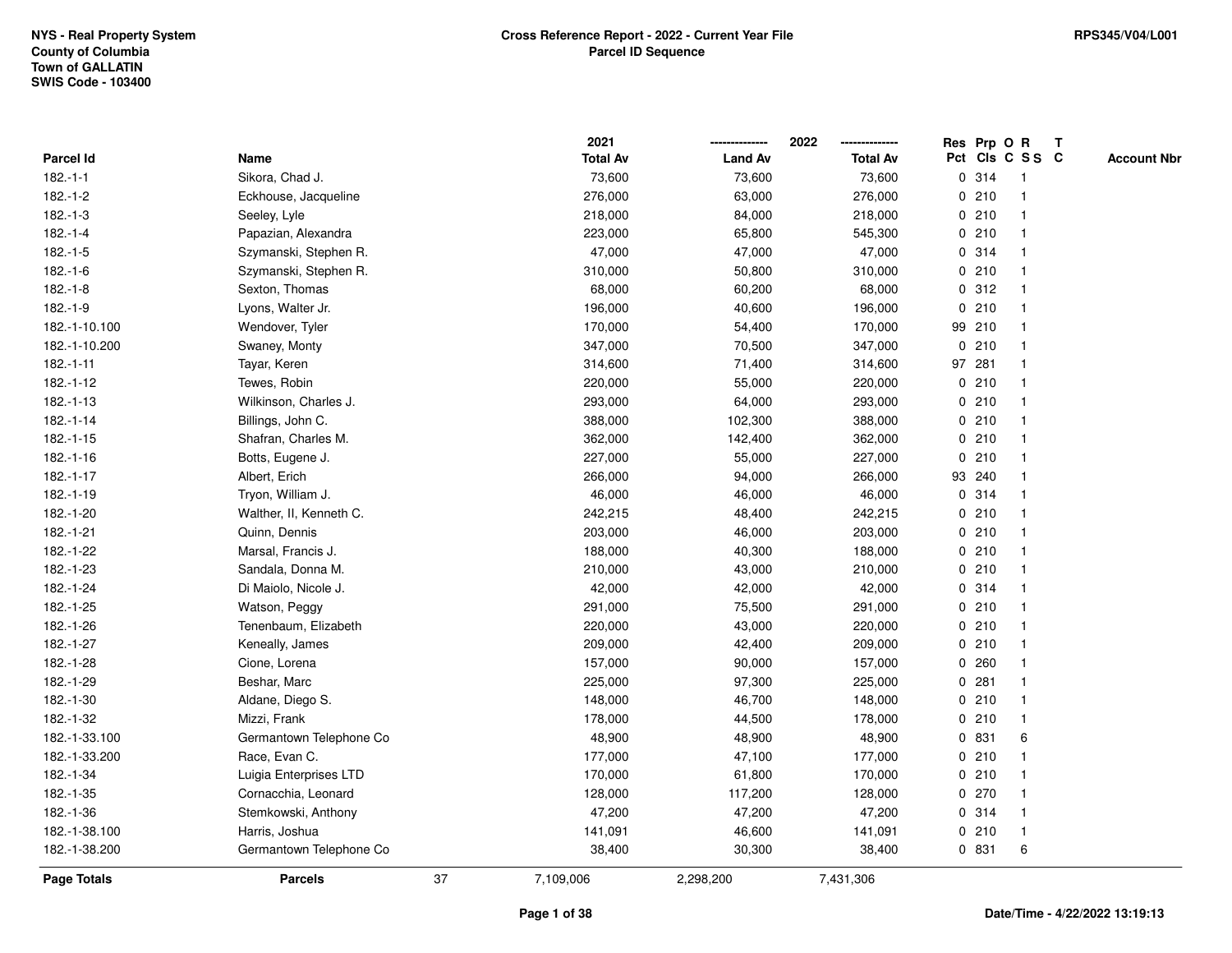|                    |                                         | 2021            |                | 2022            |             |        | Res Prp O R     | T |                    |
|--------------------|-----------------------------------------|-----------------|----------------|-----------------|-------------|--------|-----------------|---|--------------------|
| Parcel Id          | Name                                    | <b>Total Av</b> | <b>Land Av</b> | <b>Total Av</b> |             |        | Pct Cls C S S C |   | <b>Account Nbr</b> |
| 182.-1-40          | London, Jonathan D.                     | 242,000         | 50,400         | 242,000         |             | 0210   | $\mathbf{1}$    |   |                    |
| 182.-1-41          | Zimmerman, Jennifer Ann                 | 121,000         | 41,600         | 121,000         | 0           | 210    | $\mathbf{1}$    |   |                    |
| 182.-1-42.1        | Prati, Louisa                           | 294,000         | 86,800         | 294,000         |             | 0210   | $\mathbf{1}$    |   |                    |
| 182.-1-42.2        | Vincini, Giovanni Elvira                | 239,000         | 86,800         | 239,000         |             | 0210   | $\mathbf 1$     |   |                    |
| 182.-1-42.3        | Pudney, Kylie                           |                 | 59,000         | 211,200         |             | 0210   |                 |   |                    |
| 182.-1-42.4        | Vincini, Giovanni Elvira                |                 | 44,800         | 44,800          |             | 0 314  |                 |   |                    |
| 182.-1-43          | Crystal, Neil                           | 136,000         | 40,000         | 136,000         |             | 0210   | $\mathbf{1}$    |   |                    |
| $182.-1-44$        | Cornacchia Family, Revocable Living Tru | 26,000          | 26,000         | 26,000          |             | 0.314  | $\mathbf{1}$    |   |                    |
| 182.-1-45          | Newsome, Daniel L.                      | 159,000         | 55,600         | 159,000         |             | 0210   | $\mathbf{1}$    |   |                    |
| 182.-1-46          | Kosior, Thomas                          | 153,000         | 45,200         | 153,000         |             | 0210   | $\mathbf{1}$    |   |                    |
| 182.-1-47.100      | Vonnegut, Scott                         | 168,300         | 41,500         | 168,300         |             | 0210   | 1               |   |                    |
| 182.-1-49          | Currier, Carol                          | 31,000          | 18,000         | 31,000          |             | 0.260  |                 |   |                    |
| 182.-1-51          | Koslor, Thomas R. Jr.                   | 171,000         | 68,500         | 171,000         | 0           | 210    |                 |   |                    |
| 182.-1-52          | Scali, Marisa                           | 188,100         | 65,100         | 188,100         |             | 97 210 | $\mathbf{1}$    |   |                    |
| 182.-1-53          | Scali, Marisa                           | 56,400          | 56,400         | 56,400          | $\mathbf 0$ | 314    | $\mathbf{1}$    |   |                    |
| 182.-1-54.111      | Fantini, Maureen Diana                  | 261,000         | 97,300         | 261,000         |             | 87 210 | $\mathbf{1}$    |   |                    |
| 182.-1-54.112      | Vakil, Arash                            | 262,000         | 72,400         | 282,000         |             | 94 210 | $\mathbf{1}$    |   |                    |
| 182.-1-54.120      | Cashman, Stephen A.                     | 219,000         | 62,200         | 219,000         |             | 0210   | 1               |   |                    |
| 182.-1-54.200      | Weil, Jonathan                          | 334,000         | 79,500         | 334,000         |             | 0210   |                 |   |                    |
| 182.-2-1           | Rita Gay Isaacs Living Trust            | 197,000         | 105,000        | 202,979         |             | 0210   |                 |   |                    |
| 182.-2-2           | Reilly, Richard                         | 169,000         | 40,500         | 169,000         |             | 0210   | $\mathbf{1}$    |   |                    |
| $182.-2-3$         | Van Noy, Danielle                       | 264,000         | 88,000         | 264,000         |             | 0210   | $\mathbf{1}$    |   |                    |
| 182.-2-4           | Hamm, Charles                           | 165,000         | 40,900         | 165,000         |             | 0210   | $\mathbf{1}$    |   |                    |
| 182.-2-5           | Provo, Clifford L.                      | 199,000         | 56,200         | 199,000         |             | 0210   | $\mathbf{1}$    |   |                    |
| 182.-2-6.3         | Salensky, Kathryn E.                    | 230,500         | 68,800         | 230,500         |             | 0210   | 1               |   |                    |
| 182.-2-6.4         | Bauer, Grayling                         | 202,500         | 70,200         | 202,500         |             | 0210   |                 |   |                    |
| 182.-2-6.5         | Salensky, Kathryn E.                    | 220,500         | 220,500        | 220,500         |             | 0 322  |                 |   |                    |
| 182.-2-6.6         | Salensky, Kathryn E.                    | 266,700         | 266,700        | 266,700         |             | 0 322  | $\mathbf{1}$    |   |                    |
| 182.-2-7           | Cross, John L.                          | 754,900         | 361,000        | 754,900         | $\mathbf 0$ | 241    | $\mathbf{1}$    |   |                    |
| 182.-2-9           | Rusoff, Annabel                         | 263,800         | 75,300         | 263,800         |             | 0210   | $\mathbf{1}$    |   |                    |
| 182.-2-10          | Szymanski, Fred                         | 237,000         | 40,000         | 237,000         |             | 0210   | $\mathbf{1}$    |   |                    |
| 182.-2-11          | Kaufman, Elliott                        | 328,138         | 41,800         | 328,138         |             | 0210   | $\mathbf{1}$    |   |                    |
| 182.-2-12          | Steiert, Mark A.                        | 140,000         | 140,000        | 140,000         |             | 0 322  |                 |   |                    |
| 182.-2-13          | Beams, Richard Scott                    | 29,800          | 29,800         | 29,800          |             | 0.314  |                 |   |                    |
| 182.-2-14          | Werner, Richard                         | 214,000         | 64,600         | 214,000         |             | 0210   | $\mathbf{1}$    |   |                    |
| 182.-2-15          | Brinkman, Michael D.                    | 425,000         | 55,600         | 425,000         | 0           | 281    | $\mathbf{1}$    |   |                    |
| 182.-2-16          | Palumbo, Rosemary                       | 29,000          | 29,000         | 29,000          |             | 0.314  | $\mathbf{1}$    |   |                    |
| <b>Page Totals</b> | 36<br><b>Parcels</b>                    | 7,157,638       | 2,804,200      | 7,439,617       |             |        |                 |   |                    |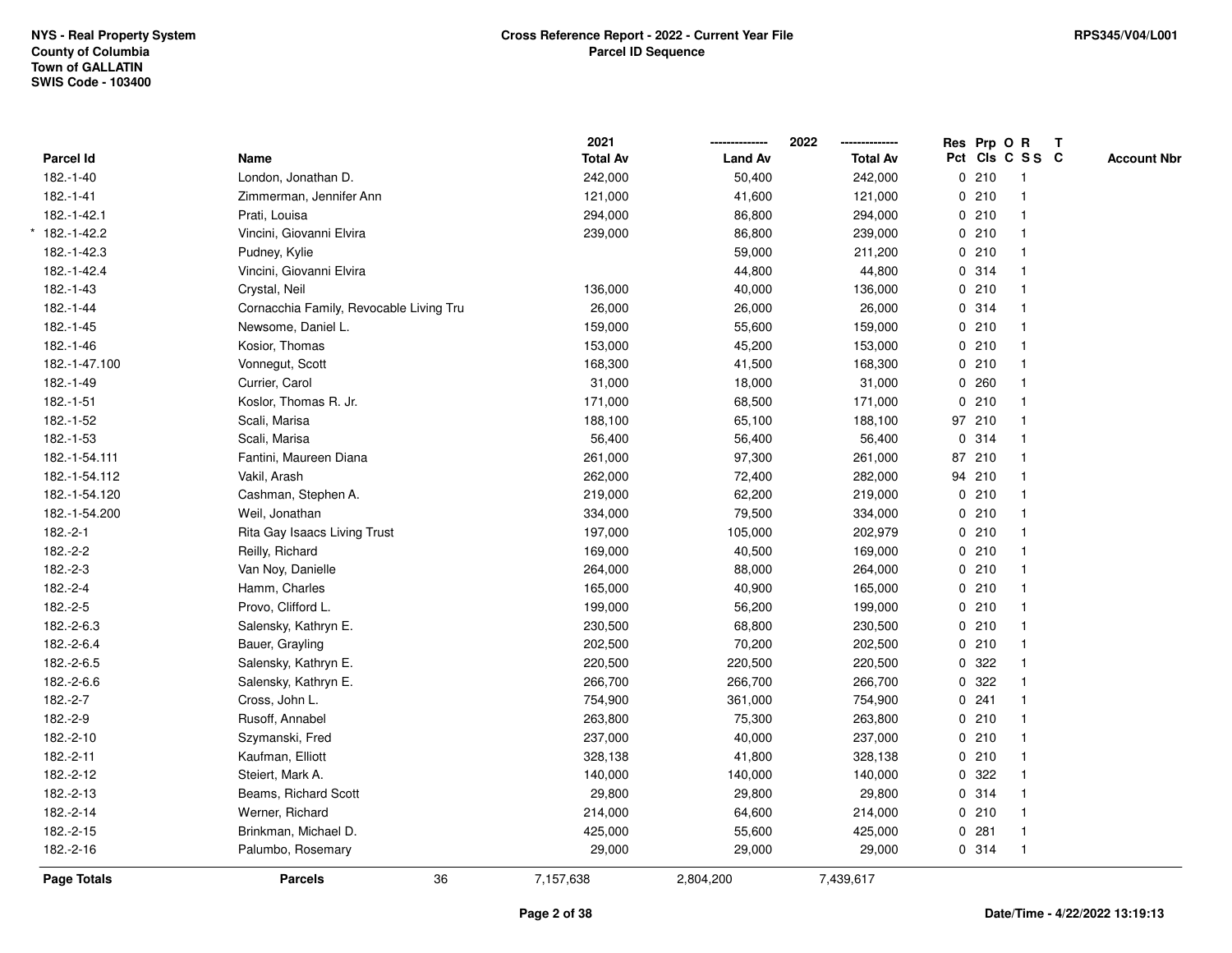|               |                                             | 2021            |                | 2022            |             |        | Res Prp O R             | $\mathbf{T}$ |                    |
|---------------|---------------------------------------------|-----------------|----------------|-----------------|-------------|--------|-------------------------|--------------|--------------------|
| Parcel Id     | Name                                        | <b>Total Av</b> | <b>Land Av</b> | <b>Total Av</b> |             |        | Pct Cls C S S C         |              | <b>Account Nbr</b> |
| 182.-2-17     | Palumbo, Rosemary                           | 152,000         | 43,000         | 152,000         |             | 0210   | -1                      |              |                    |
| 182.-2-18     | Taranko, Alex R.                            | 74,000          | 45,400         | 74,000          |             | 0.312  |                         |              |                    |
| 182.-2-19     | Taranko, Alex R.                            | 214,000         | 48,000         | 214,000         |             | 0210   | -1                      |              |                    |
| 182.-2-20     | Palazzo, Michael                            | 203,800         | 100,800        | 203,800         | 0           | 240    | -1                      |              |                    |
| 182.-2-21     | Bob Hamezopoulos & Theodora, Hamezopoul     | 275,000         | 151,000        | 345,744         |             | 78 240 | -1                      |              |                    |
| 182.-2-22     | Bazylewicz, Michael V.                      | 177,000         | 70,500         | 177,000         |             | 0210   | -1                      |              |                    |
| 182.-2-23     | Pinchbeck, Vance                            | 65,000          | 65,000         | 65,000          |             | 0.314  |                         |              |                    |
| 182.-2-24     | <b>Pinchbeck Family Trust</b>               | 351,000         | 96,200         | 351,000         |             | 0210   |                         |              |                    |
| 182.-2-25     | Healy, Sara                                 | 223,000         | 68,100         | 223,000         |             | 0210   | -1                      |              |                    |
| 182.-2-26     | Stenehjem, William                          | 685,000         | 78,500         | 685,000         |             | 0210   |                         |              |                    |
| 182.-2-27     | Swagemakers, Steven                         | 205,000         | 50,500         | 205,000         |             | 0210   | -1                      |              |                    |
| 182.-2-28     | Byrnes, Susan                               | 221,000         | 90,500         | 221,000         |             | 0210   | -1                      |              |                    |
| 182.-2-29     | Apale, Cosmas                               | 78,000          | 78,000         | 78,000          |             | 0.314  | -1                      |              |                    |
| 182.-2-30     | Nack, William T. Jr.                        | 281,000         | 85,400         | 281,000         |             | 0210   |                         |              |                    |
| 182.-2-31     | Boccia, Dennis                              | 261,000         | 89,000         | 261,000         |             | 0210   |                         |              |                    |
| 182.-2-32     | Darmetko, Wioletta                          | 50,000          | 32,800         | 50,000          |             | 0.312  | -1                      |              |                    |
| 182.-2-33     | Quirolgico, Charles                         | 125,000         | 39,400         | 125,000         | $\mathbf 0$ | 312    | $\overline{\mathbf{1}}$ |              |                    |
| 182.-2-34     | Quirolgico, Charles                         | 208,554         | 56,800         | 208,554         |             | 0210   | -1                      |              |                    |
| 182.-2-35.-46 | Foster, Eric                                | 1,700           | 1,700          | 1,700           |             | 0682   | -1                      |              |                    |
| 182.-2-35.-47 | Pelegrino, Frank                            | 1,700           | 1,700          | 1,700           |             | 0 682  |                         |              |                    |
| 182.-2-36     | Quirolgico, Charles                         | 34,000          | 34,000         | 34,000          |             | 0.314  |                         |              |                    |
| 182.-2-37     | Ravnikar, Maria                             | 64,000          | 64,000         | 64,000          |             | 0.314  |                         |              |                    |
| 182.-2-38     | Francesca Parisi Family, Trust May 16, 2015 | 24,000          | 24,000         | 24,000          |             | 0.314  |                         |              |                    |
| 182.-2-39     | Tilson, Andrew                              | 339,000         | 87,800         | 339,000         |             | 0210   | $\mathbf{1}$            |              |                    |
| 182.-2-40     | Tilson, Andrew                              | 23,000          | 23,000         | 23,000          |             | 0.314  | -1                      |              |                    |
| 182.-2-41     | Wingert, Susan                              | 285,000         | 53,800         | 285,000         |             | 0210   | -1                      |              |                    |
| 182.-2-42     | Fiebich, Joachim                            | 250,000         | 52,000         | 250,000         |             | 0210   |                         |              |                    |
| 182.-2-43     | Milstein, Matthew                           | 215,000         | 62,000         | 215,000         |             | 0210   |                         |              |                    |
| 182.-2-44     | Kumar, Prasan                               | 229,000         | 92,000         | 229,000         |             | 0210   |                         |              |                    |
| 182.-2-45     | Miller, Marcia                              | 46,000          | 46,000         | 46,000          | 0           | 314    | -1                      |              |                    |
| 182.-2-46     | Miller, Marcia                              | 224,000         | 84,800         | 224,000         |             | 0210   | -1                      |              |                    |
| 182.-2-47     | Uyanik, James M.                            | 296,925         | 96,800         | 296,925         |             | 0210   | $\mathbf 1$             |              |                    |
| 182.-2-48     | Uyanik, James M.                            | 49,000          | 49,000         | 49,000          |             | 0.314  |                         |              |                    |
| 182.-2-49     | Pinchbeck, Steven D.                        | 231,000         | 68,400         | 231,000         |             | 0210   |                         |              |                    |
| 182.-2-50     | Fernandez, Joseph                           | 168,000         | 84,200         | 168,000         |             | 0210   |                         |              |                    |
| 182.-2-51     | Zahorsky, Christopher                       | 242,000         | 89,600         | 242,000         |             | 0210   | $\overline{1}$          |              |                    |
| 182.-2-52     | Washburn, Paula J.                          | 238,000         | 83,000         | 238,000         |             | 0210   | -1                      |              |                    |
| Page Totals   | 37<br><b>Parcels</b>                        | 6,810,679       | 2,386,700      | 6,881,423       |             |        |                         |              |                    |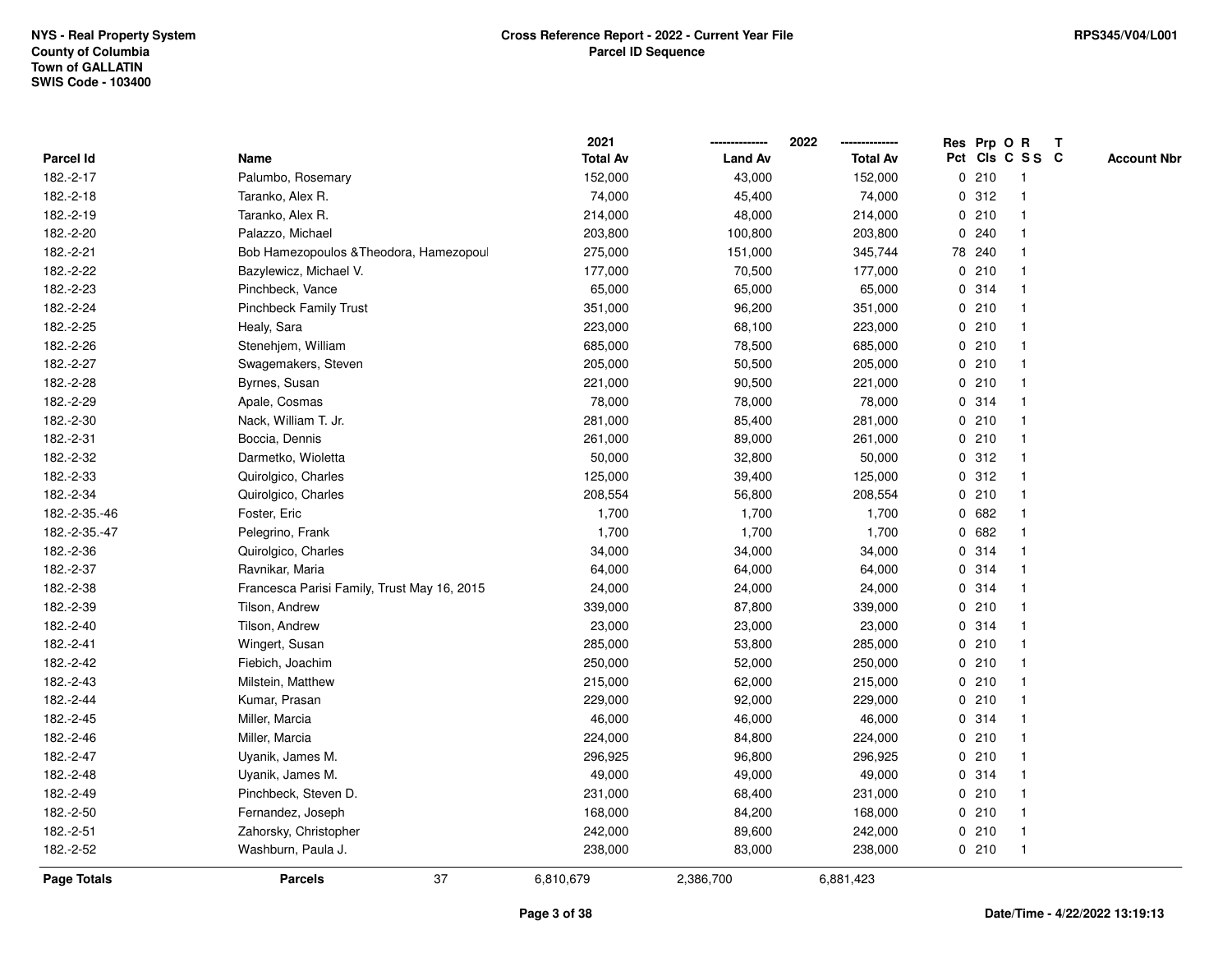|                   |                                            | 2021            |                | 2022            |   |        | Res Prp O R     | T |                    |
|-------------------|--------------------------------------------|-----------------|----------------|-----------------|---|--------|-----------------|---|--------------------|
| Parcel Id         | Name                                       | <b>Total Av</b> | <b>Land Av</b> | <b>Total Av</b> |   |        | Pct Cls C S S C |   | <b>Account Nbr</b> |
| 182.-2-53         | Cataldi, Michele & Angela                  | 136,100         | 88,400         | 136,100         |   | 0.260  | -1              |   |                    |
| 182.-2-54         | Francesca Parisi Family, Trust May 16,2015 | 47,000          | 47,000         | 47,000          |   | 0.314  |                 |   |                    |
| 182.-2-55         | Ferguson, Sam E.                           | 292,000         | 89,600         | 292,000         |   | 0210   |                 |   |                    |
| 182.-2-56.2       | Olfati, Mohammad                           | 253,300         | 253,300        | 253,300         |   | 0.322  |                 |   |                    |
| 182.-2-56.111     | Vallis LLC                                 | 1,468,100       | 424,000        | 1,502,399       |   | 0.281  |                 |   |                    |
| 182.-2-56.112     | Lebwohl, Martin                            | 1,102,700       | 303,700        | 1,102,700       |   | 0.240  |                 |   |                    |
| 182.-2-58.1       | Matel, Pierre                              | 59,000          | 59,000         | 59,000          |   | 0910   |                 |   |                    |
| 182.-2-59         | Vallis LLC                                 | 402,600         | 402,600        | 402,600         | 0 | 322    |                 |   |                    |
| 182.-2-60         | M B H Farms Inc                            | 477,800         | 263,100        | 477,800         |   | 0.240  |                 |   |                    |
| $183.-1-2$        | Rauth, Adam A.                             | 108,000         | 42,400         | 108,000         |   | 0.260  |                 |   |                    |
| $183.-1-3$        | Hernandez-Miyares, Julio L.                | 377,000         | 60,000         | 377,000         |   | 0210   |                 |   |                    |
| $183.-1-4$        | Bauer, Robert                              | 244,000         | 73,000         | 244,000         |   | 0210   |                 |   |                    |
| $183.-1-5$        | Franklin, Harry                            | 295,000         | 149,800        | 295,000         |   | 0.240  |                 |   |                    |
| $183.-1-6$        | Lydon, Timothy & Susan                     | 64,000          | 42,400         | 64,000          |   | 0270   |                 |   |                    |
| $183.-1-7$        | John A Murphy as Trustee                   | 243,000         | 97,000         | 243,000         |   | 0.240  |                 |   |                    |
| $183.-1-8$        | 321 Benton Rd LLC                          | 404,000         | 228,300        | 404,000         |   | 0.280  | $\mathbf{1}$    |   |                    |
| $183.-1-9$        | Columbia Land Conservancy, Inc             | 67,000          | 67,000         | 67,000          |   | 0.314  | 8               |   |                    |
| $183.-1-10$       | Columbia Land Conservancy                  | 321,000         | 247,500        | 321,000         |   | 0.240  | 8               |   |                    |
| $183.-1-11$       | Langenfeld, Trustee, Judith G.             | 17,000          | 17,000         | 17,000          |   | 0.910  |                 |   |                    |
| 183.-1-12         | Takacs, Scott M.                           | 5,000           | 5,000          | 5,000           |   | 0.910  |                 |   |                    |
| $183.-1-13$       | Zincio, William                            | 5,000           | 5,000          | 5,000           |   | 0.910  |                 |   |                    |
| 183.-1-14.100     | Taggart, Barbara                           | 205,100         | 96,900         | 205,100         |   | 95 210 |                 |   |                    |
| 183.-1-14.200     | Takacs, Scott M.                           | 319,000         | 46,200         | 319,000         |   | 0210   |                 |   |                    |
| $*183. -1 - 16.3$ | Gellert, Philip                            | 441,400         | 266,000        | 441,400         |   | 0.240  |                 |   |                    |
| 183.-1-16.4       | Taggart, Barbara                           | 9,170           | 9,170          | 9,170           |   | 0.910  |                 |   |                    |
| 183.-1-16.5       | Gellert, Philip                            |                 | 64,000         | 239,400         |   | 0.240  |                 |   |                    |
| 183.-1-16.6       | Gellert, Philip                            |                 | 226,000        | 226,000         |   | 0.322  |                 |   |                    |
| 183.-1-16.200     | 321 Benton Rd LLC                          | 133,000         | 133,000        | 133,000         |   | 0.322  |                 |   |                    |
| 183.-1-19         | Tolli, Nichole                             | 225,000         | 46,500         | 225,000         |   | 0210   |                 |   |                    |
| 183.-1-20         | Lilley, Jean                               | 71,000          | 71,000         | 71,000          | 0 | 322    |                 |   |                    |
| 183.-1-21         | Buch, Gerald                               | 47,000          | 47,000         | 47,000          |   | 0.314  |                 |   |                    |
| 183.-1-22         | Buffa, Frank                               | 164,000         | 164,000        | 164,000         |   | 0.322  |                 |   |                    |
| 183.-1-23         | Geagan, Mort                               | 243,000         | 62,200         | 243,000         |   | 0210   |                 |   |                    |
| 183.-1-24         | Feder, Kristie A.                          | 204,000         | 54,600         | 204,000         |   | 0210   |                 |   |                    |
| 183.-1-25         | Demian, Edward                             | 85,000          | 62,000         | 85,000          |   | 0270   |                 |   |                    |
| 183.-1-26         | Hayes, James                               | 212,000         | 64,000         | 212,000         |   | 0210   | $\mathbf 1$     |   |                    |
| 183.-1-27.111     | The 2020 Gaspar Family Irrevo              | 396,000         | 232,400        | 396,000         |   | 0.240  | $\mathbf{1}$    |   |                    |
| Page Totals       | 36<br><b>Parcels</b>                       | 8,701,870       | 4,344,070      | 9,201,569       |   |        |                 |   |                    |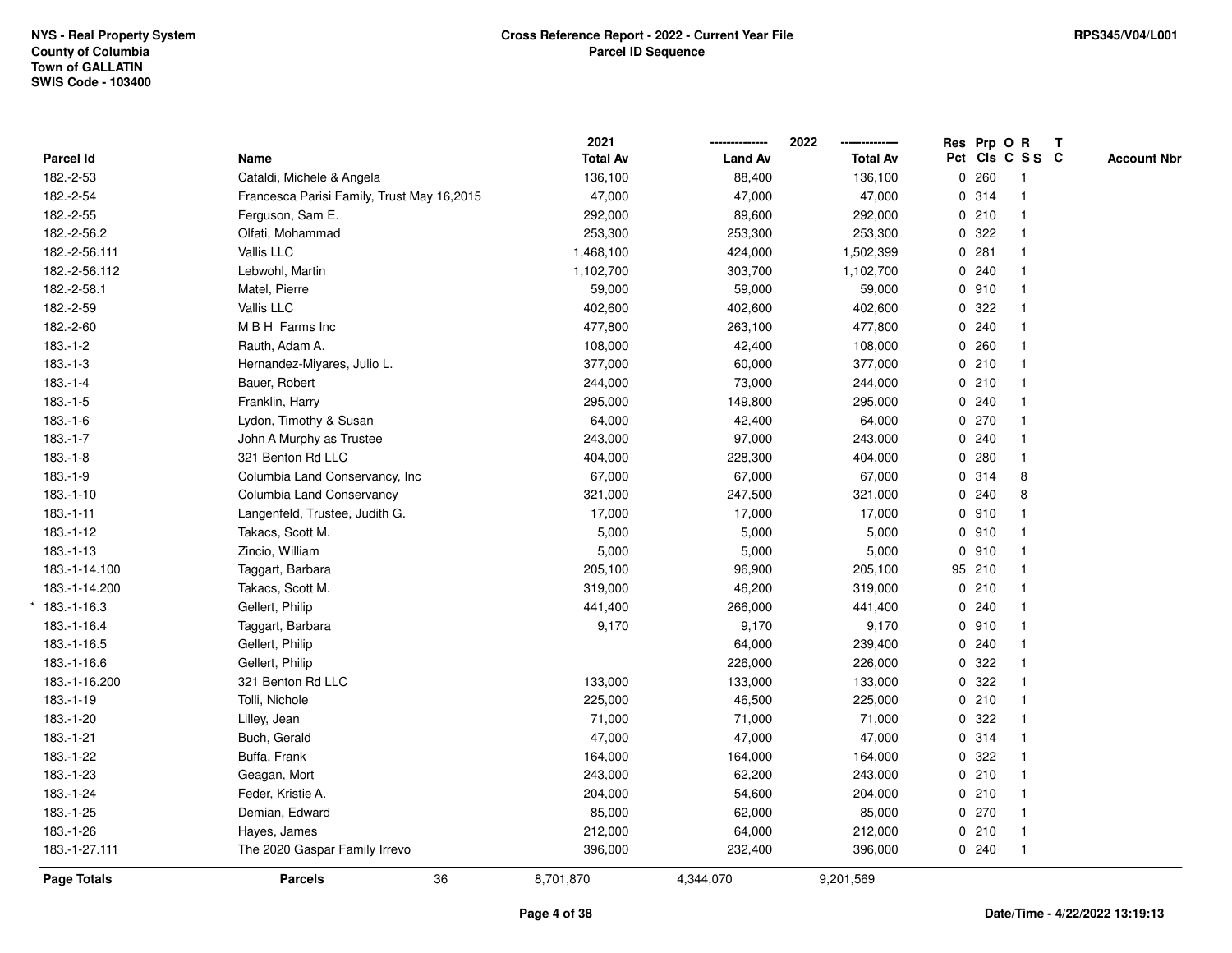|                    |                              |    | 2021            |                | 2022            |             |         | Res Prp O R             | $\mathbf{T}$ |                    |
|--------------------|------------------------------|----|-----------------|----------------|-----------------|-------------|---------|-------------------------|--------------|--------------------|
| Parcel Id          | Name                         |    | <b>Total Av</b> | <b>Land Av</b> | <b>Total Av</b> |             |         | Pct Cls C S S C         |              | <b>Account Nbr</b> |
| 183.-1-27.112      | Fiumara, Rosario             |    | 85,000          | 74,400         | 85,000          |             | 0270    | -1                      |              |                    |
| 183.-1-27.120      | Beader, George               |    | 147,000         | 57,100         | 147,000         |             | 0271    |                         |              |                    |
| 183.-1-27.210      | Hogg, Debra                  |    | 342,000         | 79,600         | 342,000         |             | 0210    | -1                      |              |                    |
| 183.-1-27.220      | Cann, George                 |    | 83,000          | 62,600         | 83,000          |             | 0270    | $\mathbf{1}$            |              |                    |
| 183.-1-28          | 321 Benton Road LLC          |    | 26,000          | 26,000         | 26,000          |             | 0910    | $\mathbf{1}$            |              |                    |
| 183.-1-29          | Smith, Julius                |    | 208,000         | 143,000        | 208,000         |             | 0270    | -1                      |              |                    |
| 183.-1-30          | Hull, Dmetro                 |    | 98,000          | 64,000         | 98,000          |             | 95 270  |                         |              |                    |
| $183.-1-31$        | Graff, Robert W.             |    | 79,000          | 40,200         | 79,000          |             | 0210    |                         |              |                    |
| 183.-1-32          | Sandoval, Thomas J.          |    | 232,000         | 40,000         | 232,000         |             | 0210    | $\overline{\mathbf{1}}$ |              |                    |
| 183.-1-33          | Tompkins, Ricki V.           |    | 145,000         | 32,800         | 145,000         |             | 0210    |                         |              |                    |
| 183.-1-34          | Turner, Sharon E.            |    | 91,000          | 30,200         | 91,000          |             | 0270    | $\mathbf{1}$            |              |                    |
| 183.-1-35          | Morales, Edward              |    | 1,000           | 1,000          | 1,000           |             | 0.314   | $\mathbf{1}$            |              |                    |
| 183.-1-36          | Morales, Edward              |    | 117,000         | 20,400         | 117,000         |             | 0210    | $\mathbf 1$             |              |                    |
| 183.-1-38          | Morris, Suzanne              |    | 126,100         | 45,900         | 126,100         |             | 0270    |                         |              |                    |
| 183.-1-40          | Perla, Andrea                |    | 162,000         | 45,600         | 162,000         |             | 0210    |                         |              |                    |
| 183.-1-41          | Winant, Thomas               |    | 64,000          | 63,800         | 64,000          |             | $0$ 270 | -1                      |              |                    |
| 183.-1-42          | Markessinis, Angelo          |    | 219,000         | 46,200         | 219,000         | $\mathbf 0$ | 210     | $\mathbf{1}$            |              |                    |
| 183.-1-43          | Brown, Nathaniel             |    | 123,000         | 64,000         | 123,000         | 0           | 270     | -1                      |              |                    |
| 183.-1-45          | Cruz, Abel                   |    | 112,000         | 50,000         | 112,000         |             | 0270    | $\mathbf{1}$            |              |                    |
| 183.-1-46          | Aufiero, Carmine             |    | 654,000         | 291,200        | 654,000         |             | 0.240   |                         |              |                    |
| 183.-1-47          | Wachtel, George              |    | 127,600         | 127,600        | 127,600         |             | 0.322   |                         |              |                    |
| 183.-1-48          | Dominique, Keith             |    | 323,000         | 103,800        | 323,000         |             | 0.240   |                         |              |                    |
| 183.-1-49          | Graff, Robert W.             |    | 105,400         | 104,500        | 105,400         |             | 0.312   | $\mathbf{1}$            |              |                    |
| $183.-1-51$        | State Of New York            |    | 4,480,300       | 3,301,200      | 4,480,300       | $\mathbf 0$ | 961     | 8                       |              |                    |
| 183.-1-52          | State Of New York            |    | 2,457,000       | 2,457,000      | 2,457,000       |             | 0 972   | 8                       |              |                    |
| 183.-1-53          | Byington, Todd D.            |    | 7,800           | 7,800          | 7,800           |             | 0.910   | -1                      |              |                    |
| $184.-1-1$         | Columbia Land Conservancy In |    | 1,027,500       | 705,500        | 1,027,500       |             | 0.240   |                         |              |                    |
| $184.-1-2$         | Columbia Land Conservancy In |    | 158,000         | 158,000        | 158,000         |             | 0.322   |                         |              |                    |
| $184.-1-4$         | Pruss, Robert A.             |    | 248,000         | 72,500         | 248,000         |             | 0210    | $\overline{\mathbf{1}}$ |              |                    |
| $184.-1-5$         | <b>BWG-AG LLC</b>            |    | 555,000         | 149,500        | 555,000         |             | 0.240   |                         |              |                    |
| $184.-1-6$         | Gerber, Trustee, Maria       |    | 253,000         | 94,000         | 253,000         |             | 0.240   | $\mathbf{1}$            |              |                    |
| $184.-1-7$         | Etrasco, Joseph A.           |    | 302,000         | 40,000         | 302,000         |             | 0210    | $\mathbf 1$             |              |                    |
| $184.-1-8$         | Taylor, Graham               |    | 152,000         | 41,800         | 152,000         |             | 0210    | -1                      |              |                    |
| $184.-1-9$         | Cyr, Andrew                  |    | 311,961         | 127,700        | 311,961         |             | 0.281   |                         |              |                    |
| 184.-1-10.100      | DiSalvo, James D.            |    | 64,000          | 53,900         | 64,000          |             | 0270    |                         |              |                    |
| 184.-1-10.200      | Behrens, Thomas E.           |    | 158,000         | 36,400         | 158,000         |             | 0210    | $\mathbf{1}$            |              |                    |
| 184.-1-11          | Damkohler, Katherine         |    | 349,000         | 349,000        | 349,000         |             | 0.322   | -1                      |              |                    |
| <b>Page Totals</b> | <b>Parcels</b>               | 37 | 14,193,661      | 9,208,200      | 14,193,661      |             |         |                         |              |                    |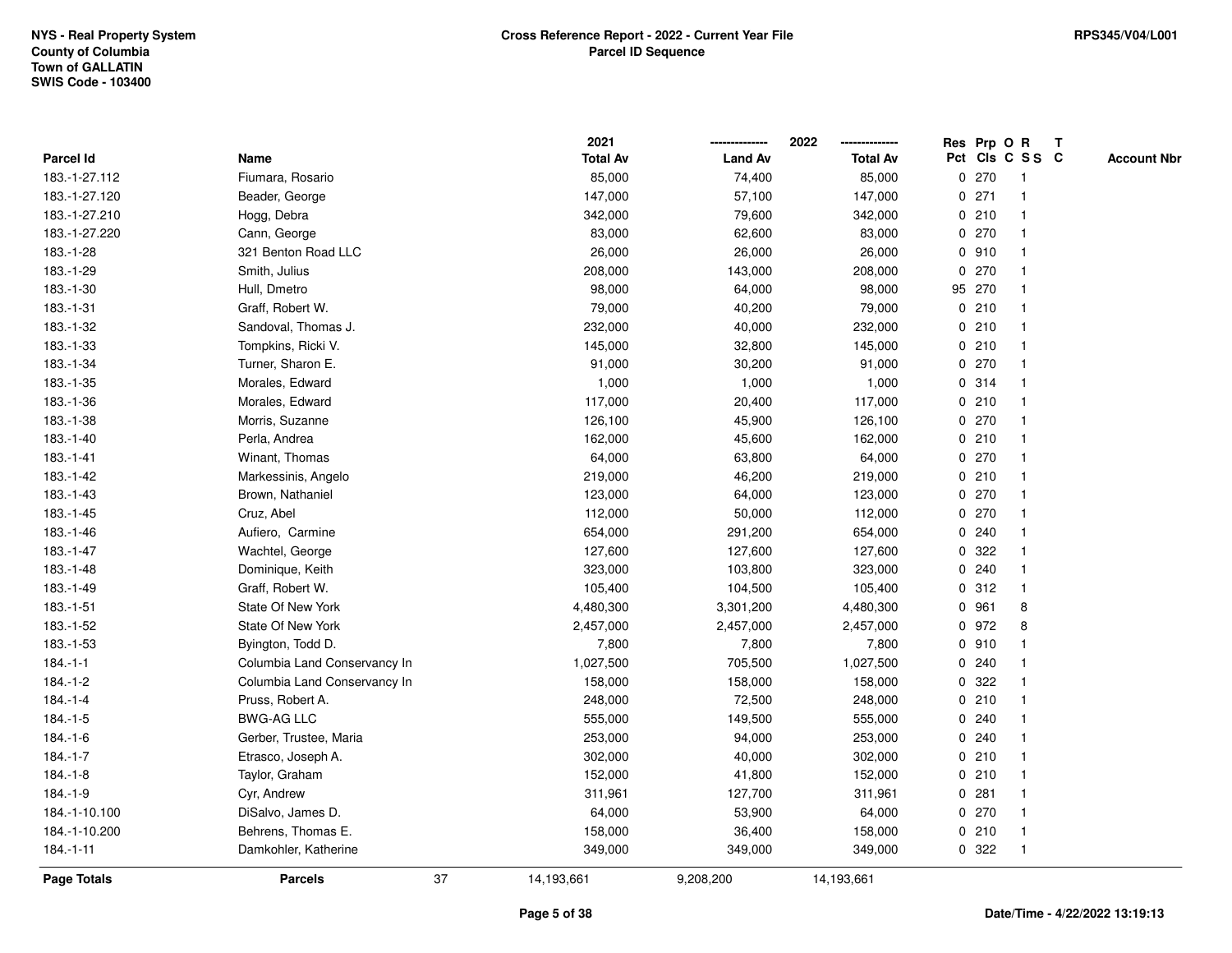|                    |                          |    | 2021            |                | 2022            |              |        | Res Prp O R     | Т |                    |
|--------------------|--------------------------|----|-----------------|----------------|-----------------|--------------|--------|-----------------|---|--------------------|
| Parcel Id          | Name                     |    | <b>Total Av</b> | <b>Land Av</b> | <b>Total Av</b> |              |        | Pct Cls C S S C |   | <b>Account Nbr</b> |
| 184.-1-12          | Calimano, James          |    | 124,000         | 40,000         | 124,000         |              | 0210   | -1              |   |                    |
| 184.-1-13.100      | Fariselli, Lucille       |    | 64,100          | 55,000         | 64,100          | 0            | 260    |                 |   |                    |
| 184.-1-13.200      | Fariselli, Lucille       |    | 91,000          | 91,000         | 91,000          |              | 0.322  |                 |   |                    |
| $184.-1-14$        | Descendants Separate Art |    | 2,082,000       | 593,600        | 2,082,000       |              | 0.250  |                 |   |                    |
| $184. - 1 - 15$    | Candiotti, Clifford      |    | 298,000         | 160,600        | 298,000         |              | 0.240  |                 |   |                    |
| 184.-1-16.100      | Schultz, Frederick Jr.   |    | 262,000         | 61,000         | 262,000         |              | 0210   |                 |   |                    |
| 184.-1-16.200      | Schultz, Robert V.       |    | 133,000         | 133,000        | 133,000         |              | 0.322  |                 |   |                    |
| 184.-1-17          | Saia, Pietro             |    | 191,000         | 71,200         | 191,000         |              | 0210   | $\mathbf{1}$    |   |                    |
| 184.-1-18.100      | Ruggiero, Stefano        |    | 390,000         | 98,400         | 390,000         |              | 0.240  |                 |   |                    |
| 184.-1-18.200      | Rowland, Peter           |    | 516,000         | 145,400        | 516,000         |              | 0210   | $\mathbf 1$     |   |                    |
| 184.-1-19          | Shen, Nadia Ries         |    | 423,000         | 126,400        | 423,000         |              | 0.240  |                 |   |                    |
| 184.-1-20          | Cafiero, Vincent E.      |    | 37,000          | 37,000         | 37,000          |              | 0.314  |                 |   |                    |
| 184.-1-21          | Cafiero, Vincent E.      |    | 146,000         | 50,000         | 146,000         | 0            | 260    |                 |   |                    |
| $193.-1-1$         | Mueller, John P.         |    | 51,000          | 51,000         | 51,000          |              | 0.314  |                 |   |                    |
| $193.-1-2$         | Razum, Mark Edward       |    | 42,000          | 41,900         | 42,000          | $\mathbf 0$  | 270    |                 |   |                    |
| $193.-1-3$         | Butler, Scott S.         |    | 279,000         | 156,000        | 279,000         |              | 0.240  | $\mathbf{1}$    |   |                    |
| $193.-1-4$         | Currier, Carol           |    | 168,000         | 61,000         | 168,000         |              | 0210   | $\mathbf{1}$    |   |                    |
| $193.-1-5$         | Rundall, Jerome J.       |    | 102,000         | 49,000         | 102,000         |              | 0270   |                 |   |                    |
| 193.-1-7.110       | Cornacchia, Leonard      |    | 109,000         | 68,500         | 109,000         |              | 0210   |                 |   |                    |
| 193.-1-7.120       | Duggan, Erika            |    | 353,000         | 95,500         | 353,000         |              | 0210   |                 |   |                    |
| $193.-1-8$         | Kalkandis, Anthony       |    | 245,000         | 93,000         | 245,000         |              | 0210   |                 |   |                    |
| 193.-1-10          | Kalin, Peter             |    | 145,000         | 69,600         | 145,000         |              | 0210   |                 |   |                    |
| 193.-1-11.110      | Easley, Joe Tom          |    | 71,000          | 71,000         | 71,000          |              | 0.314  | $\mathbf{1}$    |   |                    |
| 193.-1-11.120      | Easley, Joe Tom          |    | 160,000         | 61,000         | 160,000         | $\mathbf{0}$ | 210    | $\mathbf{1}$    |   |                    |
| 193.-1-11.200      | Versace, Joan            |    | 40,000          | 34,200         | 40,000          |              | 0.312  |                 |   |                    |
| $193.-1-12$        | Gibbs, Karen F.          |    | 211,000         | 124,000        | 211,000         |              | 80 240 |                 |   |                    |
| $193.-1-13$        | Wilson, Wade             |    | 200,000         | 52,000         | 439,000         |              | 0210   |                 |   |                    |
| 193.-1-14.1        | Scalia, Dorothea         |    | 207,000         | 59,800         | 207,000         |              | 0210   |                 |   |                    |
| 193.-1-14.2        | Scalia, Charles          |    | 355,000         | 69,600         | 355,000         |              | 0210   |                 |   |                    |
| $193.-1-15$        | Lazic, Radoje            |    | 812,000         | 639,000        | 812,000         | 0            | 240    |                 |   |                    |
| 193.-1-16          | Cavanna, Angela C.       |    | 340,000         | 56,000         | 340,000         |              | 0210   | $\mathbf 1$     |   |                    |
| 193.-1-17.110      | Spitzer, Scott           |    | 318,000         | 205,600        | 318,000         |              | 0.240  |                 |   |                    |
| 193.-1-17.120      | Hunt, Laurie A.          |    | 136,000         | 48,200         | 136,000         |              | 0270   |                 |   |                    |
| 193.-1-17.200      | Zollo, Richard           |    | 257,000         | 46,400         | 257,000         |              | 0210   |                 |   |                    |
| 193.-1-19          | Williams, Thomas J.      |    | 121,000         | 121,000        | 121,000         |              | 0.322  |                 |   |                    |
| 193.-1-20          | Van As, Delphine         |    | 217,000         | 94,000         | 217,000         | 0            | 240    | -1              |   |                    |
| 193.-1-21          | Freaney, Arthur          |    | 265,000         | 89,300         | 265,000         |              | 0210   | $\mathbf{1}$    |   |                    |
| <b>Page Totals</b> | <b>Parcels</b>           | 37 | 9,961,100       | 4,119,200      | 10,200,100      |              |        |                 |   |                    |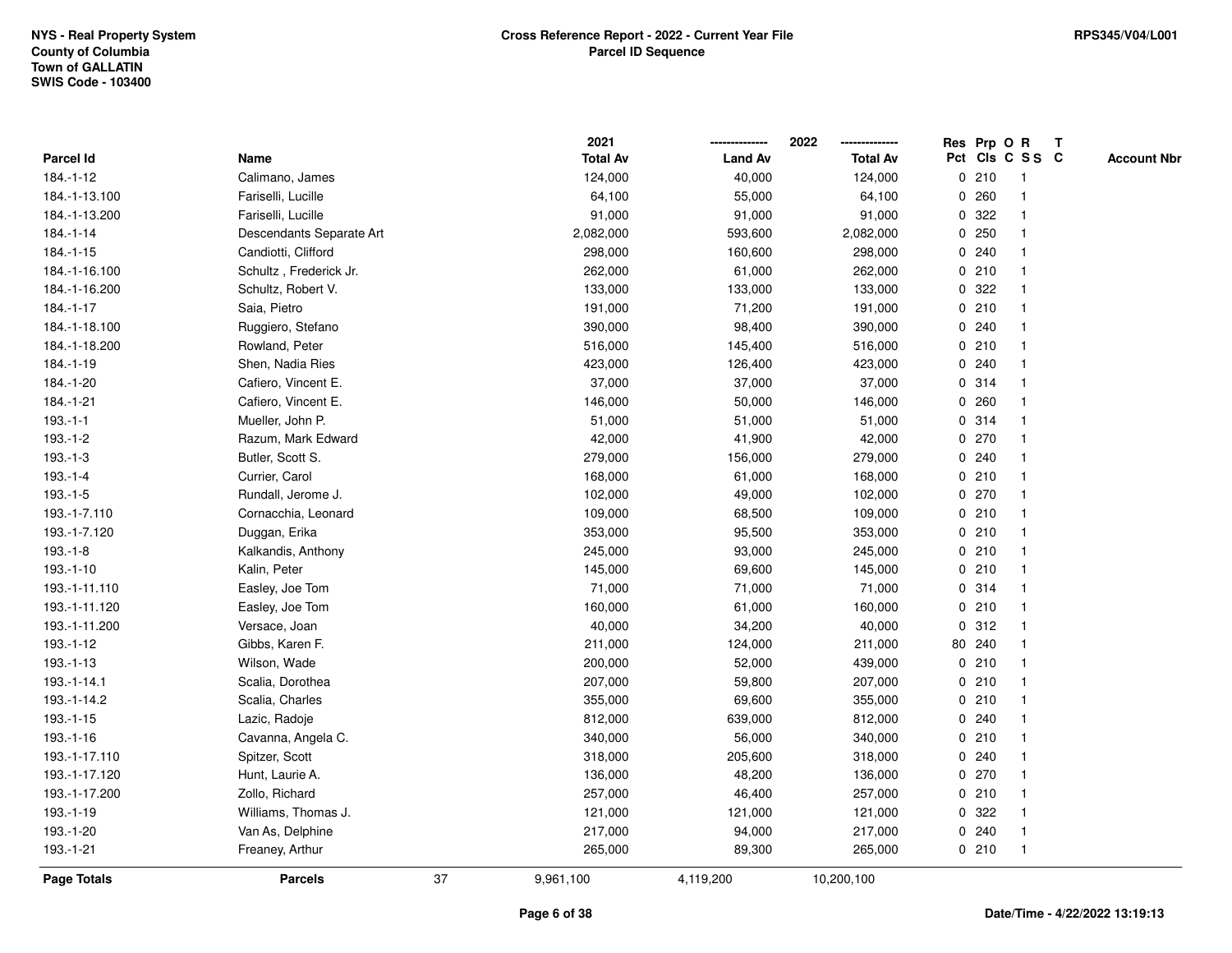|               |                           |    | 2021            |                | 2022<br>-------------- |             |         | Res Prp O R     | $\mathbf{T}$ |                    |
|---------------|---------------------------|----|-----------------|----------------|------------------------|-------------|---------|-----------------|--------------|--------------------|
| Parcel Id     | Name                      |    | <b>Total Av</b> | <b>Land Av</b> | <b>Total Av</b>        |             |         | Pct Cls C S S C |              | <b>Account Nbr</b> |
| 193.-1-22.2   | Bogdanffy, Stephen H.     |    | 256,000         | 44,000         | 256,000                |             | $0$ 111 | -1              |              |                    |
| 193.-1-22.11  | Hull, Karen P.            |    | 408,900         | 408,900        | 408,900                | $\mathbf 0$ | 322     |                 |              |                    |
| 193.-1-22.12  | Hull, Karen               |    | 220,300         | 59,600         | 220,300                |             | 50 210  |                 |              |                    |
| 193.-1-23.100 | Lavariega Lopez, Jeronimo |    | 192,600         | 121,500        | 192,600                | $\mathbf 0$ | 220     |                 |              |                    |
| 193.-1-23.200 | Choinsky, James           |    | 89,000          | 58,000         | 89,000                 | $\mathbf 0$ | 270     | $\overline{1}$  |              |                    |
| 193.-1-24     | Di Meglio, Salvatore C.   |    | 203,000         | 40,000         | 203,000                |             | 0210    | -1              |              |                    |
| 193.-1-25     | Lozier, Thomas            |    | 1,000           | 1,000          | 1,000                  |             | 0.910   |                 |              |                    |
| 193.-1-26     | Di Rienzo, Andrew         |    | 347,000         | 203,100        | 347,000                |             | 80 240  |                 |              |                    |
| 193.-1-27.11  | Shanley, Michael          |    | 174,300         | 76,700         | 174,300                |             | 0.240   |                 |              |                    |
| 193.-1-27.12  | Kaelin, Jessica A.        |    | 132,000         | 53,000         | 132,000                |             | 0 270   |                 |              |                    |
| 193.-1-27.200 | Kaelin, Jessica           |    | 237,000         | 48,400         | 237,000                |             | 0210    | -1              |              |                    |
| 193.-1-28     | Simons, Brian             |    | 207,000         | 46,800         | 207,000                |             | 0210    | $\mathbf{1}$    |              |                    |
| 193.-1-29.100 | Wenhardt, Alfred          |    | 29,000          | 29,000         | 29,000                 |             | 0 314   |                 |              |                    |
| 193.-1-29.200 | Wenhardt, Karen           |    | 217,000         | 46,000         | 217,000                |             | 0210    |                 |              |                    |
| 193.-1-30     | Wenhardt, Margaret        |    | 28,000          | 28,000         | 28,000                 |             | 0 314   |                 |              |                    |
| 193.-1-31     | Diamond Taxi Corp         |    | 81,000          | 45,700         | 81,000                 |             | 0.260   |                 |              |                    |
| 193.-1-32     | Wenhardt, Rose            |    | 198,000         | 40,000         | 198,000                | 0           | 210     |                 |              |                    |
| 193.-1-33     | Barros, Christopher       |    | 173,000         | 40,000         | 173,000                | 0           | 210     | -1              |              |                    |
| 193.-1-34     | Duntz, Betty J.           |    | 223,000         | 42,400         | 223,000                |             | 0210    | -1              |              |                    |
| 193.-1-35     | Bustamante, Fabian A.     |    | 253,000         | 42,400         | 253,000                |             | 0210    |                 |              |                    |
| 193.-1-36.100 | Dangelo, Nelson A.        |    | 10,000          | 10,000         | 10,000                 |             | 0.314   |                 |              |                    |
| 193.-1-36.200 | D Angelo Nelson A         |    | 170,000         | 42,300         | 170,000                |             | 0210    |                 |              |                    |
| 193.-1-37     | Bogdanffy, Stephen        |    | 112,000         | 40,000         | 112,000                |             | 0210    |                 |              |                    |
| 193.-1-38     | Piazzi, Peter             |    | 134,000         | 41,400         | 134,000                | 0           | 210     | $\mathbf{1}$    |              |                    |
| 193.-1-39     | Rubero, Josephine         |    | 5,000           | 5,000          | 5,000                  |             | 0.314   | -1              |              |                    |
| 193.-1-40     | Hunter, Debra             |    | 202,000         | 43,000         | 202,000                |             | 0210    | -1              |              |                    |
| 193.-1-41     | Paquette, Penny           |    | 167,000         | 46,000         | 167,000                |             | 0210    |                 |              |                    |
| 193.-1-42     | Marro, Anthony J. Jr.     |    | 120,000         | 54,100         | 120,000                |             | $0$ 271 |                 |              |                    |
| 193.-1-43     | Steinmetz, Kenneth        |    | 354,000         | 56,200         | 354,000                |             | 0210    |                 |              |                    |
| 193.-1-44     | Piazzi, Peter P.          |    | 180,000         | 43,000         | 180,000                | 0           | 210     |                 |              |                    |
| 193.-1-45     | Tannacore, Donald         |    | 144,000         | 40,600         | 144,000                | 0           | 210     | $\mathbf{1}$    |              |                    |
| 193.-1-46.100 | Guerin, Carol             |    | 120,000         | 48,600         | 120,000                | 0           | 210     | $\overline{1}$  |              |                    |
| 193.-1-46.200 | Coons, Douglas W.         |    | 138,000         | 62,400         | 138,000                |             | 99 210  |                 |              |                    |
| 193.-1-47     | Levanti, James D.         |    | 187,000         | 36,200         | 187,000                |             | 0210    |                 |              |                    |
| 193.-1-48     | Domenico, Anthony         |    | 337,400         | 85,200         | 337,400                |             | 0.240   |                 |              |                    |
| 193.-1-49     | Kulick, Lonnie            |    | 187,000         | 61,100         | 187,000                |             | 0210    | $\mathbf{1}$    |              |                    |
| 193.-1-50.100 | Borowsky, Edward          |    | 58,000          | 46,000         | 58,000                 |             | 0 270   | $\mathbf{1}$    |              |                    |
| Page Totals   | <b>Parcels</b>            | 37 | 6,295,500       | 2,235,600      | 6,295,500              |             |         |                 |              |                    |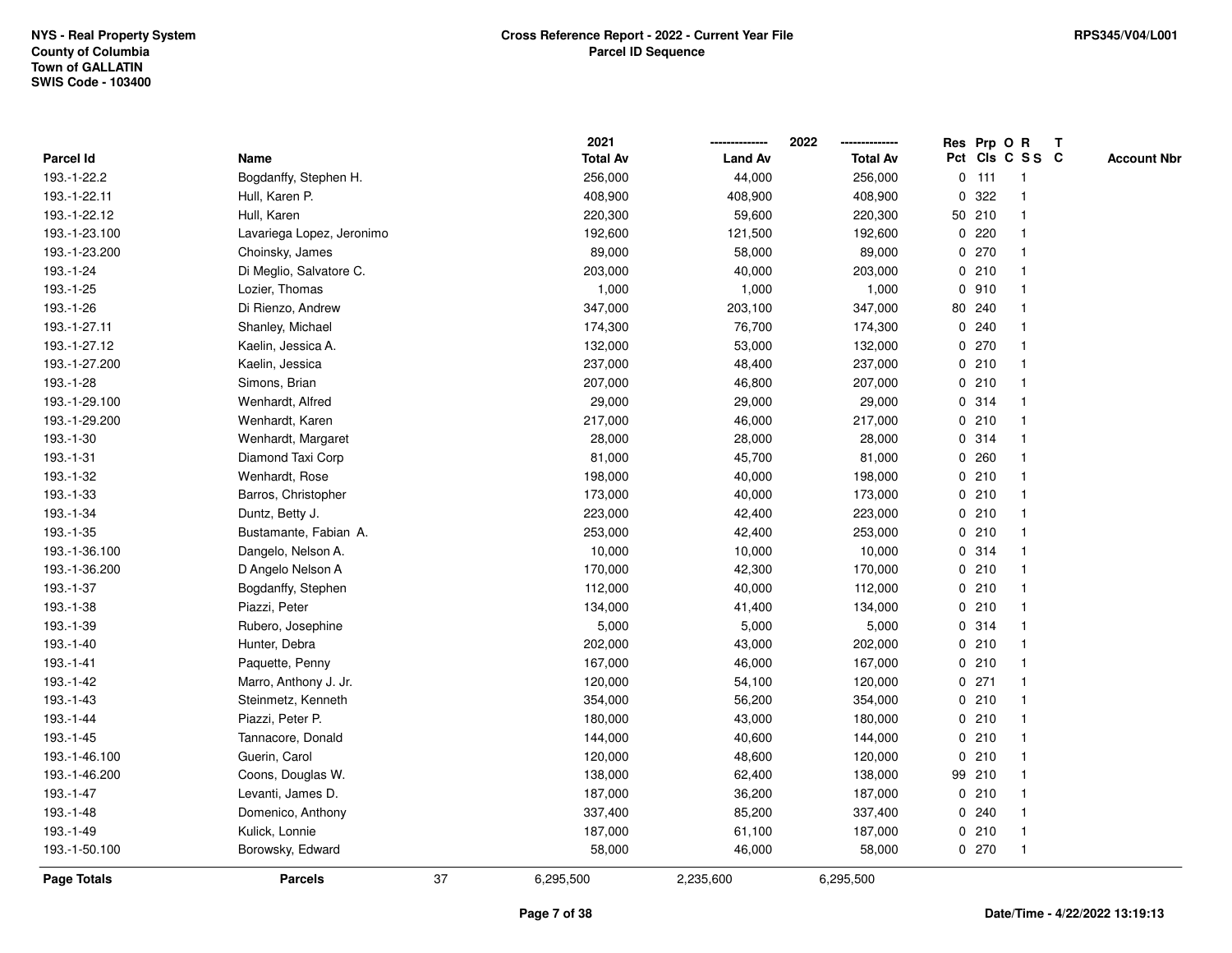\*

\*

|                  |                              |    | 2021            |                | 2022            |   | Res Prp O R |                 | T |                    |
|------------------|------------------------------|----|-----------------|----------------|-----------------|---|-------------|-----------------|---|--------------------|
| <b>Parcel Id</b> | Name                         |    | <b>Total Av</b> | <b>Land Av</b> | <b>Total Av</b> |   |             | Pct Cls C S S C |   | <b>Account Nbr</b> |
| 193.-1-50.200    | Rayow, Emily                 |    | 276,000         | 46,000         | 276,000         |   | 0210        | $\overline{1}$  |   |                    |
| 193.-1-51.111    | Burdick, Dylan Tyler         |    | 59,000          | 46,000         | 59,000          | 0 | 270         | -1              |   |                    |
| 193.-1-51.120    | Miller, Joshua               |    | 216,540         | 87,000         | 216,540         |   | 0210        | $\mathbf{1}$    |   |                    |
| 193.-1-51.200    | Miller, Joshua               |    | 47,000          | 47,000         | 47,000          |   | 0.314       |                 |   |                    |
| 193.-1-52.21     | Haines, Dennis               |    | 325,900         | 48,400         | 325,900         |   | 0210        |                 |   |                    |
| 193.-1-52.22     | Daniels, Mark                |    | 82,000          | 49,000         | 82,000          |   | 0270        |                 |   |                    |
| 193.-1-52.110    | Lu, Weinwen                  |    | 184,000         | 51,100         | 184,000         |   | 0.220       | $\mathbf{1}$    |   |                    |
| 193.-1-52.120    | McManus, Teresa L.           |    | 122,000         | 46,000         | 124,365         |   | 0210        | $\overline{1}$  |   |                    |
| 193.-1-53        | Jones, Keith                 |    | 254,342         | 41,100         | 254,342         |   | 0210        | -1              |   |                    |
| 193.-1-55        | Mc Elroy, Robert Jr.         |    | 1,000           | 1,000          | 1,000           |   | 0.910       | $\mathbf{1}$    |   |                    |
| 193.-1-56        | Versace, Joan                |    | 173,000         | 58,000         | 173,000         |   | 98 283      |                 |   |                    |
| 193.-1-57        | Wenhardt, Margaret           |    | 207,000         | 39,800         | 207,000         |   | 0210        |                 |   |                    |
| 193.-2-1.3       | Trachtman, Richard           |    |                 | 144,100        | 144,100         |   | 0.322       |                 |   |                    |
| 193.-2-1.4       | Trachtman, Richard           |    |                 | 214,600        | 613,100         |   | 0.240       |                 |   |                    |
| 193.-2-1.11      | Trachtman, Richard           |    | 199,400         | 199,400        | 199,400         | 0 | 322         | $\mathbf{1}$    |   |                    |
| 193.-2-1.12      | Seidler, Victor              |    | 481,000         | 46,000         | 481,000         | 0 | 210         | $\mathbf{1}$    |   |                    |
| 193.-2-1.200     | Trachtman, Richard           |    | 492,600         | 94,100         | 492,600         |   | 0210        | $\mathbf{1}$    |   |                    |
| 193.-2-2.100     | Deschamps, Alexander         |    | 106,000         | 102,500        | 106,000         |   | 0.312       |                 |   |                    |
| 193.-2-2.200     | Marinovic, Diane             |    | 308,000         | 59,000         | 308,000         |   | 0210        |                 |   |                    |
| 193.-2-4         | Holton, Andrew Thomson       |    | 207,000         | 97,800         | 207,000         |   | 0210        |                 |   |                    |
| 193.-2-5         | Zincio, Michael              |    | 162,000         | 35,400         | 162,000         |   | 0210        |                 |   |                    |
| 193.-2-6         | Arkins, Jonathan             |    | 565,000         | 188,800        | 565,000         |   | 0.240       | 1               |   |                    |
| 193.-2-7.1       | O Connell Anne B             |    | 510,000         | 69,400         | 510,000         |   | 0210        | $\overline{1}$  |   |                    |
| 193.-2-7.2       | Barrett, Kenneth J.          |    | 197,000         | 158,900        | 197,000         |   | 0.312       | $\mathbf{1}$    |   |                    |
| 193.-2-8         | Kazimir, Lynn                |    | 232,000         | 132,000        | 232,000         |   | 0.240       |                 |   |                    |
| 193.-2-9.100     | Moskaluk, Brian              |    | 184,155         | 49,300         | 184,155         |   | 0210        |                 |   |                    |
| 193.-2-9.200     | Edmonds, Erick               |    | 192,000         | 40,800         | 192,000         |   | 0210        |                 |   |                    |
| 193.-2-11        | Chrzanowski, Daniel T.       |    | 233,000         | 158,000        | 233,000         |   | 0.240       |                 |   |                    |
| 193.-2-12        | Frank, Paul Henry            |    | 115,000         | 115,000        | 115,000         | 0 | 322         |                 |   |                    |
| 193.-2-13        | Chrzanowski, Daniel T.       |    | 481,000         | 358,500        | 481,000         | 0 | 240         | 1               |   |                    |
| 193.-2-15        | Costa Pocono farm, Inc.      |    | 1,480,300       | 655,200        | 1,480,300       |   | 0 116       | $\mathbf{1}$    |   |                    |
| 193.-2-16.11     | Zincio, Michael              |    | 617,700         | 434,600        | 617,700         |   | 38 241      | 1               |   |                    |
| 193.-2-16.12     | Zincio, Michael              |    | 206,190         | 123,600        | 206,190         |   | $0$ 120     |                 |   |                    |
| 193.-2-16.200    | Lo Giudice, Filippo A.       |    | 600,000         | 114,200        | 600,000         |   | 0210        |                 |   |                    |
| 193.-2-19.100    | Wheelwright, Peter           |    | 696,858         | 417,900        | 696,858         |   | 0.240       |                 |   |                    |
| 193.-2-19.200    | Vita, Angelo                 |    | 182,000         | 52,000         | 182,000         |   | 0210        | $\overline{1}$  |   |                    |
| 193.-2-20        | Frank, Elizabeth C., Trustee |    | 319,000         | 64,000         | 319,000         |   | 0210        | $\mathbf{1}$    |   |                    |
| Page Totals      | <b>Parcels</b>               | 35 | 10,022,985      | 4,392,000      | 10,782,550      |   |             |                 |   |                    |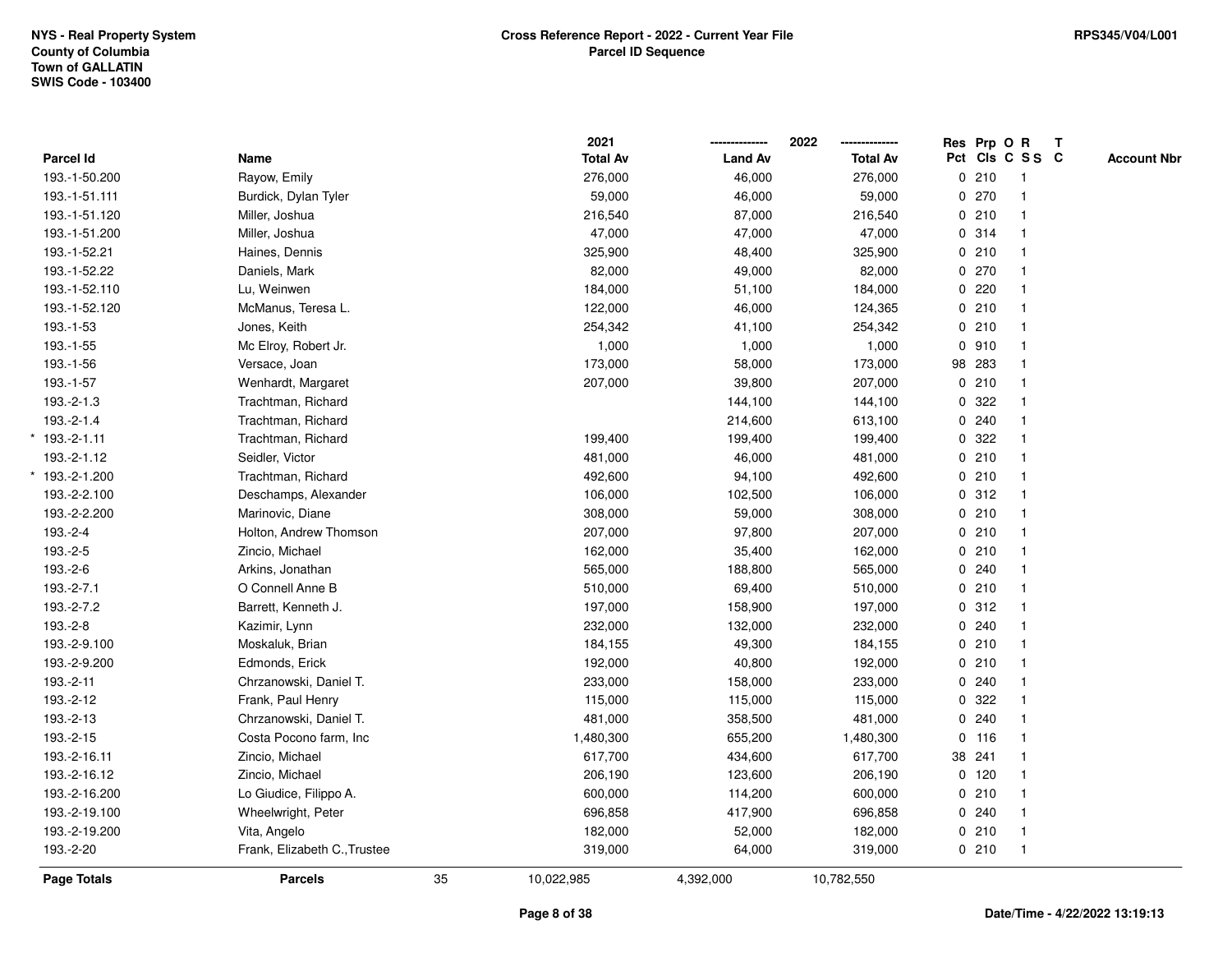|               |                            |    | 2021            |                | 2022            |             |         | Res Prp O R             | $\mathbf{T}$ |                    |
|---------------|----------------------------|----|-----------------|----------------|-----------------|-------------|---------|-------------------------|--------------|--------------------|
| Parcel Id     | Name                       |    | <b>Total Av</b> | <b>Land Av</b> | <b>Total Av</b> |             |         | Pct Cls C S S C         |              | <b>Account Nbr</b> |
| 193.-2-21     | Anelli, Michael            |    | 146,000         | 46,000         | 146,000         |             | 0210    | -1                      |              |                    |
| 193.-2-23     | Bogdanffy, Stephen H.      |    | 275,000         | 289,900        | 513,400         |             | 0.241   |                         |              |                    |
| 193.-2-24     | Bogdanffy, Stephen H.      |    | 28,800          | 28,800         | 28,800          |             | 0910    | -1                      |              |                    |
| 193.-2-28     | Spinosa, Carol Ann         |    | 44,000          | 12,600         | 44,000          | $\mathbf 0$ | 270     | $\overline{1}$          |              |                    |
| 193.-2-29     | Vita, Angelo Jr.           |    | 87,000          | 32,000         | 87,000          |             | 0.260   | $\mathbf{1}$            |              |                    |
| 193.-2-30     | Esposito, Bernardino       |    | 543,700         | 271,400        | 543,700         |             | 72 240  | $\mathbf 1$             |              |                    |
| 193.-2-31     | Bertolini, Catherine       |    | 380,000         | 159,400        | 380,000         |             | 0.240   |                         |              |                    |
| 193.-2-32     | Bogdanffy, Stephen H.      |    | 5,000           | 5,000          | 5,000           |             | 0.910   |                         |              |                    |
| 193.-2-33     | Bogdanffy, Stephen H.      |    | 84,000          | 46,000         | 84,000          |             | 0270    |                         |              |                    |
| 193.-2-34     | Bogdanffy, Stephen H.      |    | 182,000         | 41,200         | 182,000         |             | 0210    |                         |              |                    |
| 193.-2-35     | Lasher, John H.            |    | 184,000         | 43,000         | 184,000         |             | 0210    | $\mathbf{1}$            |              |                    |
| 193.-2-36     | Bogdanffy, Stephen H.      |    | 86,000          | 41,800         | 86,000          |             | 0210    | $\mathbf{1}$            |              |                    |
| 193.-2-37     | Hall, Jeremiah             |    | 173,415         | 35,000         | 173,415         |             | 0210    | -1                      |              |                    |
| 193.-2-38.111 | Duntz, Charles E.          |    | 310,000         | 134,100        | 310,000         |             | 0.240   |                         |              |                    |
| 193.-2-38.120 | Duntz, Wittek Clara Truste |    | 81,000          | 81,000         | 81,000          |             | 0.322   |                         |              |                    |
| 193.-2-38.200 | Bogdanffy, Stephen H.      |    | 42,500          | 42,500         | 42,500          |             | 0.314   | -1                      |              |                    |
| 193.-2-39     | Dagnino, Lenny A.          |    | 66,000          | 38,200         | 66,000          | $\mathbf 0$ | 270     | $\overline{\mathbf{1}}$ |              |                    |
| 193.-2-40     | Kenny, Jeremy M.           |    | 134,000         | 46,000         | 134,000         |             | 0210    | $\mathbf 1$             |              |                    |
| 193.-2-41     | Newman, Marcus             |    | 209,000         | 77,400         | 213,300         |             | 0210    | $\mathbf{1}$            |              |                    |
| 193.-2-42     | Aragona, Ricky L.          |    | 246,000         | 25,800         | 246,000         |             | 0210    |                         |              |                    |
| 193.-2-43     | Bussey, Tyrone             |    | 191,000         | 43,000         | 191,000         |             | 0210    |                         |              |                    |
| 193.-2-44.100 | Kluge, Matthew E.          |    | 127,000         | 53,800         | 127,000         |             | 0210    |                         |              |                    |
| 193.-2-44.200 | Snow, Rosemary             |    | 104,000         | 44,800         | 104,000         |             | 0210    | -1                      |              |                    |
| 193.-2-46     | Bogdanffy, Stephen J.      |    | 1,209,806       | 662,600        | 1,209,806       |             | $0$ 111 | $\mathbf{1}$            |              |                    |
| 193.-2-47     | Bogdanffy, Stephen H.      |    | 7,000           | 7,000          | 7,000           |             | 0.910   | $\mathbf 1$             |              |                    |
| 193.-2-48     | Bogdanffy, Stephen H.      |    | 6,000           | 6,000          | 6,000           |             | 0.910   | $\mathbf 1$             |              |                    |
| 193.-2-51     | Brightly, Lisa             |    | 210,000         | 40,000         | 210,000         |             | 0210    |                         |              |                    |
| 193.-2-52     | Wheelwright, Peter M.      |    | 6,900           | 6,900          | 6,900           |             | 0.910   |                         |              |                    |
| 193.-2-53     | Wheelwright, Peter M.      |    | 3,400           | 3,400          | 3,400           |             | 0.910   | $\overline{\mathbf{1}}$ |              |                    |
| 193.-2-54     | Wheelwright, Peter M.      |    | 6,900           | 6,900          | 6,900           |             | 0.910   |                         |              |                    |
| 193.-2-55     | Bogdanffy, Stephen H.      |    | 6,000           | 6,000          | 6,000           |             | 0910    | $\overline{1}$          |              |                    |
| 193.-2-56     | Bogdanffy, Stephen H.      |    | 18,000          | 18,000         | 18,000          |             | 0.910   | $\mathbf 1$             |              |                    |
| 193.-2-58     | Bogdanffy, Stephen H.      |    | 1,000           | 1,000          | 1,000           |             | 0.910   |                         |              |                    |
| 193.-2-59     | Bogdanffy, Stephen H.      |    | 9,000           | 9,000          | 9,000           |             | 0.910   |                         |              |                    |
| 193.-2-60     | Bogdanffy, Stephen H.      |    | 13,000          | 13,000         | 13,000          |             | 0.910   |                         |              |                    |
| $194.-1-1$    | Hourigan, Andrew           |    | 104,000         | 43,000         | 104,000         |             | 0.260   | $\mathbf{1}$            |              |                    |
| 194.-1-3.111  | Hull, Ruth                 |    | 334,000         | 186,000        | 334,000         |             | $0$ 113 | $\mathbf{1}$            |              |                    |
| Page Totals   | <b>Parcels</b>             | 37 | 5,664,421       | 2,647,500      | 5,907,121       |             |         |                         |              |                    |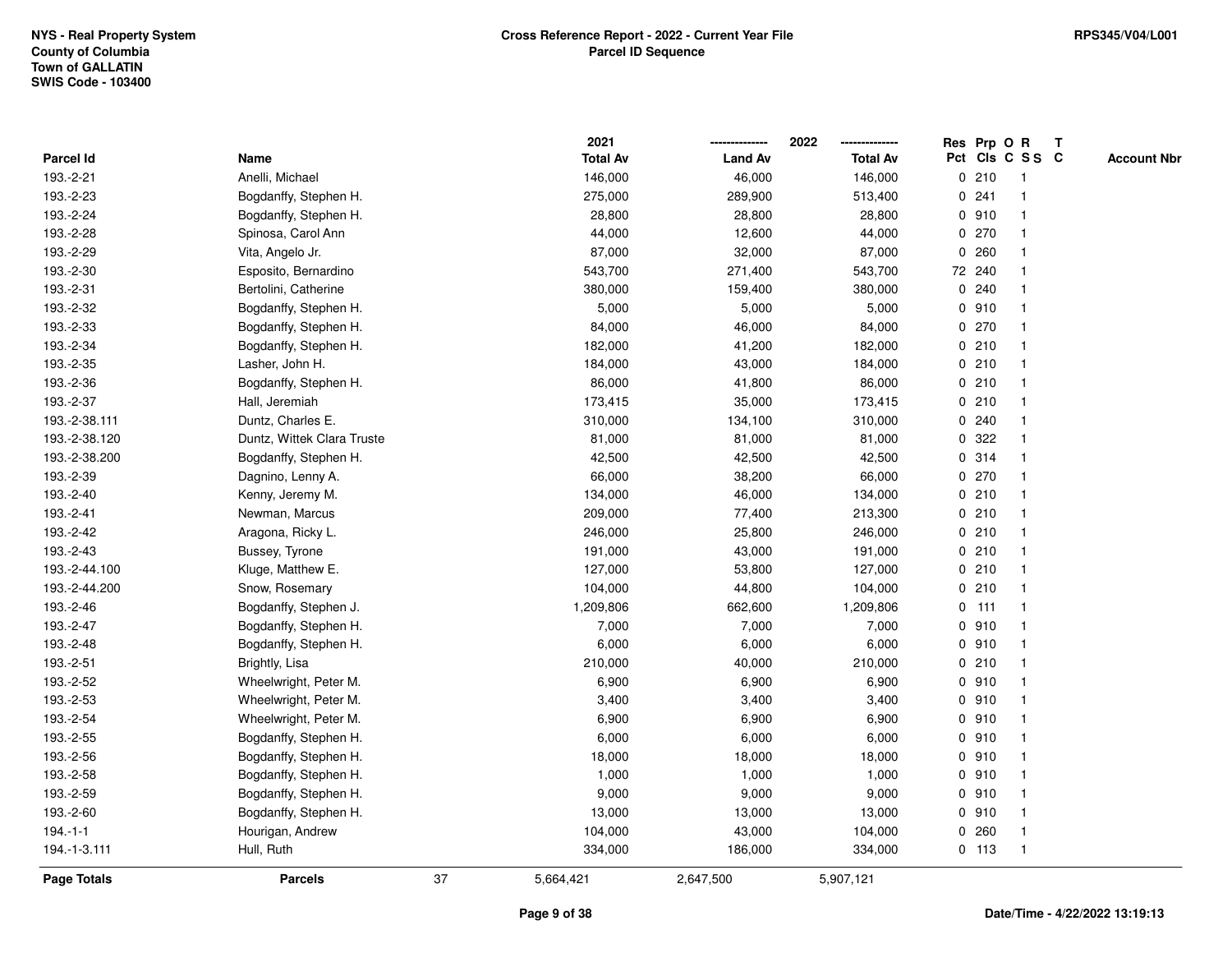|               |                                       | 2021            |                | 2022            | Res Prp O R     |           |                         | $\mathbf{T}$ |                    |
|---------------|---------------------------------------|-----------------|----------------|-----------------|-----------------|-----------|-------------------------|--------------|--------------------|
| Parcel Id     | Name                                  | <b>Total Av</b> | <b>Land Av</b> | <b>Total Av</b> | Pct Cls C S S C |           |                         |              | <b>Account Nbr</b> |
| 194.-1-3.112  | Vaughan, James III.                   | 189,000         | 58,000         | 189,000         | 0210            |           | -1                      |              |                    |
| 194.-1-3.120  | Melamed, Daniel                       | 135,000         | 135,000        | 135,000         | 0, 105          |           |                         |              |                    |
| 194.-1-3.200  | Costello, Martin                      | 113,000         | 51,600         | 113,000         | 0210            |           | -1                      |              |                    |
| $194.-1-4$    | Weaver, Paul                          | 139,900         | 40,000         | 139,900         | 0210            |           | $\mathbf{1}$            |              |                    |
| $194.-1-5$    | Duntz, George                         | 197,000         | 43,800         | 197,000         | 0210            |           | $\mathbf{1}$            |              |                    |
| 194.-1-6.3    | Arnow, Joshua                         | 490,000         | 490,000        | 490,000         | 0 322           |           | -1                      |              |                    |
| $194.-1-7$    | Falino, Siena L.                      | 284,000         | 66,700         | 284,000         |                 | 0 210 W 1 |                         |              |                    |
| $194.-1-8$    | Lonecke, Justin                       | 168,000         | 73,800         | 168,000         | 0.281           |           |                         |              |                    |
| 194.-1-9      | Myrdycz, Michael T.                   | 223,000         | 52,000         | 223,000         | 0210            |           | -1                      |              |                    |
| $194.-1-10$   | Yambrick, Michael J. Jr.              | 206,000         | 62,300         | 206,000         | 0210            |           | $\overline{\mathbf{1}}$ |              |                    |
| 194.-1-11.100 | South Sunset Inc                      | 829,000         | 829,000        | 829,000         | 322<br>0        |           | $\mathbf{1}$            |              |                    |
| 194.-1-11.211 | Pond Lily Acquisition Co              | 4,671,000       | 1,279,600      | 4,671,000       | $\mathbf 0$     | 250 W 1   |                         |              |                    |
| 194.-1-11.212 | Pond Lily Acquisition Co              | 371,000         | 217,720        | 371,000         |                 | 0 210 W 1 |                         |              |                    |
| 194.-1-11.220 | Pond Lily Acquisition Co              | 865,900         | 168,000        | 865,900         |                 | 0 283 W 1 |                         |              |                    |
| 194.-1-12.100 | Aufiero, Antonio, Aufiero, Michele Jr | 497,000         | 293,200        | 497,000         | 0.240           |           |                         |              |                    |
| 194.-1-12.200 | Dwyer, Michael T.                     | 21,500          | 21,500         | 21,500          | 0.314           |           | -1                      |              |                    |
| $194.-1-15$   | Federal National Mortgage Ass         | 213,000         | 101,200        | 213,000         | 0.240           |           | $\mathbf{1}$            |              |                    |
| 194.-1-17     | State Of New York                     | 4,000           | 4,000          | 4,000           | 0 961           |           | 8                       |              |                    |
| 194.-1-22     | Morgan, Robert                        | 26,000          | 26,000         | 26,000          | 0.314           |           | $\mathbf 1$             |              |                    |
| 194.-1-24     | Boccia, Joseph                        | 183,000         | 20,400         | 183,000         | 0210            |           |                         |              |                    |
| 194.-1-25     | Robert C Morgan, Rev Trust Agreement  | 144,000         | 25,800         | 161,583         | 0210            |           |                         |              |                    |
| 194.-1-26.100 | Coons, Diana                          | 100,000         | 43,000         | 100,000         | 0210            |           |                         |              |                    |
| 194.-1-26.200 | Coons, Donald                         | 91,000          | 43,100         | 91,000          | 0270            |           | -1                      |              |                    |
| 194.-1-28.3   | Lasher, Nathan B.                     | 326,200         | 134,700        | 326,200         | 0210            |           | $\mathbf{1}$            |              |                    |
| 194.-1-29     | Demian, Michael                       | 168,000         | 70,000         | 168,000         | 0210            |           | $\mathbf 1$             |              |                    |
| 194.-1-30     | Brooks-Salzman, Talia                 | 366,000         | 62,900         | 366,000         | 0.281           |           | $\mathbf 1$             |              |                    |
| 194.-1-31     | Krupa, Gerald                         | 544,900         | 396,900        | 544,900         | 29 113          |           | -1                      |              |                    |
| 194.-1-33     | Montgomery, Robert                    | 230,000         | 44,200         | 230,000         | 0210            |           |                         |              |                    |
| 194.-1-34.100 | Melamed, Daniel                       | 1,623,200       | 553,700        | 1,623,200       | $0$ 114         |           | $\overline{\mathbf{1}}$ |              |                    |
| 194.-1-34.200 | Hull, Edward                          | 286,000         | 102,100        | 365,763         | 0.241           |           |                         |              |                    |
| 194.-1-35     | Vita, Angelo Jr.                      | 23,000          | 23,000         | 23,000          | 0.910           |           | $\mathbf{1}$            |              |                    |
| 194.-1-36     | Peters, Ralph                         | 547,000         | 497,400        | 547,000         | 0.240           |           | $\mathbf 1$             |              |                    |
| 194.-1-37.3   | Arnow, Joshua                         | 263,800         | 263,800        | 298,535         | 0.312           |           | -1                      |              |                    |
| 194.-1-37.4   | Arnow, Eli                            | 128,635         | 93,900         | 478,900         | 22 312          |           |                         |              |                    |
| 194.-1-38.100 | Paterson, Matthew F.                  | 169,000         | 169,000        | 169,000         | 0.322           |           |                         |              |                    |
| 194.-1-38.200 | Aufiero, Michele                      | 491,000         | 310,700        | 491,000         | 0.241           |           | $\mathbf{1}$            |              |                    |
| 194.-1-41.100 | Coons, Earl                           | 344,000         | 107,800        | 344,000         | 0.240           |           | $\mathbf{1}$            |              |                    |
| Page Totals   | 37<br><b>Parcels</b>                  | 15,672,035      | 6,975,820      | 16,154,381      |                 |           |                         |              |                    |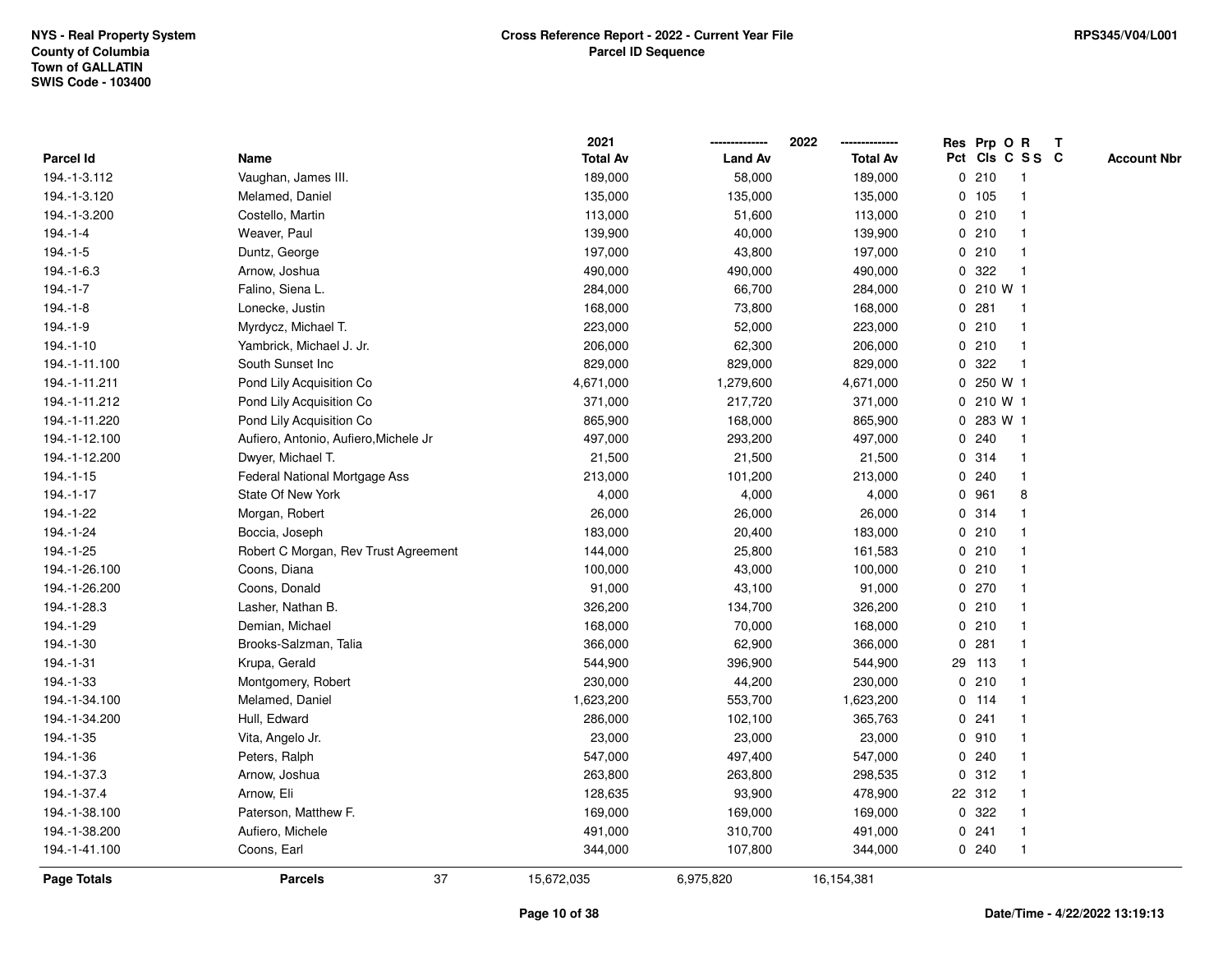|               |                                  |    | 2021            |                | 2022            |              |        | Res Prp O R     | $\mathbf{T}$ |                    |
|---------------|----------------------------------|----|-----------------|----------------|-----------------|--------------|--------|-----------------|--------------|--------------------|
| Parcel Id     | Name                             |    | <b>Total Av</b> | <b>Land Av</b> | <b>Total Av</b> |              |        | Pct Cls C S S C |              | <b>Account Nbr</b> |
| 194.-1-41.200 | Coons, Benjamin                  |    | 265,000         | 63,800         | 265,000         |              | 0210   |                 |              |                    |
| 194.-1-43.100 | Redahan, Christopher             |    | 362,000         | 113,200        | 362,000         |              | 0.240  |                 |              |                    |
| 194.-1-43.200 | Romano, Mark                     |    | 263,000         | 55,000         | 263,000         |              | 0210   |                 |              |                    |
| 194.-1-45     | 51 Green Hill Rd Property LLC    |    | 140,100         | 140,100        | 140,100         | $\mathbf 0$  | 322    |                 |              |                    |
| 194.-1-46.100 | Fredette, Mark                   |    | 302,000         | 99,700         | 302,000         |              | 0.240  | -1              |              |                    |
| 194.-1-46.200 | Yager, Brenda                    |    | 202,000         | 46,000         | 202,000         |              | 0210   | -1              |              |                    |
| 194.-1-47     | Gullo, Francis                   |    | 141,100         | 141,100        | 141,100         |              | 0.322  |                 |              |                    |
| 194.-1-48     | Fuss, Kyle                       |    | 253,556         | 49,600         | 253,556         |              | 0210   |                 |              |                    |
| $195.-1-1$    | State of New York                |    | 534,400         | 534,400        | 534,400         |              | 0.322  | 8               |              |                    |
| $195.-1-2$    | De Benedictis, Flavio            |    | 229,000         | 94,000         | 229,000         | 0            | 240    |                 |              |                    |
| $195.-1-3$    | Popp, Dominick                   |    | 49,000          | 49,000         | 49,000          |              | 0.314  | -1              |              |                    |
| 195.-1-4.112  | Cuomo, Bertsch Anna J.           |    | 67,000          | 67,000         | 67,000          |              | 0.314  | -1              |              |                    |
| 195.-1-4.120  | Kendall, Henry C. Jr             |    | 260,000         | 58,600         | 260,000         |              | 0210   | -1              |              |                    |
| 195.-1-4.211  | Town Of Gallatin                 |    | 400,000         | 79,600         | 400,000         |              | 0 651  | 8               |              |                    |
| 195.-1-4.212  | Etrasco, Joseph                  |    | 91,000          | 91,000         | 91,000          | $\mathbf{0}$ | 322    |                 |              |                    |
| 195.-1-4.220  | Post, Donna Francine             |    | 229,000         | 99,000         | 229,000         |              | 0.240  |                 |              |                    |
| $195.-1-6$    | Leifels, Michael J.              |    | 255,000         | 49,000         | 255,000         | $\mathbf 0$  | 210    |                 |              |                    |
| $195.-1-7$    | Higgins, Dennis J.               |    | 196,000         | 73,100         | 196,000         | 0            | 240    | -1              |              |                    |
| $195.-1-8$    | Brunton, Stella                  |    | 34,000          | 34,000         | 34,000          |              | 0.314  | -1              |              |                    |
| $195.-1-9$    | Cardillo, Armond P.              |    | 103,000         | 73,000         | 103,000         |              | 0210   |                 |              |                    |
| 195.-1-10.100 | Schultz, Frederick C.            |    | 193,000         | 86,600         | 193,000         |              | 71 210 |                 |              |                    |
| 195.-1-10.200 | Kalinowski, as Trustee, Jason C. |    | 113,000         | 77,600         | 113,000         |              | 0270   |                 |              |                    |
| $195.-1-11$   | Ligon, Duke R.                   |    | 541,144         | 63,300         | 541,144         |              | 93 210 | -1              |              |                    |
| $195.-1-12$   | Lopane, Domenick Jr.             |    | 293,405         | 44,500         | 293,405         |              | 0210   | $\mathbf{1}$    |              |                    |
| $195.-1-14$   | Suydam, Rod                      |    | 45,000          | 24,600         | 45,000          |              | 0.312  | -1              |              |                    |
| 195.-1-15     | Williford, John Robert           |    | 303,000         | 46,000         | 303,000         |              | 0210   | -1              |              |                    |
| $195.-1-16$   | Gaonkar, Mala                    |    | 37,000          | 37,000         | 37,000          |              | 0.314  |                 |              |                    |
| 195.-1-17     | D'armiento, Joseph               |    | 307,644         | 52,600         | 307,644         |              | 0210   |                 |              |                    |
| 195.-1-18     | Forman, Ellen S.                 |    | 114,000         | 88,000         | 114,000         |              | 0270   |                 |              |                    |
| 195.-1-19.100 | Schultz, Robert V.               |    | 138,000         | 138,000        | 138,000         | 0            | 322    |                 |              |                    |
| 195.-1-19.200 | Schultz, Frederick C. Jr.        |    | 180,000         | 161,200        | 180,000         | 0            | 270    | $\mathbf{1}$    |              |                    |
| 195.-1-20     | Gaonkar, Mala                    |    | 254,500         | 254,500        | 254,500         |              | 0.322  | -1              |              |                    |
| 195.-1-21.1   | Gaonkar, Mala                    |    | 194,000         | 194,000        | 194,000         |              | 0.322  |                 |              |                    |
| 195.-1-22.1   | Kuster, James R.                 |    | 678,000         | 355,900        | 678,000         |              | 0.240  |                 |              |                    |
| 195.-1-22.2   | Gaonkar, Mala                    |    | 183,000         | 183,000        | 183,000         |              | 0.322  |                 |              |                    |
| 195.-1-25     | Hough, Reginald F. III.          |    | 208,000         | 48,000         | 208,000         |              | 0210   | $\mathbf{1}$    |              |                    |
| 195.-1-26.100 | Metjahic, Ahmet                  |    | 193,000         | 46,000         | 193,000         |              | 0210   | -1              |              |                    |
| Page Totals   | <b>Parcels</b>                   | 37 | 8,351,849       | 3,911,000      | 8,351,849       |              |        |                 |              |                    |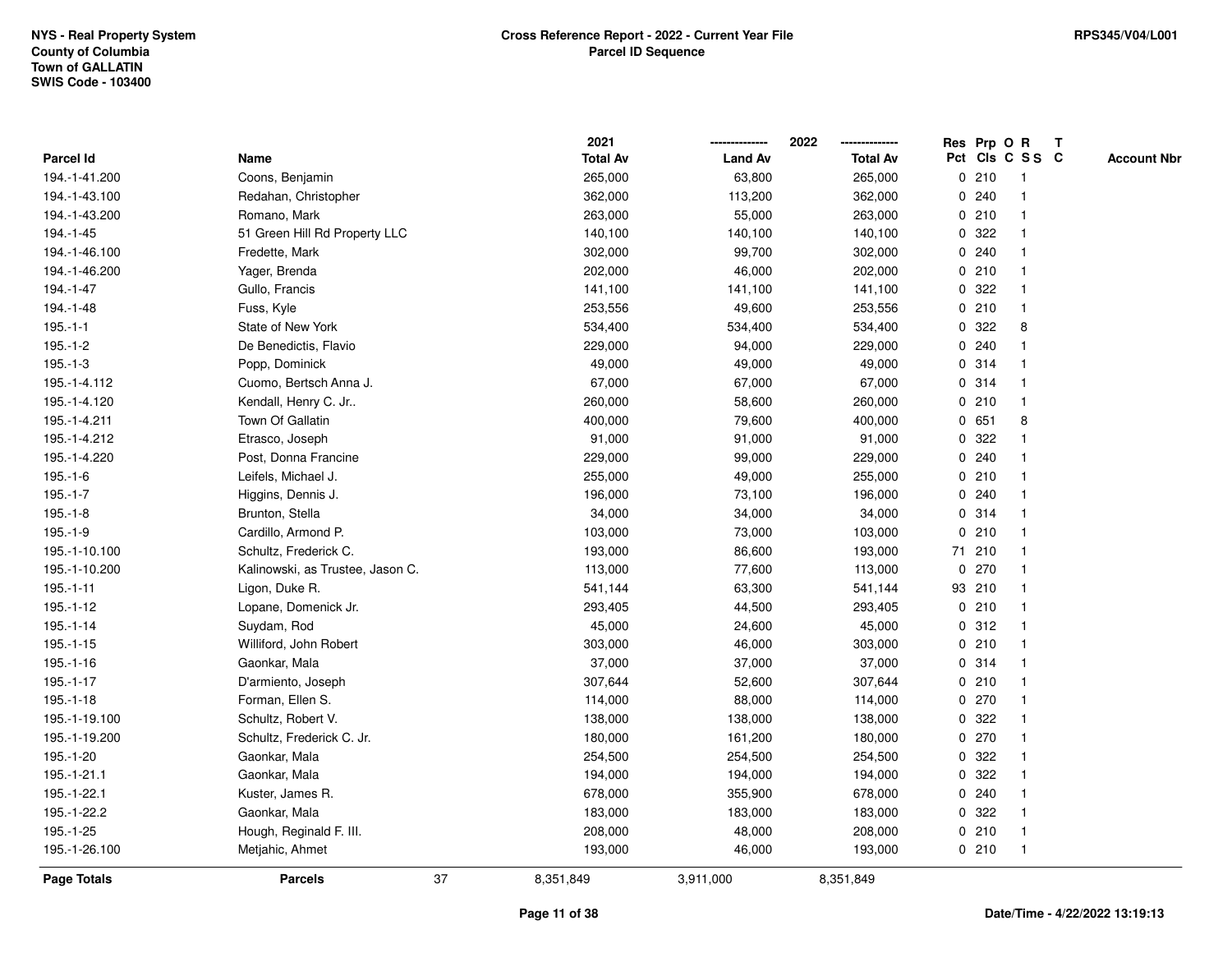|               |                            |    | 2021            |                | 2022            |   |       | Res Prp O R     | Т |                    |
|---------------|----------------------------|----|-----------------|----------------|-----------------|---|-------|-----------------|---|--------------------|
| Parcel Id     | Name                       |    | <b>Total Av</b> | <b>Land Av</b> | <b>Total Av</b> |   |       | Pct Cls C S S C |   | <b>Account Nbr</b> |
| 195.-1-26.200 | Lamont, Kenneth            |    | 10,000          | 10,000         | 10,000          |   | 0.314 | $\mathbf{1}$    |   |                    |
| 195.-1-27.100 | Lamont, Kenneth            |    | 120,000         | 47,300         | 120,000         | 0 | 270   | 1               |   |                    |
| 195.-1-27.200 | Daniels, Timothy           |    | 314,000         | 66,000         | 314,000         |   | 0.281 | $\mathbf 1$     |   |                    |
| 195.-1-28     | Hughes, Walter V.          |    | 197,000         | 47,700         | 197,000         |   | 0210  | -1              |   |                    |
| 195.-1-29     | Deshamps, Family Revocable |    | 198,000         | 58,000         | 198,000         |   | 0210  |                 |   |                    |
| 195.-1-30     | Levy, Elaine N.            |    | 1,160,800       | 176,000        | 1,160,800       |   | 0.240 |                 |   |                    |
| 195.-1-31.100 | Cardillo, Armond P.        |    | 92,000          | 92,000         | 92,000          |   | 0.322 | $\mathbf 1$     |   |                    |
| 195.-1-31.200 | Palansky, Paul             |    | 92,000          | 92,000         | 92,000          | 0 | 322   | $\mathbf{1}$    |   |                    |
| 195.-1-32     | Lock, John                 |    | 110,000         | 61,700         | 110,000         |   | 0.312 | 1               |   |                    |
| 195.-1-34     | de Brauw, Saskia           |    | 220,426         | 56,800         | 220,426         |   | 0210  | $\mathbf{1}$    |   |                    |
| 195.-1-35     | Porter, Sara L.            |    | 269,000         | 116,000        | 269,000         |   | 0.281 | $\mathbf 1$     |   |                    |
| 195.-1-37     | The Kudria Family Trust    |    | 62,000          | 62,000         | 62,000          |   | 0.910 |                 |   |                    |
| 195.-1-38     | Porter, Sara L.            |    | 181,000         | 61,000         | 181,000         |   | 0210  |                 |   |                    |
| 195.-1-39     | Shehab, Ziad               |    | 80,000          | 57,800         | 80,000          |   | 0210  | $\mathbf 1$     |   |                    |
| 195.-1-40     | Hirsch, Alexandra          |    | 363,700         | 55,300         | 363,700         |   | 0210  | $\mathbf{1}$    |   |                    |
| $195.-1-41$   | Fowler, Garry Sherwood     |    | 168,000         | 52,000         | 168,000         |   | 0210  | $\mathbf{1}$    |   |                    |
| 195.-1-42     | Kontogiannis-Nagy, Maria   |    | 94,000          | 62,200         | 94,000          |   | 0210  | $\mathbf{1}$    |   |                    |
| 195.-1-43     | Tsahalis, George           |    | 57,000          | 15,000         | 57,000          |   | 0270  | $\mathbf 1$     |   |                    |
| 195.-1-44     | Kalamaras, George          |    | 256,000         | 45,500         | 256,000         |   | 0210  | 1               |   |                    |
| 195.-1-45     | Knee, Allan                |    | 341,000         | 52,000         | 341,000         |   | 0210  |                 |   |                    |
| 195.-1-46     | Rossi, Frank               |    | 133,000         | 52,000         | 133,000         |   | 0210  | $\mathbf{1}$    |   |                    |
| 195.-1-47     | Ball, Stephen              |    | 122,000         | 45,600         | 122,000         |   | 0210  | -1              |   |                    |
| 195.-1-48     | Khanna, Lalit              |    | 55,000          | 38,400         | 55,000          |   | 0.260 | $\mathbf{1}$    |   |                    |
| 195.-1-49     | Lock, John                 |    | 317,000         | 182,000        | 317,000         |   | 0.240 | $\mathbf 1$     |   |                    |
| 195.-1-50     | Powell, Neil               |    | 228,000         | 76,000         | 228,000         |   | 0210  | $\mathbf 1$     |   |                    |
| 195.-1-51     | Macri, Antonia P.          |    | 178,000         | 50,100         | 178,000         |   | 0210  |                 |   |                    |
| 195.-1-52     | Fournier, Charles W.       |    | 648,056         | 167,800        | 648,056         |   | 0220  |                 |   |                    |
| 195.-1-53.100 | D'Albis, Ralph             |    | 328,000         | 187,500        | 328,000         |   | 0.240 | $\mathbf{1}$    |   |                    |
| 195.-1-53.200 | Tambone, Santo J.          |    | 185,000         | 185,000        | 185,000         | 0 | 322   | $\mathbf{1}$    |   |                    |
| 195.-1-54.200 | Ciccone, Pietro Giorgio    |    | 253,000         | 181,700        | 253,000         | 0 | 270   | $\mathbf{1}$    |   |                    |
| 195.-1-55     | Campo, Frank               |    | 478,000         | 478,000        | 478,000         | 0 | 322   | 1               |   |                    |
| 195.-1-56     | Popp, Dominick             |    | 52,000          | 52,000         | 52,000          |   | 0.314 | $\mathbf 1$     |   |                    |
| 195.-1-57     | Popp, Dominick             |    | 124,000         | 64,000         | 124,000         |   | 0270  | $\mathbf 1$     |   |                    |
| 195.-1-58     | Stark, Benjamin            |    | 942,100         | 942,100        | 942,100         |   | 0.322 |                 |   |                    |
| 195.-1-59     | Fournier, Charles          |    | 10,000          | 10,000         | 10,000          |   | 0.910 | $\mathbf 1$     |   |                    |
| 195.-1-60     | Fournier, Charles W.       |    | 8,000           | 8,000          | 8,000           |   | 0910  | $\mathbf{1}$    |   |                    |
| 195.-1-61.100 | Giacomara, Gigi A.         |    | 196,000         | 64,000         | 196,000         |   | 0210  | $\mathbf{1}$    |   |                    |
| Page Totals   | <b>Parcels</b>             | 37 | 8,643,082       | 4,070,500      | 8,643,082       |   |       |                 |   |                    |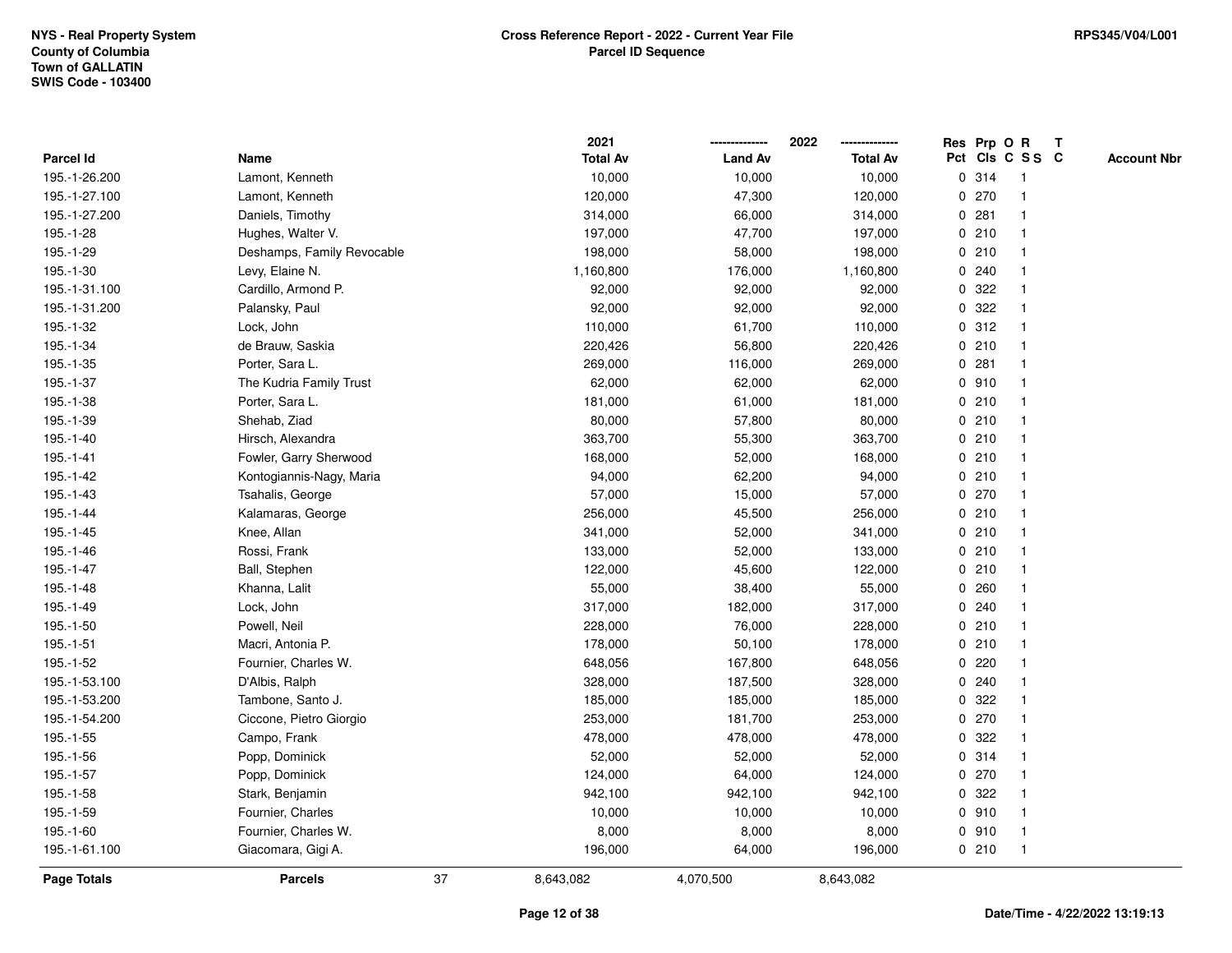|                    |                                              | 2021            |                | 2022<br>-------------- | Res Prp O R |                         | $\mathbf{T}$ |                    |
|--------------------|----------------------------------------------|-----------------|----------------|------------------------|-------------|-------------------------|--------------|--------------------|
| Parcel Id          | Name                                         | <b>Total Av</b> | <b>Land Av</b> | <b>Total Av</b>        |             | Pct Cls C S S C         |              | <b>Account Nbr</b> |
| 195.-1-61.200      | Fournier, Charles W.                         | 114,000         | 64,000         | 114,000                | 0210        | -1                      |              |                    |
| 195.-1-62          | Fournier, Charles W.                         | 62,000          | 62,000         | 62,000                 | 0.314       |                         |              |                    |
| 195.-1-63          | O Connor Ronald                              | 290,000         | 61,000         | 290,000                | 0210        |                         |              |                    |
| 195.-1-64.100      | Perry, Jerry Allen                           | 546,867         | 123,200        | 546,867                | 0.240       | $\mathbf{1}$            |              |                    |
| 195.-1-64.200      | The Kudria Family Trust                      | 201,000         | 40,000         | 201,000                | 0210        | -1                      |              |                    |
| 195.-1-65          | Fontana, Frank P.                            | 172,000         | 172,000        | 172,000                | 0910        |                         |              |                    |
| 195.-1-66.112      | Butash, Serra A.                             | 796,000         | 74,000         | 796,000                | 0210        |                         |              |                    |
| 195.-1-66.121      | Brusie, John                                 | 302,000         | 115,400        | 302,000                | 0.240       |                         |              |                    |
| 195.-1-66.200      | Fox, Shawn                                   | 359,373         | 53,800         | 359,373                | 0210        |                         |              |                    |
| 195.-1-67          | Boehmer, Edward J.                           | 43,000          | 43,000         | 43,000                 | 0.314       |                         |              |                    |
| 195.-1-69          | Brusie, John                                 | 10,000          | 10,000         | 10,000                 | 0.910       |                         |              |                    |
| $195.-1-71$        | Kosits, Michael                              | 334,000         | 91,600         | 334,000                | 0210        | $\overline{\mathbf{1}}$ |              |                    |
| 195.-1-72          | Adams, David                                 | 109,000         | 49,000         | 109,000                | 0210        |                         |              |                    |
| 195.-1-75          | Cutone, Nicholas                             | 211,000         | 131,600        | 211,000                | 0.240       |                         |              |                    |
| 195.-1-76.2        | Gaonkar, Mala                                | 61,000          | 76,000         | 1,621,100              | 0210        |                         |              |                    |
| 195.-1-76.12       | Randolph, Charles D. Jr.                     | 1,591,000       | 76,000         | 1,591,000              | 0210        |                         |              |                    |
| 195.-1-76.111      | Karl Krauss Industries, LLC                  | 2,538,000       | 1,395,700      | 2,538,000              | 0.240       | $\overline{\mathbf{1}}$ |              |                    |
| 195.-1-76.112      | Karl Krauss Industries, LLC                  | 64,000          | 64,000         | 64,000                 | 0.314       | $\overline{\mathbf{1}}$ |              |                    |
| 195.-1-77          | Butash, Serra A.                             | 361,000         | 321,500        | 361,000                | 0.312       | $\mathbf{1}$            |              |                    |
| 195.-1-78          | Mazzei, Gina                                 | 261,000         | 261,000        | 261,000                | 0.322       |                         |              |                    |
| 195.-1-79          | Fox, Shawn                                   | 3,000           | 3,000          | 3,000                  | 0.314       |                         |              |                    |
| 195.-1-80          | Meriam, Krista J.                            | 252,409         | 70,600         | 252,409                | 0210        |                         |              |                    |
| 195.-1-81          | Fox, Shawn                                   | 37,000          | 37,000         | 37,000                 | 0.314       |                         |              |                    |
| 195.-1-82          | Lily Pond View LLC                           | 96,000          | 96,000         | 96,000                 | 0.322       |                         |              |                    |
| 195.-1-83.1        | Johnstone, Christopher                       | 132,300         | 132,300        | 132,300                | 0.322       | -1                      |              |                    |
| 195.-1-83.2        | Westfall, Marion                             | 606,000         | 212,500        | 606,000                | 0.240       |                         |              |                    |
| 195.-1-84          | DeLeeuw, Rene E.                             | 376,186         | 82,600         | 376,186                | 0220        |                         |              |                    |
| 195.-1-84.3        | Okonkwo, Uche A.                             |                 | 60,900         | 354,486                | 0.220       |                         |              |                    |
| 195.-1-84.4        | DeLeeuw, Rene E.                             |                 | 188,300        | 188,300                | 0.322       |                         |              |                    |
| 195.-1-85.1        | 736 County Route 11, Properties LLC          | 992,100         | 549,200        | 1,023,100              | 0.241       | -1                      |              |                    |
| $196.-1-1$         | Nedwick, Stephanie A.                        | 153,000         | 46,000         | 153,000                | 0210        | $\overline{1}$          |              |                    |
| 196.-1-2.100       | Winters, Terry                               | 1,429,000       | 53,800         | 1,429,000              | 0210        | $\mathbf{1}$            |              |                    |
| 196.-1-2.200       | Nedwick, Robert Anthony                      | 304,000         | 85,000         | 304,000                | 0210        |                         |              |                    |
| $196.-1-3$         | Winters, Terry                               | 364,000         | 272,000        | 364,000                | 0480        |                         |              |                    |
| $196.-1-4$         | Ferentini, Joseph                            | 40,000          | 40,000         | 40,000                 | 0.910       |                         |              |                    |
| $196.-1-6$         | Walsh, Betty Lou                             | 668,000         | 482,500        | 668,000                | 0.240       | $\overline{\mathbf{1}}$ |              |                    |
| 196.-1-7.100       | The People of the State of NY, Dept of Env ( | 62,000          | 62,000         | 62,000                 | 0.314       | 8                       |              |                    |
| <b>Page Totals</b> | <b>Parcels</b><br>36                         | 13,565,049      | 5,675,900      | 15,698,935             |             |                         |              |                    |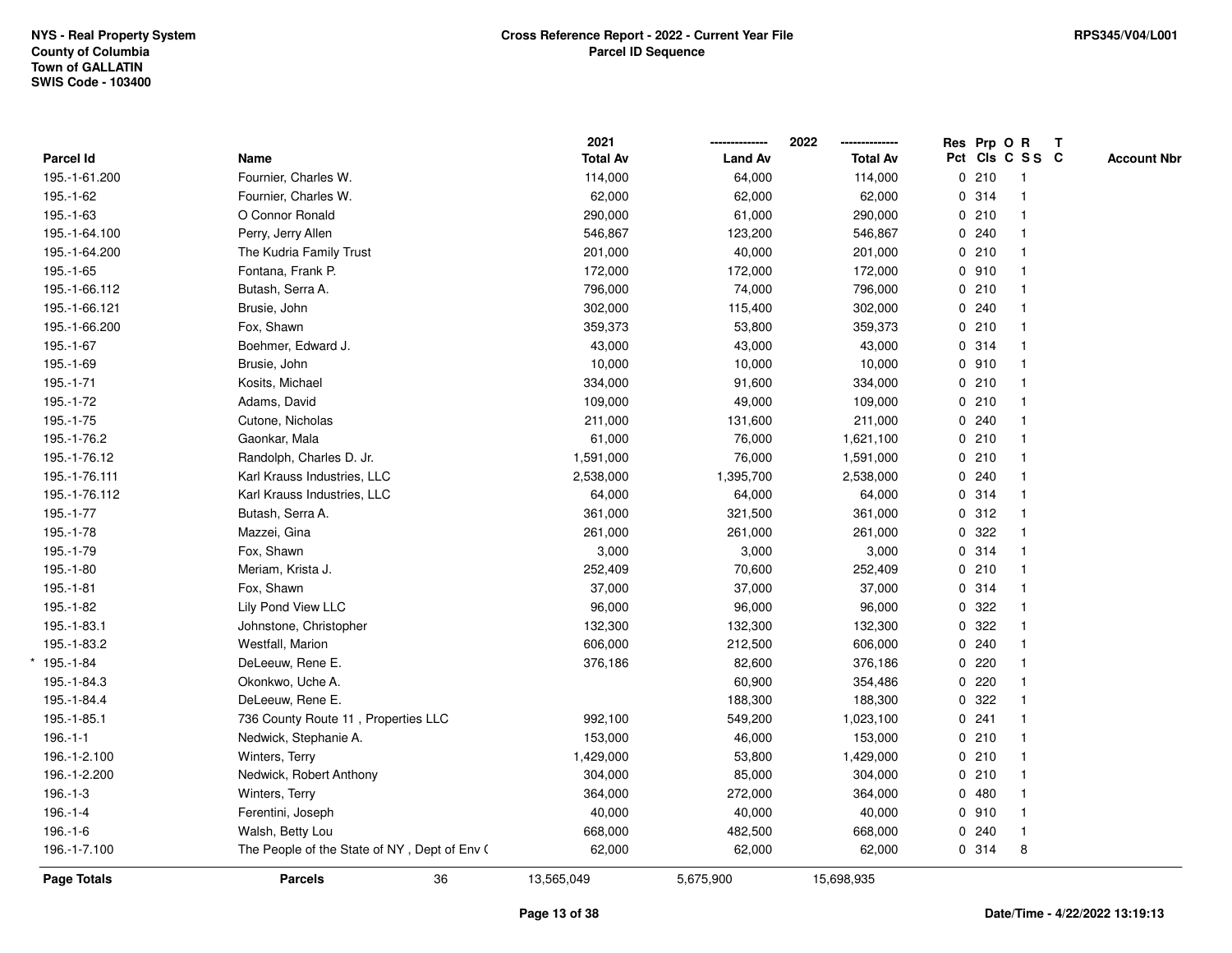|                |                            |    | 2021            |                | 2022            |             | Res Prp O R |                 | T |                    |
|----------------|----------------------------|----|-----------------|----------------|-----------------|-------------|-------------|-----------------|---|--------------------|
| Parcel Id      | Name                       |    | <b>Total Av</b> | <b>Land Av</b> | <b>Total Av</b> |             |             | Pct Cls C S S C |   | <b>Account Nbr</b> |
| 196.-1-7.200   | Green, Robert              |    | 41,000          | 41,000         | 41,000          |             | 0.314       | $\mathbf{1}$    |   |                    |
| $196.-1-8$     | Lee, Jason H.              |    | 29,000          | 29,000         | 29,000          | 0           | 314         | -1              |   |                    |
| $196.-1-9$     | Benedict, Scott            |    | 25,000          | 25,000         | 25,000          |             | 0.314       | $\mathbf{1}$    |   |                    |
| $201 - 1 - 1$  | Camp Scatico Inc           |    | 37,000          | 37,000         | 37,000          |             | 0.314       | -1              |   |                    |
| $201 - 1 - 2$  | Lecain, Abbie Gail         |    | 176,000         | 68,200         | 176,000         |             | 0210        |                 |   |                    |
| 201.-1-3.100   | Holohan, Francis M.        |    | 218,000         | 40,100         | 218,000         |             | 0210        |                 |   |                    |
| 201.-1-3.200   | Schreiber, Cassandra       |    | 197,000         | 40,600         | 197,000         |             | 0210        |                 |   |                    |
| $201 - 1 - 4$  | Reid, Steven D.            |    | 238,000         | 134,200        | 238,000         | 0           | 240         | $\overline{1}$  |   |                    |
| $201 - 1 - 5$  | <b>National Grid</b>       |    | 2,500           | 2,500          | 2,500           |             | 0882        | 6               |   |                    |
| $201.-1-6.2$   | Rovner, Michael T.         |    | 5,000           | 5,000          | 5,000           |             | 0 314       | $\mathbf 1$     |   |                    |
| 201.-1-6.12    | Douglas, Domenica          |    | 3,000           | 3,000          | 3,000           |             | 0.314       |                 |   |                    |
| 201.-1-6.112   | Sicignano, Raymond         |    | 284,000         | 33,000         | 284,000         |             | 93 210      |                 |   |                    |
| $201 - 1 - 7$  | Pettersen, Erling          |    | 166,000         | 53,800         | 166,000         |             | 0.260       |                 |   |                    |
| $201 - 1 - 8$  | Ogden, Ronald              |    | 222,000         | 46,000         | 222,000         |             | 0210        | $\mathbf 1$     |   |                    |
| $201.-1-9$     | Leary, Lauren              |    | 183,000         | 48,800         | 183,000         | $\mathbf 0$ | 210         | -1              |   |                    |
| $201 - 1 - 11$ | Costakis, Milton A.        |    | 37,000          | 37,000         | 37,000          |             | 0.314       | $\mathbf{1}$    |   |                    |
| $201.-1-12$    | Pumper Co Inc              |    | 2,000           | 2,000          | 2,000           |             | 0 330       | 8               |   |                    |
| $201 - 1 - 13$ | Hart, Chris Jr.            |    | 235,000         | 71,400         | 235,000         |             | 0.281       |                 |   |                    |
| $201.-1-14$    | Reid, Steven               |    | 8,000           | 8,000          | 8,000           |             | 0.314       |                 |   |                    |
| $201.-1-15$    | Hanaburgh, Steven          |    | 192,000         | 30,000         | 192,000         |             | 0210        |                 |   |                    |
| $201.-1-16$    | Mattson, Peter A.          |    | 309,000         | 44,500         | 309,000         |             | 0210        |                 |   |                    |
| $201 - 1 - 17$ | Costakis, Milton           |    | 138,000         | 50,000         | 138,000         |             | 0.312       |                 |   |                    |
| $201 - 1 - 18$ | Tannini, Edmund            |    | 151,000         | 41,200         | 151,000         |             | 0210        | $\overline{1}$  |   |                    |
| $201.-1-19$    | Buckley, Kathleen          |    | 3,000           | 44,600         | 44,600          |             | 0 314       | $\overline{1}$  |   |                    |
| $201.-1-20$    | Flynn, Virginia            |    | 125,000         | 37,400         | 125,000         |             | 0210        | -1              |   |                    |
| $201 - 1 - 21$ | Pottenburgh, Norman J. Jr. |    | 194,000         | 35,000         | 194,000         |             | 0210        |                 |   |                    |
| 201.-1-23      | Costakis, Milton           |    | 263,000         | 49,400         | 263,000         |             | 0210        |                 |   |                    |
| $201.-1-24$    | Hilbrandt, Glenn           |    | 48,600          | 37,000         | 48,600          |             | $0$ 270     |                 |   |                    |
| $201 - 1 - 25$ | Hilbrandt, Glenn           |    | 193,000         | 33,800         | 193,000         |             | 0210        | $\mathbf{1}$    |   |                    |
| 201.-1-26      | Maineri, Edo               |    | 146,000         | 33,400         | 146,000         | 0           | 210         | -1              |   |                    |
| 201.-1-27      | Sherman, Dorothy E.        |    | 196,000         | 30,000         | 196,000         |             | 0210        | -1              |   |                    |
| $201.-1-28$    | Rieck, Frederick           |    | 46,000          | 31,600         | 46,000          |             | 0.312       | -1              |   |                    |
| $201.-1-29$    | Connor, John Jr.           |    | 107,000         | 36,000         | 107,000         |             | 0210        |                 |   |                    |
| $201.-1-30$    | Clark, Stephen R.          |    | 116,000         | 35,200         | 116,000         |             | 0210        |                 |   |                    |
| 201.-1-31.1    | ALRIS, LLC                 |    | 151,000         | 38,400         | 151,000         |             | $0$ 220     | 1               |   |                    |
| 201.-1-31.2    | Mosca USA LLC              |    | 190,000         | 33,600         | 190,000         | 0           | 449         | $\overline{1}$  |   |                    |
| 201.-1-33      | Peck, Charles A.           |    | 102,000         | 102,000        | 102,000         |             | $0$ 105 W 1 |                 |   |                    |
| Page Totals    | <b>Parcels</b>             | 37 | 4,779,100       | 1,468,700      | 4,820,700       |             |             |                 |   |                    |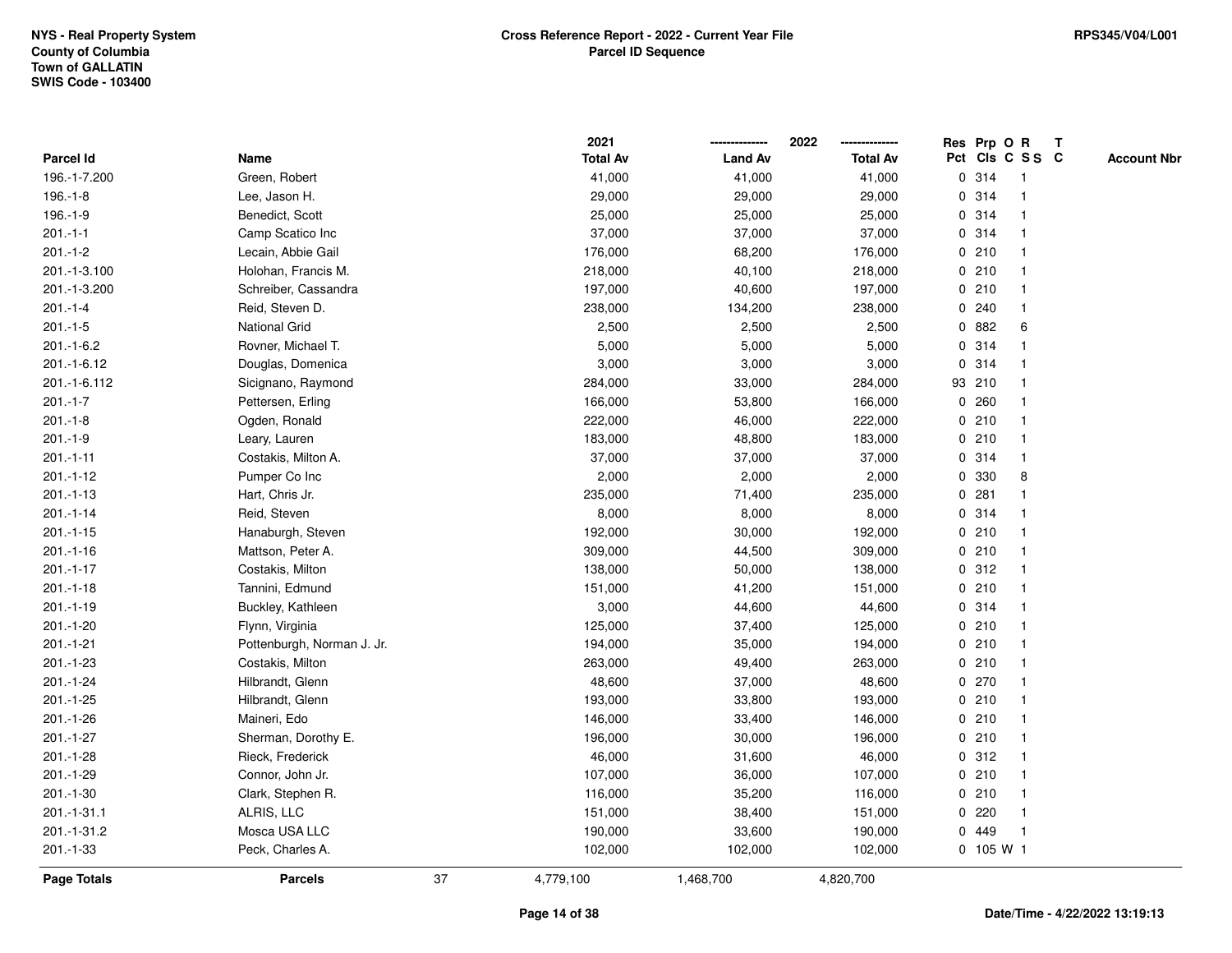|                |                      |    | 2021            |                | 2022            |   | Res Prp O R     |                          | T |                    |
|----------------|----------------------|----|-----------------|----------------|-----------------|---|-----------------|--------------------------|---|--------------------|
| Parcel Id      | Name                 |    | <b>Total Av</b> | <b>Land Av</b> | <b>Total Av</b> |   | Pct Cls C S S C |                          |   | <b>Account Nbr</b> |
| 201.-1-34      | Allan, Jude          |    | 301,000         | 60,500         | 301,000         | 0 | 281             | $\overline{\phantom{1}}$ |   |                    |
| $201 - 1 - 35$ | McKee, Wendell       |    | 236,000         | 63,400         | 236,000         |   | 0 210 W 1       |                          |   |                    |
| $202.-1-1$     | Ackerly, Deborah Ann |    | 193,000         | 64,000         | 193,000         |   | 0210            | $\overline{\mathbf{1}}$  |   |                    |
| $202.-1-2.1$   | Proper, Miranda L.   |    | 211,650         | 46,000         | 438,800         |   | 0210            | -1                       |   |                    |
| $202.-1-2.2$   | Santoro, Danielle    |    | 70,000          | 50,600         | 70,000          |   | 0270            |                          |   |                    |
| $202.-1-3$     | Deane, Gladys M.     |    | 59,000          | 34,200         | 59,000          |   | 0270            |                          |   |                    |
| $202.-1-4$     | Misir, Sham          |    | 275,000         | 69,100         | 275,000         |   | 0210            | -1                       |   |                    |
| $202.-1-5$     | Hadland, Kenneth     |    | 181,000         | 50,300         | 181,000         |   | 0210            | $\overline{\mathbf{1}}$  |   |                    |
| $202.-1-6$     | McCord, Jason        |    | 172,000         | 47,900         | 172,000         |   | 0210            | $\overline{\mathbf{1}}$  |   |                    |
| $202.-1-7$     | Tsakonas, Nick       |    | 135,000         | 40,200         | 135,000         |   | 0210            | -1                       |   |                    |
| $202.-1-8$     | Isler, Austin        |    | 139,000         | 48,400         | 139,000         |   | 0210            |                          |   |                    |
| $202.-1-9$     | Henry, Matthew J.    |    | 250,000         | 58,000         | 250,000         |   | 0210            |                          |   |                    |
| $202.-1-10$    | Van Voorhis, Casey   |    | 156,000         | 58,000         | 156,000         |   | 99 210          |                          |   |                    |
| 202.-1-11.12   | Garcia, Joseph C.    |    | 96,000          | 96,000         | 96,000          |   | 0.314           |                          |   |                    |
| 202.-1-11.22   | Joyce, Eamon         |    | 320,000         | 64,200         | 320,000         |   | 0210            | -1                       |   |                    |
| 202.-1-11.111  | MacGregor, Shane     |    | 122,000         | 122,000        | 122,000         | 0 | 322             |                          |   |                    |
| 202.-1-11.112  | Tordecilla, Rodrigo  |    | 355,300         | 73,300         | 355,300         |   | 0.240           | -1                       |   |                    |
| 202.-1-11.211  | MacGregor, Shane     |    | 64,000          | 64,000         | 64,000          |   | 0.314           |                          |   |                    |
| 202.-1-11.212  | Hurley, Scott M.     |    | 101,000         | 101,000        | 101,000         |   | 0.314           |                          |   |                    |
| 202.-1-12.100  | Kinigi Corporation   |    | 162,000         | 162,000        | 162,000         |   | 0.322           |                          |   |                    |
| 202.-1-12.200  | Fingar, Terry        |    | 108,000         | 46,000         | 108,000         |   | 0270            | -1                       |   |                    |
| 202.-1-13      | LS Marricco LLC      |    | 229,000         | 180,500        | 229,000         |   | 0.312           | -1                       |   |                    |
| $202.-1-15$    | Farmtru LLC          |    | 1,287,000       | 783,700        | 1,287,000       | 0 | 281             | -1                       |   |                    |
| 202.-1-16.111  | Di Marco, Anthony    |    | 233,000         | 233,000        | 233,000         | 0 | 322             | -1                       |   |                    |
| 202.-1-16.112  | Graziano, Louis      |    | 338,000         | 65,800         | 338,000         |   | 0210            |                          |   |                    |
| 202.-1-16.120  | Maron, Benjamin      |    | 300,000         | 65,800         | 300,000         |   | 0210            |                          |   |                    |
| 202.-1-16.200  | Rossero, Cindy       |    | 186,000         | 48,600         | 186,000         |   | 0210            |                          |   |                    |
| $202.-1-17$    | Mitchell, Victor T.  |    | 250,000         | 64,000         | 250,000         |   | 93 220          |                          |   |                    |
| $202.-1-18$    | Edmonds, Michele     |    | 231,000         | 73,400         | 231,000         |   | 0210            | $\overline{1}$           |   |                    |
| 202.-1-19.111  | Mc Carthy, Scott     |    | 375,000         | 61,500         | 417,677         | 0 | 210             | -1                       |   |                    |
| 202.-1-19.112  | Ingleton, Rosemarie  |    | 257,000         | 54,400         | 257,000         |   | 0210            | -1                       |   |                    |
| 202.-1-19.120  | Albert, Theodore     |    | 241,000         | 96,000         | 241,000         |   | 0.240           |                          |   |                    |
| 202.-1-19.210  | Sonzogni, Mark       |    | 185,000         | 41,700         | 185,000         |   | 0210            |                          |   |                    |
| 202.-1-19.220  | Maron, Norman        |    | 238,775         | 51,200         | 238,775         |   | 0210            |                          |   |                    |
| $202.-1-21$    | Rothstein, Eric      |    | 186,000         | 52,700         | 186,000         |   | 0210            | -1                       |   |                    |
| 202.-1-22      | Stickle, Barbara A.  |    | 208,000         | 88,800         | 208,000         |   | 0210            | $\mathbf{1}$             |   |                    |
| 202.-1-24      | Niemi, Mark A.       |    | 37,000          | 37,000         | 37,000          |   | 0.314           | $\overline{1}$           |   |                    |
| Page Totals    | <b>Parcels</b>       | 37 | 8,488,725       | 3,417,200      | 8,758,552       |   |                 |                          |   |                    |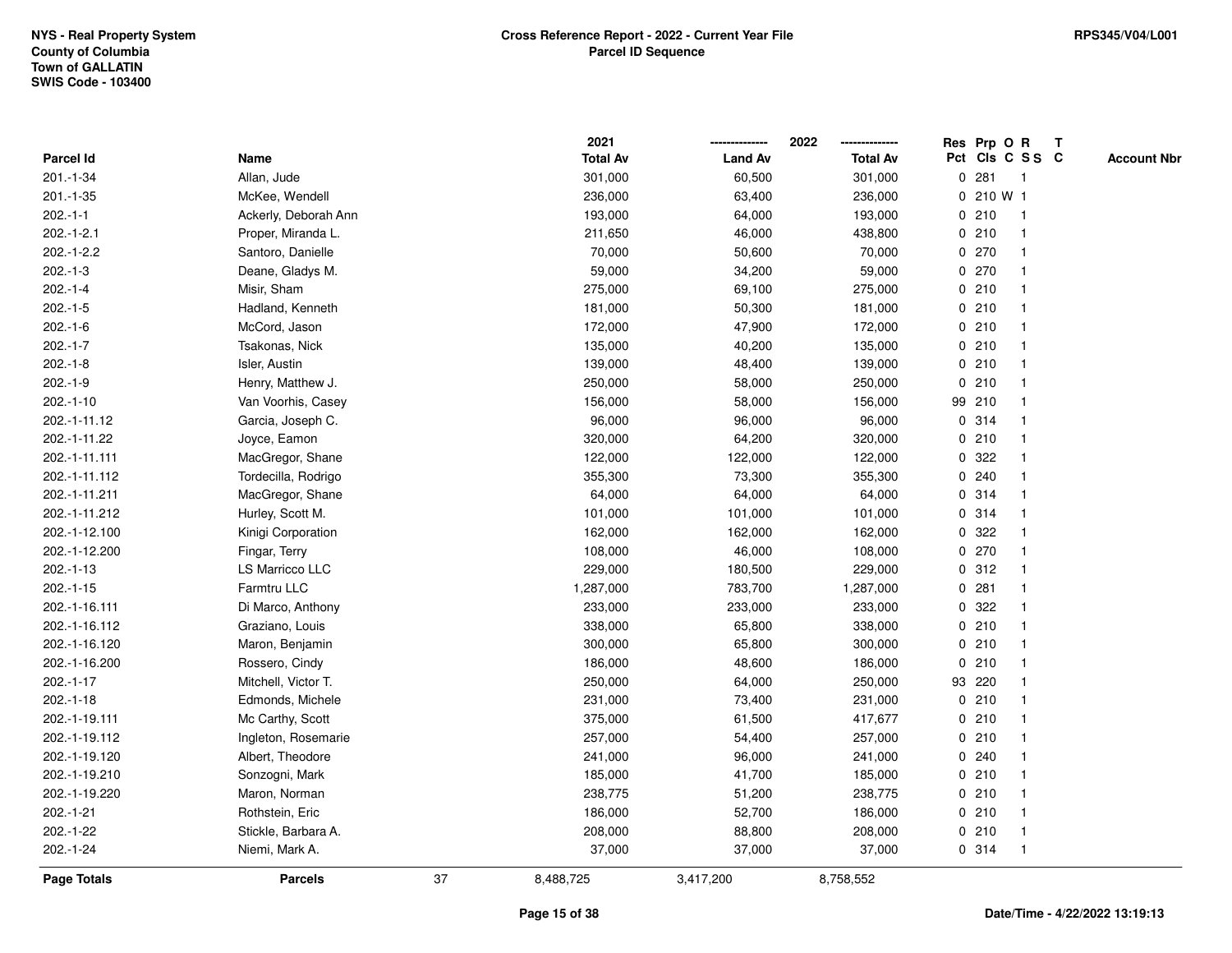|                |                                         | 2021            |                | 2022            | Res Prp O R     |              | Т |                    |
|----------------|-----------------------------------------|-----------------|----------------|-----------------|-----------------|--------------|---|--------------------|
| Parcel Id      | Name                                    | <b>Total Av</b> | <b>Land Av</b> | <b>Total Av</b> | Pct Cls C S S C |              |   | <b>Account Nbr</b> |
| $202.-1-25$    | Hilton, Richard T.                      | 147,000         | 46,000         | 147,000         | 0210            | $\mathbf{1}$ |   |                    |
| 202.-1-26      | Pumilia, Anthony                        | 145,000         | 45,700         | 145,000         | 0210            | -1           |   |                    |
| 202.-1-27      | Niemi, Mark A.                          | 172,000         | 52,000         | 172,000         | 0210            | $\mathbf 1$  |   |                    |
| 202.-1-28      | Prezzano, Jon                           | 73,000          | 49,500         | 73,000          | 0210            |              |   |                    |
| 202.-1-29      | Foley, Bernard M.                       | 68,000          | 56,000         | 68,000          | 0270            |              |   |                    |
| $202.-1-30$    | Gilroy, Rosemary, Gilroy, Sean & Daniel | 235,000         | 104,200        | 235,000         | 0 210 W 1       |              |   |                    |
| 202.-1-31      | Bisi, Valerie J.                        | 155,000         | 55,400         | 155,000         | 0210            | -1           |   |                    |
| 202.-1-32      | Rieck, Frederick Otto                   | 184,700         | 60,100         | 184,700         | 0 210 W 1       |              |   |                    |
| 202.-1-33      | Stock, Jason C.                         | 237,000         | 86,800         | 237,000         | 0210            | -1           |   |                    |
| 202.-1-34      | Garlinghouse, Justin A.                 | 199,000         | 40,000         | 199,000         | 0210            | $\mathbf 1$  |   |                    |
| 202.-1-35      | Shea, Matthew                           | 188,000         | 52,000         | 188,000         | 0210            | -1           |   |                    |
| 202.-1-36.110  | Stark, Colin                            | 62,000          | 62,000         | 62,000          | 0.314           |              |   |                    |
| 202.-1-36.121  | Bagnell, Edmund                         | 145,000         | 52,300         | 145,000         | 0210            |              |   |                    |
| 202.-1-36.122  | Mirasola, Anthony                       | 37,000          | 37,000         | 37,000          | 0.314           | -1           |   |                    |
| 202.-1-36.200  | Jackson, Brian                          | 233,000         | 43,400         | 233,000         | 0210            |              |   |                    |
| 202.-1-37      | Farmtru, LLC                            | 332,000         | 332,000        | 332,000         | 322<br>0        |              |   |                    |
| 202.-1-38      | Enloe, Jennifer L.                      | 282,000         | 136,600        | 282,000         | 0.240           | -1           |   |                    |
| 202.-1-39      | Hess, Larry H.                          | 137,000         | 38,400         | 137,000         | 0210            |              |   |                    |
| 202.-1-40.200  | Stewart, Richard B.                     | 326,000         | 126,600        | 326,000         | 0.240           |              |   |                    |
| 202.-1-41      | Moon, Francis E. Jr.                    | 229,000         | 70,800         | 229,000         | 0210            |              |   |                    |
| 202.-1-42      | Farmtru, LLC                            | 43,000          | 43,000         | 43,000          | 0.314           |              |   |                    |
| $202.-1-43$    | Winter, Julia E.                        | 72,000          | 72,000         | 72,000          | 0.314           |              |   |                    |
| 202.-1-43.100  | Barrett, Kenneth J.                     | 86,000          | 17,400         | 86,000          | 0210            | -1           |   |                    |
| 202.-1-44      | McDermott, TTEE, Devin J.               | 182,000         | 44,800         | 182,000         | 0210            | -1           |   |                    |
| $202 - 1 - 45$ | Hannan, Stuart                          | 238,000         | 55,000         | 238,000         | 99 210          | -1           |   |                    |
| $202.-1-46$    | Ahrens, Martha J.                       | 188,000         | 47,500         | 188,000         | 0210            |              |   |                    |
| 202.-1-47      | Sergel, Max                             | 103,000         | 41,800         | 103,000         | 0210            |              |   |                    |
| 202.-1-49      | Rhoads, Daisy Emma                      | 160,000         | 55,000         | 160,000         | 0210            |              |   |                    |
| 202.-1-50      | Hawley, Marguerite                      | 58,000          | 58,000         | 58,000          | 0.314           | -1           |   |                    |
| $202.-1-51$    | Porzio, John                            | 244,000         | 42,600         | 244,000         | 0210            | -1           |   |                    |
| 202.-1-53      | Di Falco, Albert                        | 235,000         | 71,500         | 235,000         | 0210            | -1           |   |                    |
| 202.-1-54      | Koya, Shariff Ismail                    | 504,000         | 41,700         | 561,930         | 0210            | -1           |   |                    |
| $202.-1-55$    | Molinaro, John T.                       | 63,600          | 36,400         | 63,600          | 0.312           |              |   |                    |
| $202.-1-56$    | Blackburn, John P.                      | 233,000         | 41,100         | 233,000         | 0210            |              |   |                    |
| 202.-1-57      | Lucchese, Yvette Ann                    | 26,000          | 26,000         | 26,000          | 0.314           | -1           |   |                    |
| 202.-1-58      | Graziano, Louis                         | 49,000          | 49,000         | 49,000          | 0.314           | -1           |   |                    |
| 202.-1-59.110  | Stevens, Robert G.                      | 277,000         | 102,800        | 277,000         | 0.240           | $\mathbf{1}$ |   |                    |
| Page Totals    | 37<br><b>Parcels</b>                    | 6,348,300       | 2,392,400      | 6,406,230       |                 |              |   |                    |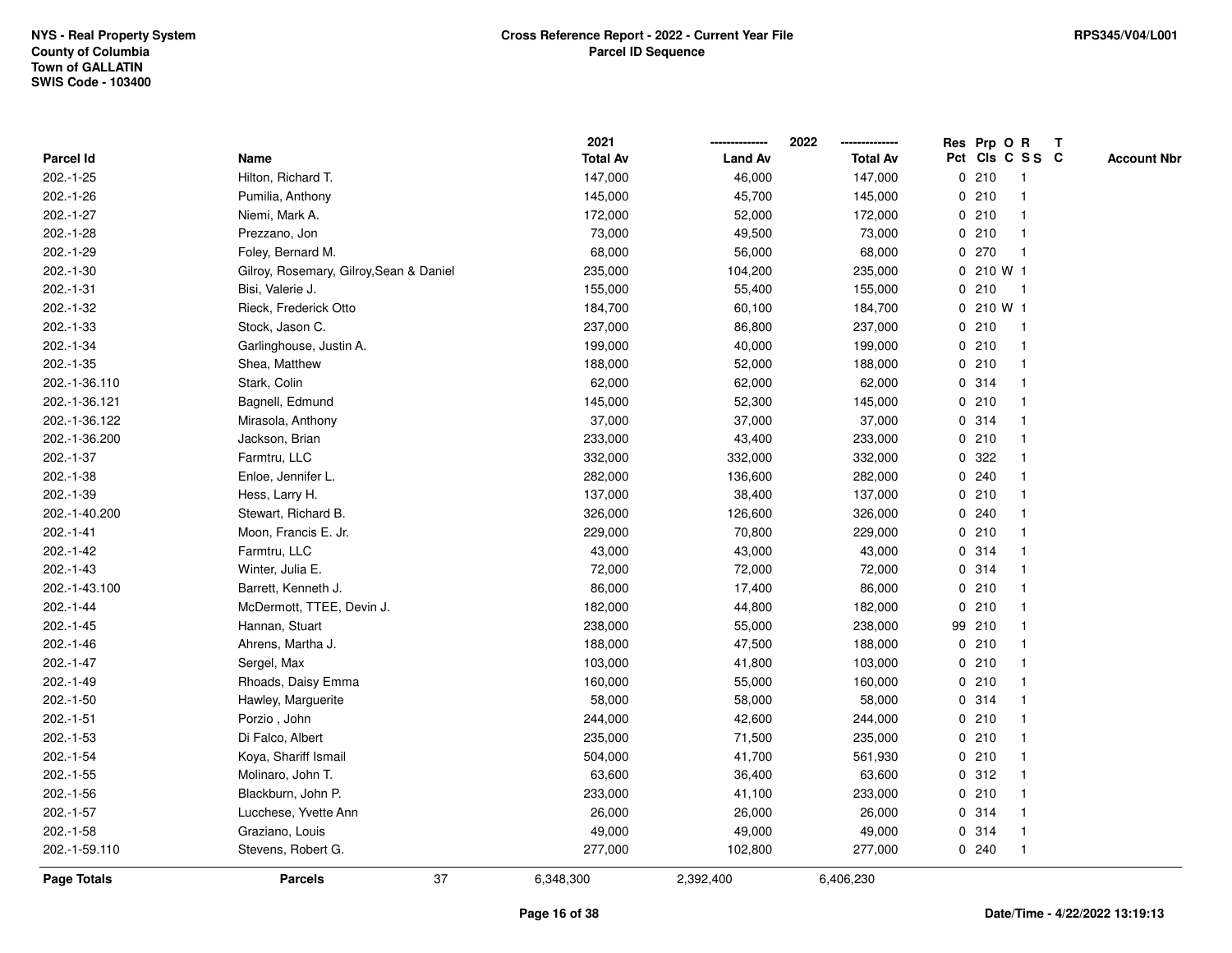|               |                        |    | 2021            |                | 2022            |           | Res Prp O R             | $\mathbf{T}$       |
|---------------|------------------------|----|-----------------|----------------|-----------------|-----------|-------------------------|--------------------|
| Parcel Id     | Name                   |    | <b>Total Av</b> | <b>Land Av</b> | <b>Total Av</b> |           | Pct Cls C S S C         | <b>Account Nbr</b> |
| 202.-1-59.120 | Bondar, Darren         |    | 37,000          | 52,000         | 385,900         | 0210      | -1                      |                    |
| 202.-1-59.200 | Lynch, Joseph          |    | 242,000         | 52,000         | 242,000         | 0210      |                         |                    |
| 202.-1-60.11  | Bandy, Kenneth         |    | 342,000         | 62,800         | 342,000         | 0210      | -1                      |                    |
| 202.-1-60.120 | Ardohain, Janine       |    | 449,000         | 58,000         | 449,000         | 0210      | $\mathbf{1}$            |                    |
| 202.-1-60.200 | Reath, Mark L.         |    | 356,000         | 58,100         | 356,000         | 0210      | $\mathbf{1}$            |                    |
| $202.-1-61$   | Jones, Lou G.          |    | 347,125         | 76,000         | 347,125         | 0 210 W 1 |                         |                    |
| 202.-1-62     | Weinstock, Stanley M.  |    | 418,000         | 97,400         | 418,000         | 0 210 W 1 |                         |                    |
| $202.-1-63$   | Stowell, Davin         |    | 201,800         | 201,800        | 201,800         | 0 322 W 1 |                         |                    |
| 202.-1-64     | Stowell, Davin         |    | 296,000         | 296,000        | 296,000         | 0 322 W 1 |                         |                    |
| $202.-1-66$   | Winslow, Audrey        |    | 239,574         | 54,400         | 239,574         | 0210      | $\mathbf{1}$            |                    |
| 202.-1-67     | Brickner, Thomas       |    | 234,000         | 52,000         | 234,000         | 0210      | $\mathbf{1}$            |                    |
| $202.-1-68$   | Milstein, David        |    | 254,000         | 61,500         | 254,000         | 0210      | $\mathbf{1}$            |                    |
| $202.-2-2$    | Esposito, Bernardino   |    | 9,000           | 9,000          | 9,000           | 0.910     | $\mathbf 1$             |                    |
| $202.-2-4$    | Bogdanffy, Stephen H.  |    | 10,500          | 10,500         | 10,500          | 0.910     |                         |                    |
| $202.-2-5$    | Bogdanffy, Stephen H.  |    | 18,000          | 18,000         | 18,000          | 0.910     |                         |                    |
| $202.-2-6$    | Thumm, Everett F.      |    | 2,000           | 2,000          | 2,000           | 0.910     | -1                      |                    |
| $202.-2-8$    | Adamcewicz, Selinda E. |    | 30,000          | 30,000         | 30,000          | 0.910     | $\overline{1}$          |                    |
| 202.-2-9      | Passeri, Sarina        |    | 24,000          | 24,000         | 24,000          | 0.910     | -1                      |                    |
| 202.-2-10     | Camp Columbia Llc      |    | 739,000         | 715,100        | 739,000         | 0.240     | $\mathbf 1$             |                    |
| $202.-2-11$   | Baffa, Alfred A.       |    | 6,000           | 6,000          | 6,000           | 0.910     |                         |                    |
| 202.-2-12     | Meli, Carmelo V.       |    | 14,000          | 14,000         | 14,000          | 0.910     |                         |                    |
| 202.-2-13     | Acker, James           |    | 301,000         | 113,800        | 301,000         | 0.240     |                         |                    |
| 202.-2-14.100 | Sternberg, Victor      |    | 136,000         | 72,400         | 136,000         | 0210      | -1                      |                    |
| 202.-2-16     | Fingar, Cindy          |    | 170,000         | 50,900         | 170,000         | 0210      | $\mathbf{1}$            |                    |
| 202.-2-17.100 | Astrinidis, Alexis     |    | 403,000         | 154,800        | 403,000         | 0.240     | -1                      |                    |
| 202.-2-17.200 | Brailey, Maria T.      |    | 178,000         | 52,200         | 178,000         | 0210      | $\mathbf 1$             |                    |
| 202.-2-18.100 | Saldamarco, Michael    |    | 139,000         | 139,000        | 139,000         | 0 322     |                         |                    |
| 202.-2-18.210 | 8138 Property LLC      |    | 152,000         | 56,800         | 152,000         | 0.220     |                         |                    |
| 202.-2-18.220 | 8138 Property LLC      |    | 42,000          | 42,000         | 42,000          | 0.314     | $\overline{\mathbf{1}}$ |                    |
| 202.-2-19.100 | Philips, Larry G.      |    | 171,000         | 52,000         | 171,000         | 0210      |                         |                    |
| 202.-2-20     | Dearborn, Bridget      |    | 294,011         | 42,800         | 294,011         | 0210      | $\mathbf{1}$            |                    |
| 202.-2-21     | Mergenthaler, Donald   |    | 176,000         | 64,000         | 176,000         | 0210      | $\mathbf 1$             |                    |
| 202.-2-22     | Anderson, Shana        |    | 208,000         | 59,100         | 208,000         | 0210      | $\mathbf 1$             |                    |
| 202.-2-23     | Oleynik, Veronica      |    | 35,000          | 35,000         | 35,000          | 0.314     |                         |                    |
| 202.-2-24     | Hannah, Stuart         |    | 192,700         | 75,000         | 192,700         | 79 210    |                         |                    |
| 202.-2-25     | Smalley, Jesse         |    | 62,000          | 41,300         | 62,000          | 0270      | $\mathbf{1}$            |                    |
| 202.-2-26     | Lothrop, Scott A.      |    | 503,900         | 53,000         | 503,900         | 0210      | $\mathbf{1}$            |                    |
| Page Totals   | <b>Parcels</b>         | 37 | 7,432,610       | 3,054,700      | 7,781,510       |           |                         |                    |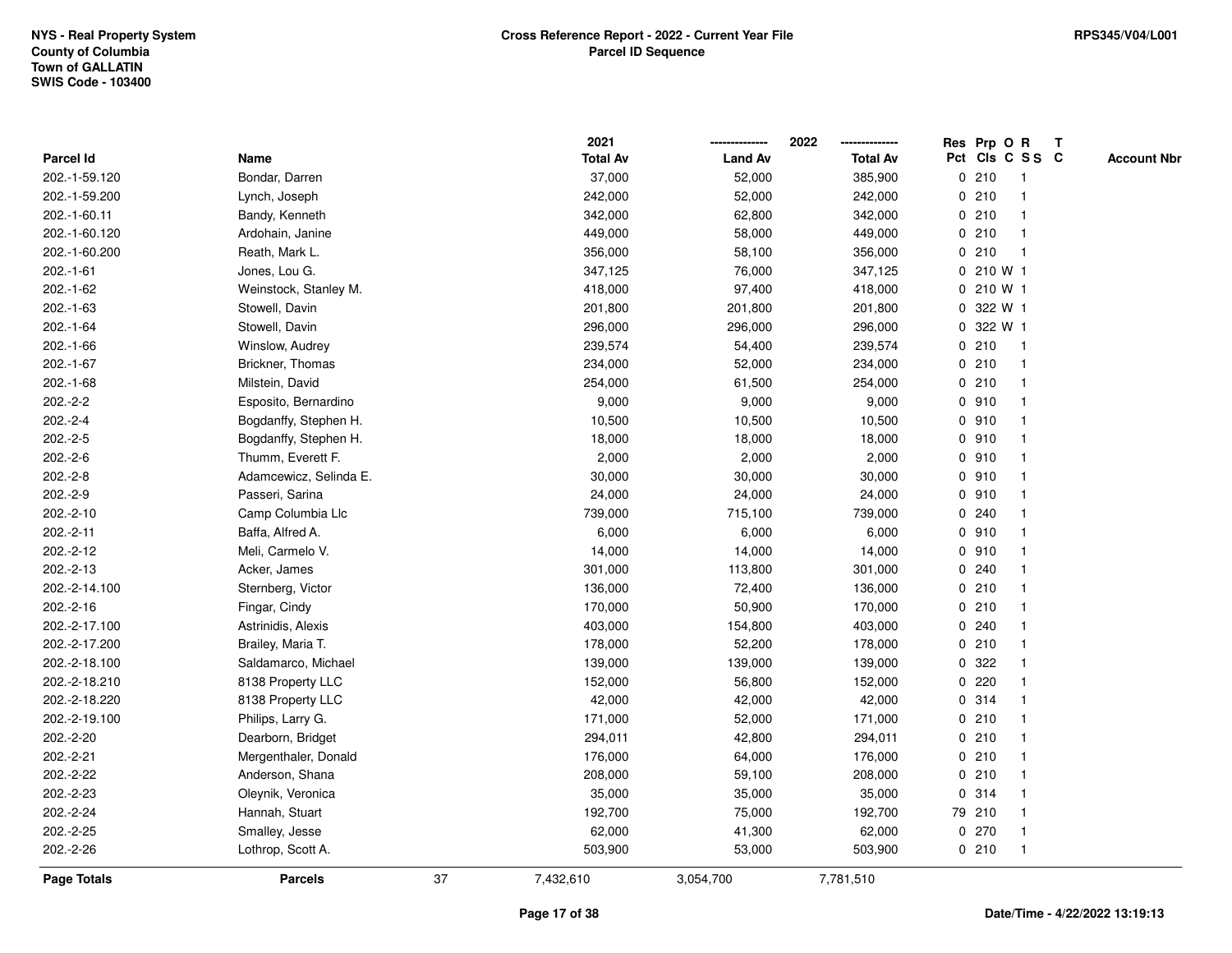|                    |                                         | 2021            |                | 2022            |   |       | Res Prp O R             | T |                    |
|--------------------|-----------------------------------------|-----------------|----------------|-----------------|---|-------|-------------------------|---|--------------------|
| Parcel Id          | Name                                    | <b>Total Av</b> | <b>Land Av</b> | <b>Total Av</b> |   |       | Pct Cls C S S C         |   | <b>Account Nbr</b> |
| 202.-2-27          | Iski, Cheryl L.                         | 55,000          | 43,700         | 55,000          |   | 0.312 | $\overline{\mathbf{1}}$ |   |                    |
| 202.-2-28          | Edgecrest Llc                           | 88,000          | 34,200         | 88,000          |   | 0210  | $\mathbf{1}$            |   |                    |
| 202.-2-29          | Gilbert, Christopher                    | 34,000          | 34,000         | 34,000          |   | 0.314 | 1                       |   |                    |
| 202.-2-30          | Ahlborn, Fred P.                        | 59,000          | 45,300         | 59,000          |   | 0270  |                         |   |                    |
| 202.-2-31          | Zack, Andrew                            | 522,000         | 155,700        | 522,000         |   | 0.281 |                         |   |                    |
| 202.-2-32          | Scaffidi, Frances                       | 163,000         | 26,400         | 163,000         |   | 0210  |                         |   |                    |
| 202.-2-33          | St., Pierre Danielle                    | 212,000         | 43,000         | 212,000         |   | 0210  |                         |   |                    |
| 202.-2-34          | Rhynders, David                         | 161,000         | 50,600         | 161,000         | 0 | 210   | -1                      |   |                    |
| 202.-2-35          | Maffucci, Lawrence D.                   | 233,000         | 98,000         | 233,000         |   | 0.240 | $\overline{\mathbf{1}}$ |   |                    |
| 202.-2-36          | Jiritano, Gregory                       | 173,000         | 91,100         | 173,000         |   | 0210  | 1                       |   |                    |
| 202.-2-37          | Haag, Bruce                             | 92,000          | 90,600         | 92,000          |   | 0270  |                         |   |                    |
| 202.-2-38          | Farinaccio, Christopher                 | 267,000         | 104,800        | 267,000         |   | 0.240 |                         |   |                    |
| 202.-2-39          | Brailey, Maria                          | 17,000          | 17,000         | 17,000          |   | 0.910 |                         |   |                    |
| 202.-2-43.110      | Brailey, Maria T.                       | 243,000         | 188,000        | 243,000         |   | 0.312 |                         |   |                    |
| 202.-2-43.200      | Spray, Andrew                           | 521,000         | 349,000        | 521,000         | 0 | 240   | -1                      |   |                    |
| 202.-2-44          | Rose Ellen Young Irrev, Asset Man Trust | 71,000          | 71,000         | 71,000          |   | 0.910 | 1                       |   |                    |
| 202.-2-47          | Bogdanffy, Stephen                      | 5,000           | 5,000          | 5,000           |   | 0.910 | 1                       |   |                    |
| 202.-2-48          | Rigoli, Victor                          | 256,000         | 90,600         | 256,000         |   | 0210  |                         |   |                    |
| 202.-2-50          | Lydon, Tyler                            | 100,000         | 116,300        | 331,200         |   | 0.240 |                         |   |                    |
| 202.-2-51          | Maine, Deborah                          | 397,000         | 246,800        | 397,000         |   | 0.240 |                         |   |                    |
| 202.-2-52          | Maine, Deborah                          | 26,000          | 26,000         | 26,000          |   | 0.314 |                         |   |                    |
| 202.-2-53          | Frillman, Karen                         | 43,000          | 43,000         | 43,000          | 0 | 314   | -1                      |   |                    |
| 202.-2-54          | Buruiana, Radu                          | 20,000          | 20,000         | 20,000          |   | 0.910 | -1                      |   |                    |
| 202.-2-55          | Smalley, Jesse                          | 68,000          | 40,000         | 68,000          |   | 0210  | -1                      |   |                    |
| 202.-2-56          | Adamcewicz, Selinda                     | 6,000           | 6,000          | 6,000           |   | 0.910 |                         |   |                    |
| 202.-2-57          | Bogdanffy, Stephen H.                   | 9,000           | 9,000          | 9,000           |   | 0.910 |                         |   |                    |
| $203.-1-1$         | Ditrolio, Lucio                         | 11,000          | 11,000         | 11,000          |   | 0.910 |                         |   |                    |
| $203.-1-2$         | Ditrolio, Lucio                         | 11,000          | 11,000         | 11,000          |   | 0.912 | -1                      |   |                    |
| $203.-1-3$         | Ditrolio, Lucio                         | 22,000          | 22,000         | 22,000          |   | 0.910 | -1                      |   |                    |
| $203.-1-4$         | Ditrolio, Lucio                         | 45,000          | 45,000         | 45,000          |   | 0.912 | -1                      |   |                    |
| $203.-1-6$         | Rodrigues, Antonio J.                   | 58,000          | 58,000         | 58,000          |   | 0.910 | $\mathbf{1}$            |   |                    |
| $203.-1-7$         | Popp, Virginia M.                       | 4,000           | 4,000          | 4,000           |   | 0.910 |                         |   |                    |
| $203.-1-9$         | Rodrigues, Antonio J.                   | 5,000           | 5,000          | 5,000           |   | 0.910 |                         |   |                    |
| $203.-1-12$        | County of Columbia                      | 21,000          | 21,000         | 21,000          |   | 0910  |                         |   |                    |
| $203.-1-13$        | Boice, Florence J.                      | 110,900         | 110,900        | 110,900         |   | 0910  | $\overline{1}$          |   |                    |
| $203.-1-14$        | Southern, New York                      | 63,000          | 63,000         | 63,000          |   | 0.912 | -1                      |   |                    |
| $203.-1-15$        | Southern, Ny Fish                       | 317,000         | 317,000        | 317,000         |   | 0.912 | $\overline{1}$          |   |                    |
| <b>Page Totals</b> | 37<br><b>Parcels</b>                    | 4,508,900       | 2,713,000      | 4,740,100       |   |       |                         |   |                    |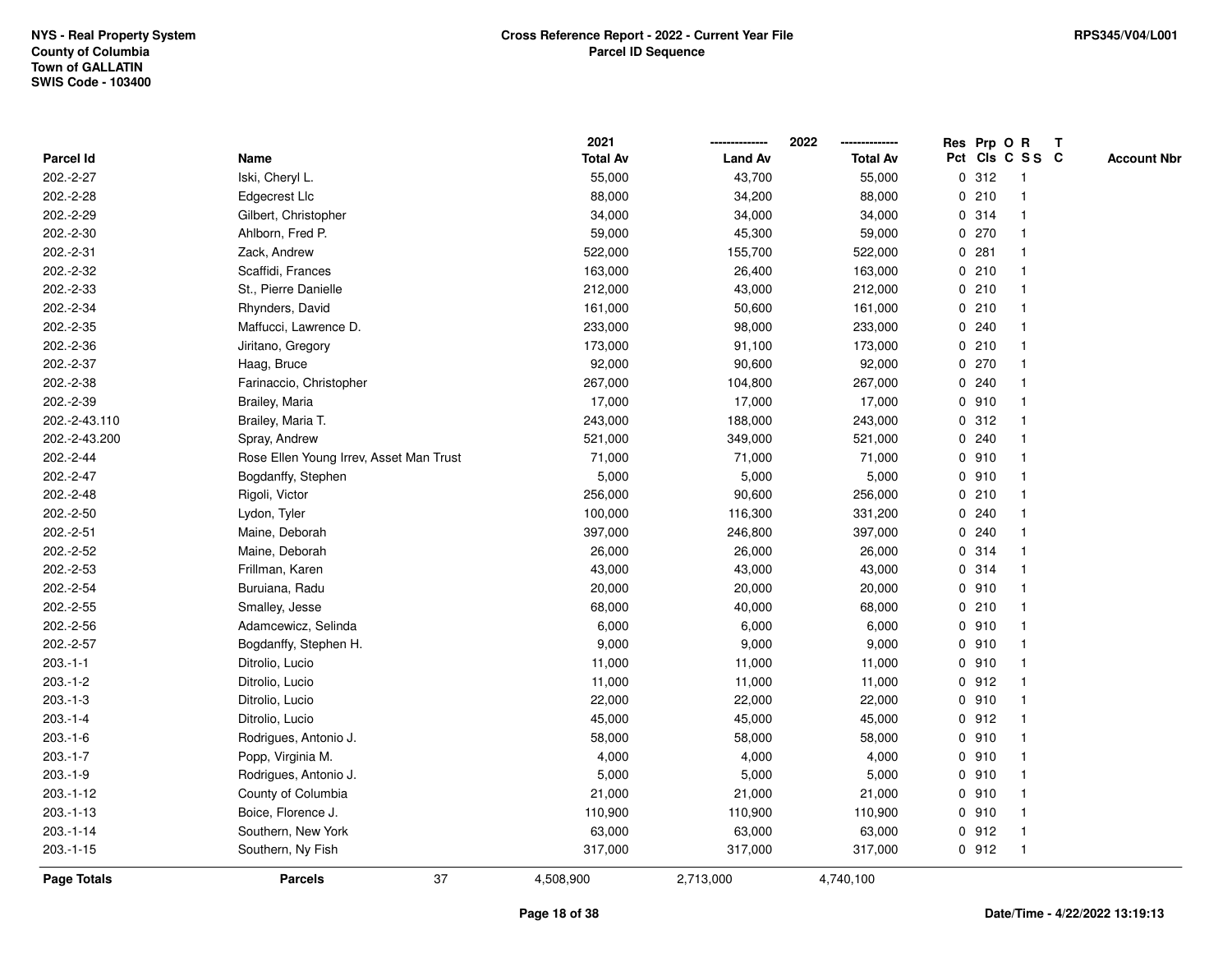|               |                               |    | 2021            |                | 2022            |             |       | Res Prp O R             | $\mathbf{T}$ |                    |
|---------------|-------------------------------|----|-----------------|----------------|-----------------|-------------|-------|-------------------------|--------------|--------------------|
| Parcel Id     | Name                          |    | <b>Total Av</b> | <b>Land Av</b> | <b>Total Av</b> |             |       | Pct Cls C S S C         |              | <b>Account Nbr</b> |
| $203.-1-16$   | Banks, Ronald                 |    | 25,000          | 25,000         | 25,000          |             | 0.910 | -1                      |              |                    |
| $203.-1-17$   | 51 Green Hill Rd Property LLC |    | 345,200         | 1,574,900      | 1,574,900       | 0           | 322   |                         |              |                    |
| 203.-1-21.3   | 51 Green Hill Rd Property LLC |    | 938,900         | 2,208,600      | 2,517,500       |             | 0.281 |                         |              |                    |
| 203.-1-21.4   | Green Hill Farm Holdings LLC  |    | 74,900          | 74,900         | 74,900          |             | 0.314 | $\mathbf{1}$            |              |                    |
| 203.-1-21.200 | Lefevre, Philip               |    | 332,300         | 137,500        | 332,300         |             | 0210  | -1                      |              |                    |
| 203.-1-22     | Murphy, James A.              |    | 15,000          | 15,000         | 15,000          |             | 0.910 | -1                      |              |                    |
| $203.-1-23$   | Larkin, Daniel                |    | 450,000         | 138,600        | 450,000         |             | 0.240 |                         |              |                    |
| 203.-1-24.1   | Gernert, Mary                 |    | 788,000         | 580,000        | 788,000         |             | 0.240 |                         |              |                    |
| 203.-1-24.2   | Gernert, Mary                 |    | 146,000         | 146,000        | 146,000         |             | 0.322 |                         |              |                    |
| 203.-1-25.100 | Gernert, Mary                 |    | 77,000          | 77,000         | 77,000          | 0           | 314   |                         |              |                    |
| 203.-1-25.200 | Gernert, Mary                 |    | 56,000          | 56,000         | 56,000          |             | 0.314 | -1                      |              |                    |
| 203.-1-27.100 | Gernert, Mary                 |    | 75,000          | 75,000         | 75,000          |             | 0.910 | $\overline{\mathbf{1}}$ |              |                    |
| 203.-1-27.200 | Passeri, Doug                 |    | 345,100         | 234,400        | 345,100         |             | 0.240 | -1                      |              |                    |
| 203.-1-29     | Brody, Laurence               |    | 45,000          | 45,000         | 45,000          |             | 0.912 |                         |              |                    |
| $203.-1-31$   | Case, Nancy Ann               |    | 16,000          | 16,000         | 16,000          |             | 0.910 |                         |              |                    |
| 203.-1-32     | Paterson, Rhett J.            |    | 312,000         | 92,300         | 342,000         |             | 0210  | -1                      |              |                    |
| 203.-1-33     | Schweitzer Mauduit            |    | 10,000          | 10,000         | 10,000          | $\mathbf 0$ | 910   |                         |              |                    |
| 203.-1-34     | Westpfal, August              |    | 3,000           | 3,000          | 3,000           |             | 0.910 | -1                      |              |                    |
| $203.-1-35$   | Brody, Laurence               |    | 12,000          | 12,000         | 12,000          |             | 0.912 | -1                      |              |                    |
| 203.-1-36     | Brody, Laurence               |    | 22,800          | 15,000         | 22,800          |             | 0270  |                         |              |                    |
| 203.-1-37     | Brody, Laurence               |    | 20,000          | 20,000         | 20,000          |             | 0.912 |                         |              |                    |
| $203.-1-38$   | Tarchine, Ralph C. Jr.        |    | 136,000         | 42,800         | 136,000         |             | 0210  |                         |              |                    |
| 203.-1-39.100 | Bradley, Francis H.           |    | 67,000          | 52,000         | 67,000          |             | 0270  | -1                      |              |                    |
| 203.-1-39.200 | Hotaling, David               |    | 137,000         | 113,000        | 137,000         | $\mathbf 0$ | 312   | $\mathbf{1}$            |              |                    |
| 203.-1-40.111 | Bright, William A.            |    | 60,000          | 60,000         | 60,000          | 0           | 314   | -1                      |              |                    |
| 203.-1-40.112 | Shpetner, Thomas              |    | 62,000          | 62,000         | 62,000          |             | 0.314 | -1                      |              |                    |
| 203.-1-40.120 | Tarchine, Ralph Jr.           |    | 54,000          | 54,000         | 54,000          |             | 0.314 |                         |              |                    |
| 203.-1-40.200 | Agnes, Mark                   |    | 308,000         | 52,000         | 308,000         |             | 0210  |                         |              |                    |
| 203.-1-42     | Pitcher, Shawn                |    | 10,000          | 10,000         | 10,000          |             | 0.910 | $\overline{\mathbf{1}}$ |              |                    |
| 203.-1-46     | 51 Green Hill Rd Property LLC |    | 91,000          | 91,000         | 91,000          | 0           | 322   |                         |              |                    |
| 203.-1-47     | Ardito, Peter                 |    | 293,391         | 41,300         | 293,391         |             | 0210  | $\mathbf{1}$            |              |                    |
| 203.-1-49     | Passeri, Greta E.             |    | 90,000          | 90,000         | 90,000          |             | 0.910 | $\mathbf 1$             |              |                    |
| $203.-1-50$   | Passeri, Douglas A.           |    | 12,000          | 12,000         | 12,000          |             | 0.910 |                         |              |                    |
| $203.-1-51$   | Ditrolio, Lucio               |    | 25,000          | 25,000         | 25,000          |             | 0.912 |                         |              |                    |
| 203.-1-52     | Weaver, Drew                  |    | 12,000          | 12,000         | 12,000          |             | 0.910 |                         |              |                    |
| $203.-1-53$   | Bright, William A.            |    | 55,000          | 55,000         | 55,000          |             | 0.314 | $\mathbf{1}$            |              |                    |
| 204.-1-1.110  | Murphy, James                 |    | 601,500         | 601,500        | 601,500         |             | 0.322 | -1                      |              |                    |
| Page Totals   | <b>Parcels</b>                | 37 | 6,123,091       | 6,929,800      | 8,961,391       |             |       |                         |              |                    |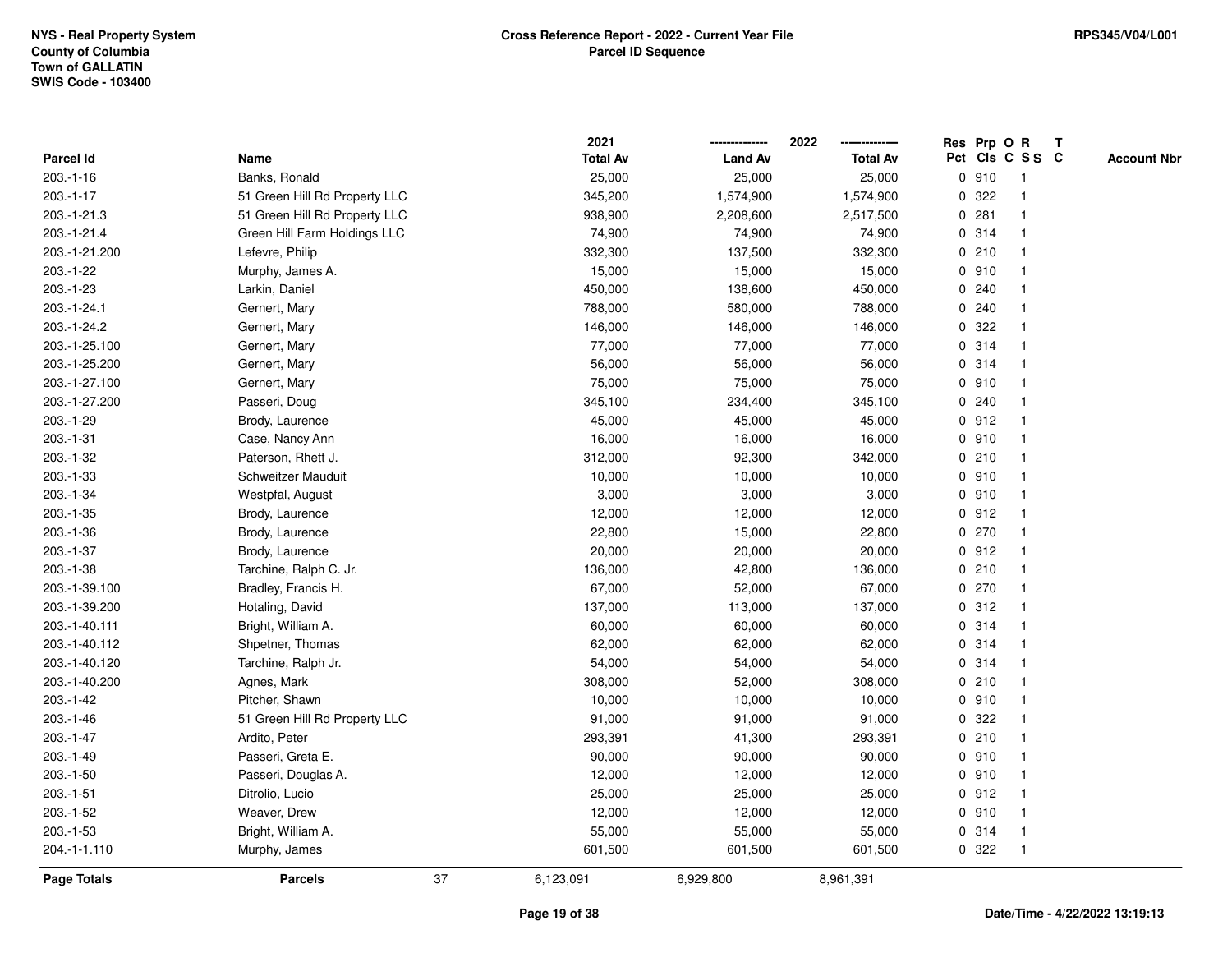|                    |                          |    | 2021            |                | 2022            |   |       | Res Prp O R     | Т |                    |
|--------------------|--------------------------|----|-----------------|----------------|-----------------|---|-------|-----------------|---|--------------------|
| Parcel Id          | Name                     |    | <b>Total Av</b> | <b>Land Av</b> | <b>Total Av</b> |   |       | Pct Cls C S S C |   | <b>Account Nbr</b> |
| 204.-1-1.112       | Bonnouvrier, David       |    | 5,000           | 5,000          | 5,000           |   | 0 314 | $\mathbf{1}$    |   |                    |
| 204.-1-1.120       | Bonnouvrier, David       |    | 214,000         | 194,000        | 214,000         |   | 0.312 | $\mathbf{1}$    |   |                    |
| 204.-1-1.200       | Bonnouvrier, David       |    | 634,000         | 374,700        | 634,000         |   | 0.240 | $\mathbf{1}$    |   |                    |
| $204.-1-2$         | Baldwin, Geraldine F.    |    | 132,000         | 75,400         | 132,000         |   | 0.260 | -1              |   |                    |
| $204.-1-3$         | Lyman, Erick M.          |    | 219,000         | 72,800         | 219,000         |   | 0210  |                 |   |                    |
| $204.-1-4$         | Johnson, Herbert F.      |    | 284,000         | 95,000         | 284,000         |   | 0.240 |                 |   |                    |
| 204.-1-5.110       | Nesbitt, Sara            |    | 978,675         | 782,000        | 978,675         |   | 0241  | $\mathbf 1$     |   |                    |
| 204.-1-5.121       | Orza, Gerald             |    | 265,000         | 95,000         | 265,000         |   | 0.240 | $\mathbf{1}$    |   |                    |
| 204.-1-5.122       | Mestousis, Peter         |    | 98,000          | 98,000         | 98,000          | 0 | 322   | $\mathbf{1}$    |   |                    |
| 204.-1-5.200       | Mercorella, Gina         |    | 259,000         | 64,000         | 259,000         |   | 0210  | $\mathbf{1}$    |   |                    |
| $204.-1-6$         | Cunningham, Elizabeth D. |    | 646,000         | 646,000        | 646,000         |   | 0.322 | $\mathbf 1$     |   |                    |
| $204.-1-7$         | Zabriskie, Anthony       |    | 292,000         | 82,000         | 292,000         |   | 0210  |                 |   |                    |
| 204.-1-8.100       | Sprik, Breanna           |    | 345,000         | 65,600         | 345,000         |   | 0210  |                 |   |                    |
| 204.-1-8.200       | Kolic, John              |    | 294,000         | 104,400        | 294,000         |   | 0.240 | $\mathbf 1$     |   |                    |
| $204.-1-9$         | Handlowich, David Jr.    |    | 173,000         | 56,800         | 173,000         |   | 0210  | $\mathbf{1}$    |   |                    |
| 204.-1-10          | Burnett, Josephine       |    | 252,800         | 72,800         | 252,800         |   | 0210  | $\mathbf{1}$    |   |                    |
| $204.-1-12$        | Fannin, Aaron            |    | 234,000         | 64,000         | 234,000         |   | 0210  | $\mathbf{1}$    |   |                    |
| $204.-1-13$        | Glomb, James             |    | 144,000         | 74,100         | 144,000         |   | 0210  | $\mathbf 1$     |   |                    |
| $204.-1-14$        | Paradies, Barry          |    | 25,400          | 8,400          | 25,400          |   | 0210  |                 |   |                    |
| $204.-1-15$        | Starkey, Ronald          |    | 76,000          | 47,500         | 76,000          |   | 0210  |                 |   |                    |
| $204.-1-16$        | D'Albis, Anthony         |    | 200,000         | 36,200         | 200,000         |   | 0210  | $\mathbf 1$     |   |                    |
| 204.-1-17.110      | Kosits, Peter            |    | 135,000         | 135,000        | 135,000         | 0 | 322   | $\mathbf{1}$    |   |                    |
| 204.-1-17.120      | D'Albis, Anthony         |    | 149,000         | 149,000        | 149,000         | 0 | 322   | $\mathbf{1}$    |   |                    |
| 204.-1-17.200      | Hotaling, Howard         |    | 181,000         | 52,000         | 181,000         |   | 0210  | 1               |   |                    |
| $204.-1-18$        | Dakin, Arthur D.         |    | 174,000         | 42,000         | 174,000         |   | 0210  | $\mathbf{1}$    |   |                    |
| $204.-1-19$        | Illuzzi, Michael J.      |    | 26,000          | 26,000         | 26,000          |   | 0.314 |                 |   |                    |
| 204.-1-21          | Lozito, Theresa          |    | 313,000         | 168,000        | 313,000         |   | 0.240 |                 |   |                    |
| 204.-1-22          | LaMantia, Joseph         |    | 310,190         | 49,400         | 310,190         |   | 0210  | $\mathbf 1$     |   |                    |
| 204.-1-23.111      | Hough, Harry E.          |    | 136,000         | 113,200        | 136,000         |   | 0270  | $\mathbf{1}$    |   |                    |
| 204.-1-23.112      | County Of Columbia       |    | 52,500          | 52,500         | 52,500          | 0 | 851   | 8               |   |                    |
| 204.-1-23.120      | Spadaccini, Robert W.    |    | 129,000         | 129,000        | 129,000         | 0 | 322   | 1               |   |                    |
| 204.-1-23.200      | D'Albis, Anthony         |    | 96,000          | 96,000         | 96,000          |   | 0.322 | $\mathbf{1}$    |   |                    |
| 204.-1-25          | 3 Lads LLC               |    | 85,600          | 30,000         | 337,800         |   | 0210  | -1              |   |                    |
| 204.-1-26.3        | Camaj, Stefan            |    | 111,800         | 111,800        | 111,800         |   | 0.322 |                 |   |                    |
| 204.-1-26.4        | Camaj, Stefan            |    | 421,900         | 126,000        | 421,900         |   | 0.240 | $\mathbf{1}$    |   |                    |
| 204.-1-26.111      | Croft, Adrian            |    | 371,000         | 371,000        | 371,000         | 0 | 322   | $\mathbf{1}$    |   |                    |
| 204.-1-26.112      | The Motta Family Trust   |    | 406,000         | 259,000        | 406,000         |   | 0.240 | $\mathbf{1}$    |   |                    |
| <b>Page Totals</b> | <b>Parcels</b>           | 37 | 8,868,865       | 5,023,600      | 9,121,065       |   |       |                 |   |                    |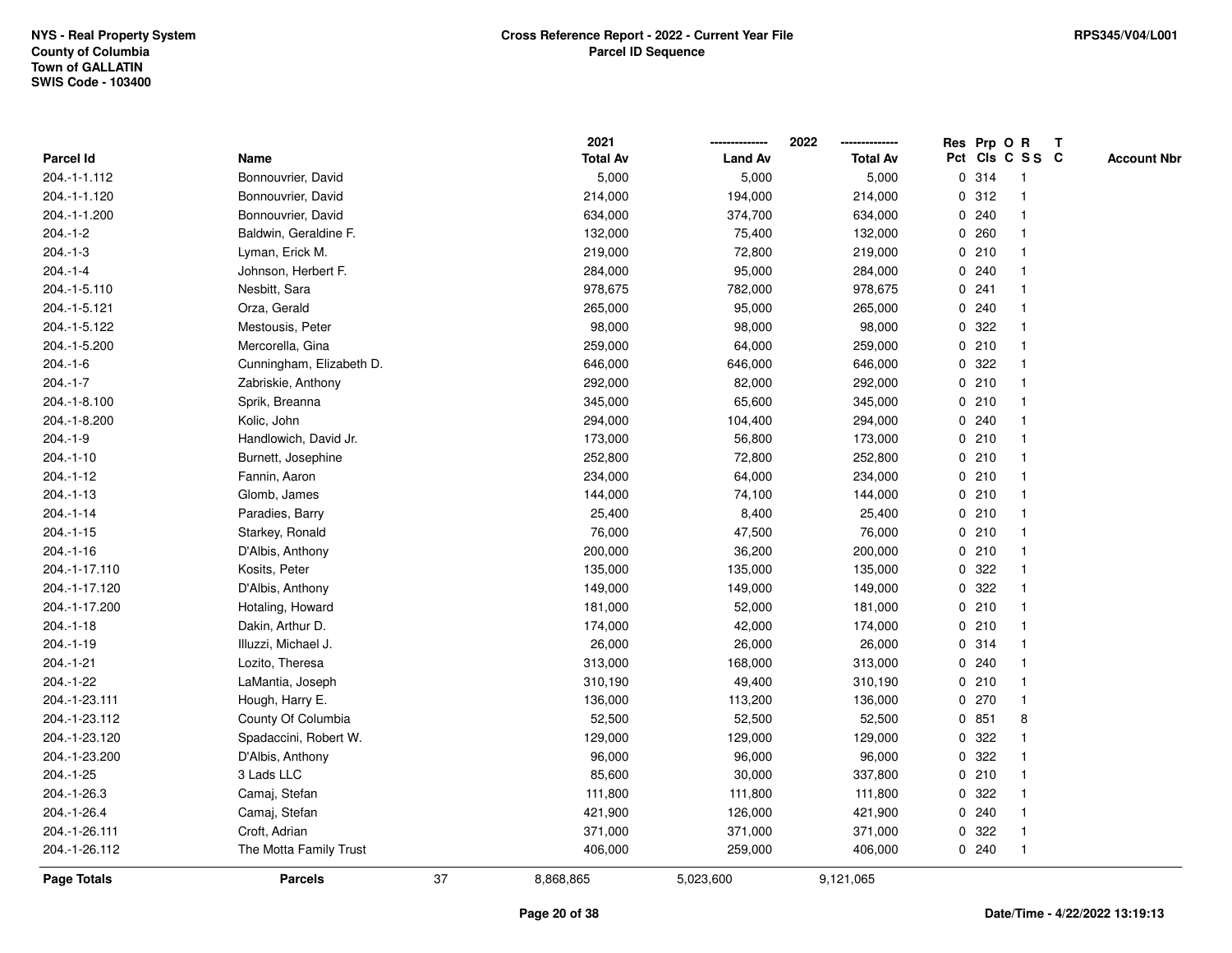|                |                                            | 2021            |                | 2022            |             |         | Res Prp O R     | Т |                    |
|----------------|--------------------------------------------|-----------------|----------------|-----------------|-------------|---------|-----------------|---|--------------------|
| Parcel Id      | Name                                       | <b>Total Av</b> | <b>Land Av</b> | <b>Total Av</b> |             |         | Pct Cls C S S C |   | <b>Account Nbr</b> |
| 204.-1-27.100  | Dardani, Mary A.                           | 322,600         | 151,600        | 322,600         |             | 0.240   | -1              |   |                    |
| 204.-1-27.200  | Shuman, Michael                            | 117,800         | 119,400        | 119,400         |             | $0$ 120 | -1              |   |                    |
| 204.-1-28.100  | Schrom, Holly                              | 121,736         | 47,900         | 121,736         |             | 0270    | $\mathbf 1$     |   |                    |
| 204.-1-28.200  | Happy House Mountain LLC                   | 441,000         | 120,600        | 441,000         |             | 0210    |                 |   |                    |
| 204.-1-29      | Guy, Matthew L.                            | 237,000         | 94,000         | 237,000         |             | 0.240   |                 |   |                    |
| 204.-1-30      | Vater, Lonnie D.                           | 132,000         | 111,400        | 132,000         |             | 0270    |                 |   |                    |
| 204.-1-31      | Monaco, Johh R. Alessandro                 | 346,000         | 194,000        | 346,000         |             | 0.240   |                 |   |                    |
| 204.-1-32.110  | Koegel, John B.                            | 509,000         | 111,800        | 509,000         | $\mathbf 0$ | 240     |                 |   |                    |
| 204.-1-32.120  | De Buono, Darrell                          | 331,000         | 160,700        | 331,000         |             | 0.240   |                 |   |                    |
| 204.-1-32.200  | Milewicz, Ronald                           | 316,000         | 178,200        | 324,700         |             | 0.240   | -1              |   |                    |
| 204.-1-33      | Currie, Charles                            | 340,000         | 155,500        | 340,000         |             | 0.240   |                 |   |                    |
| 204.-1-34      | Davide, Gennaro                            | 72,000          | 53,600         | 72,000          |             | 0270    |                 |   |                    |
| 204.-1-35      | Laureiro, Julia                            | 28,600          | 28,600         | 28,600          |             | 0.314   |                 |   |                    |
| 204.-1-36      | Esposito, Dora                             | 79,000          | 79,000         | 79,000          | 0           | 322     |                 |   |                    |
| 204.-1-37      | 51 Green Hill Rd Property LLC              | 220,900         | 801,600        | 801,600         | 0           | 322     |                 |   |                    |
| 204.-1-39      | Hoffnagle, Gregory Scott                   | 418,000         | 53,500         | 418,000         |             | 0210    | -1              |   |                    |
| 204.-1-40.110  | Case, Sylvia                               | 595,000         | 202,000        | 595,000         |             | 0.240   |                 |   |                    |
| 204.-1-40.120  | Tuck, Edward A. H.                         | 452,000         | 134,000        | 452,000         |             | 0.240   |                 |   |                    |
| 204.-1-40.200  | Tuck, Edward A. H.                         | 33,000          | 31,000         | 31,000          |             | 0.314   |                 |   |                    |
| $204 - 1 - 41$ | Maddox, Robert Benjamin                    | 394,831         | 52,400         | 394,831         |             | 0210    |                 |   |                    |
| 204.-1-42.110  | Spaulding Valley Group, LLC                | 502,700         | 329,600        | 502,700         |             | 79 240  |                 |   |                    |
| 204.-1-42.120  | Spaulding Valley Group LLC                 | 218,000         | 52,000         | 218,000         |             | 0210    |                 |   |                    |
| 204.-1-42.200  | Mitchell, Christian                        | 301,000         | 54,500         | 301,000         |             | 0210    | -1              |   |                    |
| 204.-1-43      | Acquista, Salvatore                        | 93,000          | 41,200         | 93,000          |             | 0210    |                 |   |                    |
| 204.-1-44      | Acquista, Rosaria                          | 116,000         | 116,000        | 116,000         |             | 0 322   |                 |   |                    |
| 204.-1-45      | Acquista, Rosaria                          | 307,000         | 51,400         | 307,000         |             | 0210    |                 |   |                    |
| 204.-1-46      | Johnson, Steven                            | 150,000         | 40,000         | 150,000         |             | 0440    |                 |   |                    |
| 204.-1-48      | Vlack, Alex                                | 318,000         | 187,300        | 318,000         |             | 86 240  |                 |   |                    |
| 204.-1-49      | Christiana, Joseph F.                      | 127,000         | 46,000         | 127,000         |             | 0210    |                 |   |                    |
| 204.-1-50      | Maddox, Robert Benjamin                    | 79,000          | 79,000         | 79,000          |             | 0.314   | -1              |   |                    |
| $204.-1-51$    | Maddox, Robert Benjamin                    | 538,000         | 538,000        | 538,000         | 0           | 322     |                 |   |                    |
| $204.-1-53$    | Marus, Nedda                               | 310,000         | 225,400        | 310,000         |             | 57 240  |                 |   |                    |
| 204.-1-54      | Frances Reese Olivieri, Qualified Personal | 1,272,000       | 863,000        | 1,272,000       |             | 0.240   |                 |   |                    |
| 204.-1-56      | Cunningham, James A. Jr.                   | 60,000          | 60,000         | 60,000          |             | 0.314   |                 |   |                    |
| 204.-1-57.11   | Shuman, Michael                            | 379,800         | 379,800        | 379,800         |             | 0 322   |                 |   |                    |
| 204.-1-57.12   | Yap, Julian                                | 1,302,000       | 152,400        | 1,302,000       |             | 0.241   | -1              |   |                    |
| 204.-1-57.200  | Shuman, Michael                            | 130,100         | 130,100        | 130,100         |             | 0 322   | $\mathbf{1}$    |   |                    |
| Page Totals    | 37<br><b>Parcels</b>                       | 11,711,067      | 6,226,500      | 12,300,067      |             |         |                 |   |                    |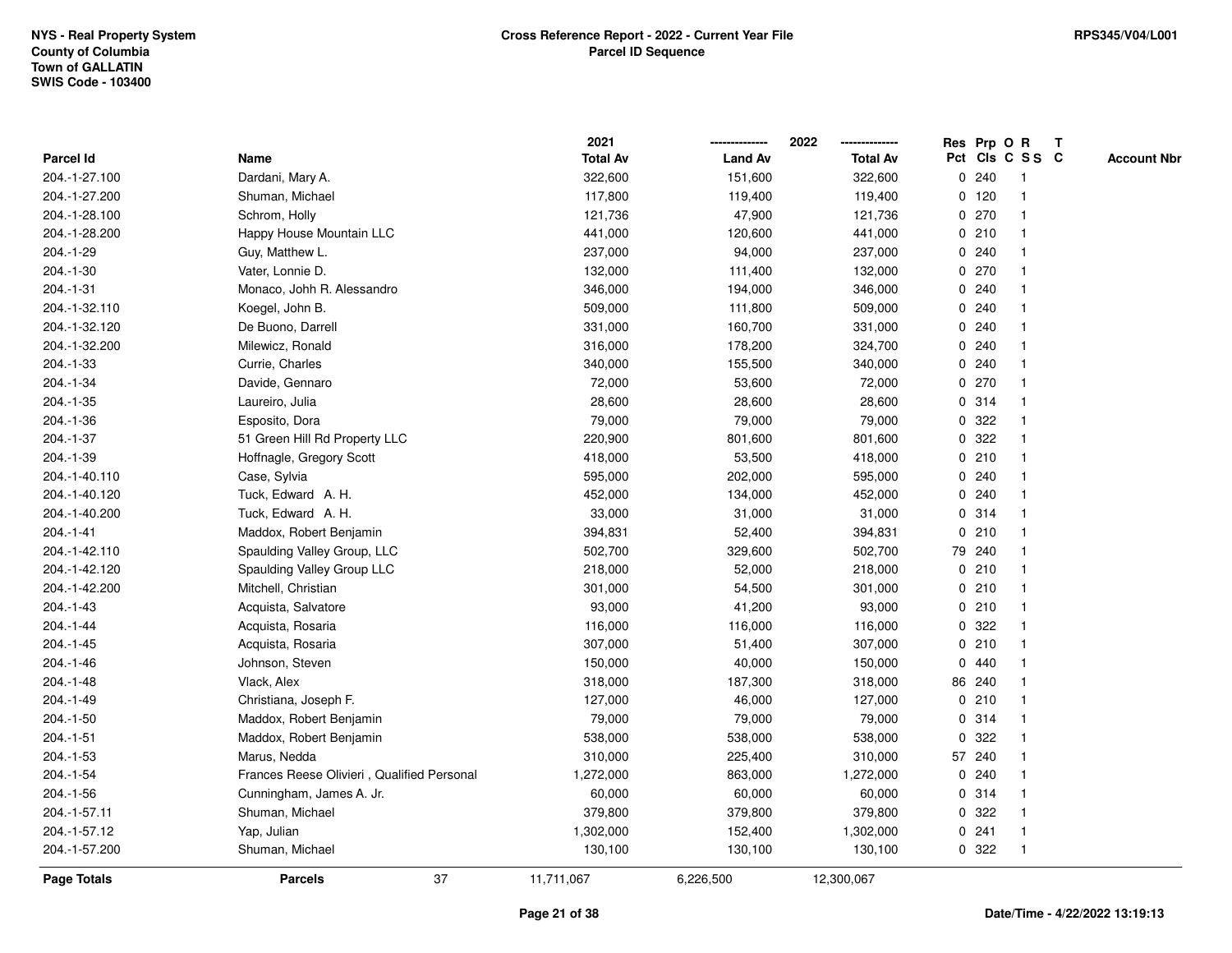|               |                         |    | 2021            |                | 2022            | Res Prp O R     |                         | T |                    |
|---------------|-------------------------|----|-----------------|----------------|-----------------|-----------------|-------------------------|---|--------------------|
| Parcel Id     | Name                    |    | <b>Total Av</b> | <b>Land Av</b> | <b>Total Av</b> | Pct Cls C S S C |                         |   | <b>Account Nbr</b> |
| $204.-1-58$   | Croft, Adrian           |    | 131,800         | 131,800        | 131,800         | 0.322           | $\overline{1}$          |   |                    |
| 204.-1-59     | Coffey, Christopher M.  |    | 797,500         | 326,000        | 740,882         | 0240            | $\mathbf{1}$            |   |                    |
| $205.-1-1.3$  | Ingram, Douglas J.      |    | 500,000         | 271,800        | 515,000         | 0.240           | $\mathbf{1}$            |   |                    |
| 205.-1-1.220  | Barton, Michael         |    | 315,100         | 46,000         | 315,100         | 0210            |                         |   |                    |
| $205.-1-2$    | Druckenmiller, Eric     |    | 263,000         | 46,000         | 263,000         | 0210            |                         |   |                    |
| $205.-1-3.1$  | White, Mark E.          |    | 83,000          | 83,000         | 83,000          | 0.322           |                         |   |                    |
| $205.-1-3.2$  | White, Mark E.          |    | 137,700         | 43,500         | 137,700         | 0.312           |                         |   |                    |
| $205.-1-4.3$  | Tucker, Stephen         |    |                 | 154,000        | 154,000         | 0 322           | -1                      |   |                    |
| $205.-1-4.4$  | Scarfi, Christopher     |    |                 | 70,000         | 259,000         | 0210            | $\mathbf{1}$            |   |                    |
| 205.-1-4.100  | Tucker, Stephen         |    | 172,000         | 172,000        | 172,000         | 0.322           |                         |   |                    |
| 205.-1-4.200  | Scarfi, Christopher     |    | 241,000         | 52,000         | 241,000         | 0210            |                         |   |                    |
| $205.-1-5$    | Aiken, Mark A.          |    | 560,000         | 94,400         | 560,000         | 0.283           |                         |   |                    |
| $205.-1-6$    | P A W Holding           |    | 97,000          | 40,000         | 97,000          | $0$ 271         |                         |   |                    |
| $205.-1-7$    | P A W Holding           |    | 112,000         | 40,600         | 112,000         | 0210            |                         |   |                    |
| 205.-1-8.111  | Sigler, Dennis B.       |    | 573,000         | 573,000        | 573,000         | 0 105           | $\overline{1}$          |   |                    |
| 205.-1-8.112  | County Of Columbia      |    | 70,000          | 67,000         | 70,000          | 0852            | 8                       |   |                    |
| 205.-1-8.120  | Bryan-Brown, Adrian     |    | 470,000         | 58,000         | 470,000         | 0210            |                         |   |                    |
| 205.-1-8.200  | Scheer, George F. III.  |    | 244,000         | 63,400         | 244,000         | 0210            |                         |   |                    |
| $205.-1-9$    | Dwy, Jane               |    | 211,000         | 40,500         | 211,000         | 0210            |                         |   |                    |
| 205.-1-10.111 | Roche, Bryant E.        |    | 214,000         | 214,000        | 214,000         | 0.322           |                         |   |                    |
| 205.-1-10.112 | Massa, Robin J.         |    | 180,000         | 180,000        | 180,000         | 0.322           |                         |   |                    |
| 205.-1-10.120 | Boice, Patrick          |    | 245,000         | 46,000         | 245,000         | 0210            |                         |   |                    |
| 205.-1-10.200 | Massa, Joseph Jr.       |    | 192,000         | 46,000         | 192,000         | 0210            | $\overline{1}$          |   |                    |
| $205.-1-11$   | Roche, Robert B. Jr     |    | 236,000         | 207,000        | 236,000         | 0.241           | $\mathbf{1}$            |   |                    |
| $210.-1-1$    | Herschberg, Theresa     |    | 185,000         | 41,200         | 185,000         | 0210            |                         |   |                    |
| $210.-1-2$    | Krall, Linda Ann        |    | 122,000         | 46,000         | 122,000         | 0210            |                         |   |                    |
| $210.-1-3$    | Blackburn, John         |    | 61,000          | 61,000         | 61,000          | 0.314           |                         |   |                    |
| $210.-1-4$    | Seiler, Brian           |    | 336,700         | 52,000         | 336,700         | 0210            |                         |   |                    |
| 210.-1-5.110  | Raimondo, John          |    | 282,000         | 55,300         | 282,000         | 0220            | $\overline{1}$          |   |                    |
| 210.-1-5.120  | Wolpensinger, Peter     |    | 292,000         | 158,700        | 292,000         | 0 240 W 1       |                         |   |                    |
| 210.-1-5.200  | Two Sticks Equities LLC |    | 82,000          | 72,600         | 82,000          | 0 270 W 1       |                         |   |                    |
| $210.-1-7$    | Prezzano, Susan A.      |    | 90,914          | 44,100         | 90,914          | 0210            | $\overline{1}$          |   |                    |
| $210.-1-8$    | Gregory, Charles Jr.    |    | 111,000         | 41,800         | 111,000         | 0210            | $\mathbf{1}$            |   |                    |
| $210.-1-10$   | Gellina, Gregory        |    | 171,000         | 46,200         | 171,000         | 0210            |                         |   |                    |
| $210.-1-11$   | Chapin, Newt            |    | 62,000          | 53,200         | 62,000          | 0210            | $\overline{\mathbf{1}}$ |   |                    |
| $210.-1-12.1$ | Two Sticks Equities LLC |    | 313,397         | 166,800        | 313,397         | 0 240 W 1       |                         |   |                    |
| 210.-1-12.2   | H&S Dziubelski, LLC     |    | 30,000          | 45,400         | 410,700         | 0210            | $\overline{1}$          |   |                    |
| Page Totals   | <b>Parcels</b>          | 35 | 7,771,111       | 3,726,300      | 8,523,193       |                 |                         |   |                    |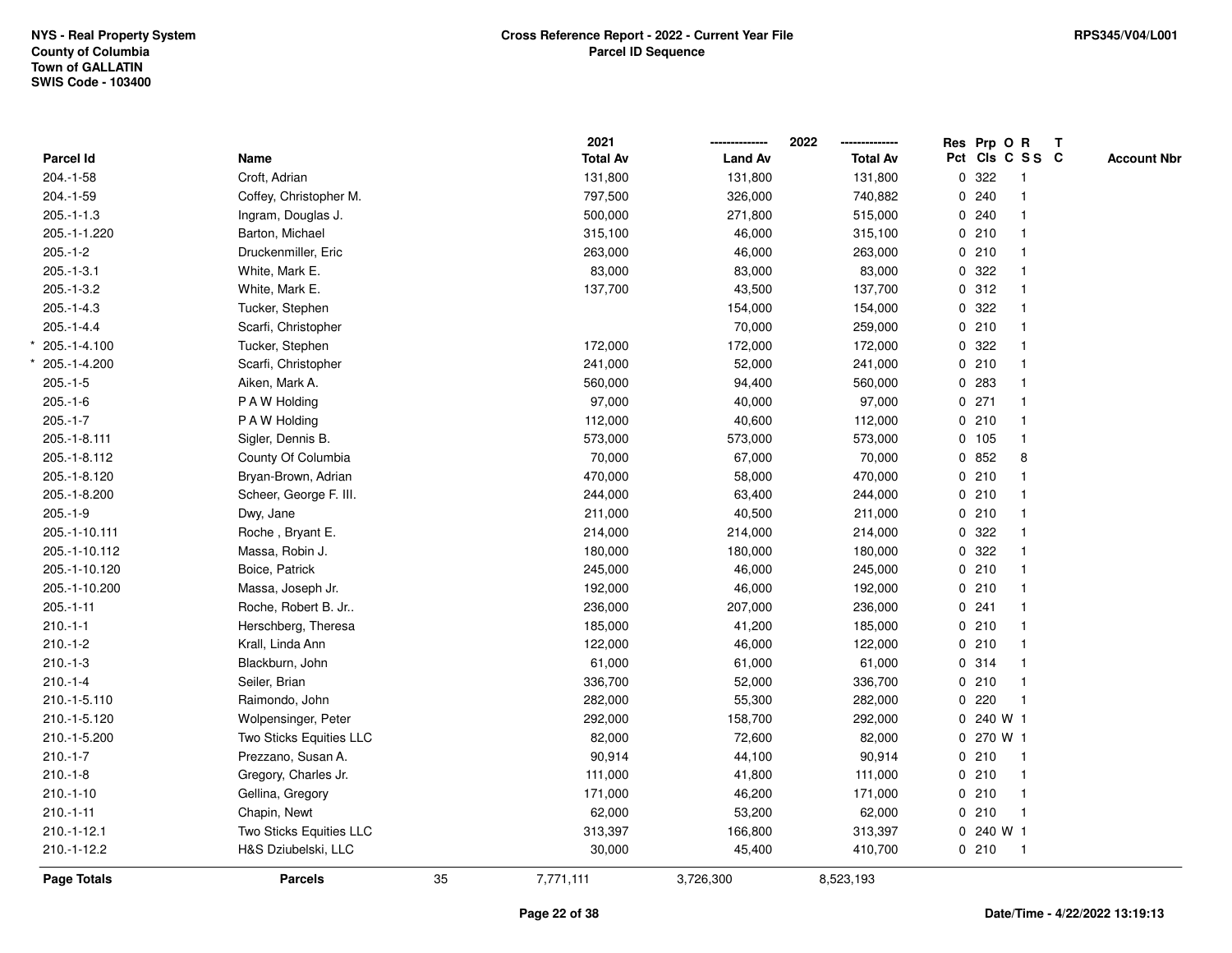|               |                                   | 2021            |                | 2022            |             | Res Prp O R     |              | $\mathbf{T}$       |
|---------------|-----------------------------------|-----------------|----------------|-----------------|-------------|-----------------|--------------|--------------------|
| Parcel Id     | Name                              | <b>Total Av</b> | <b>Land Av</b> | <b>Total Av</b> |             | Pct Cls C S S C |              | <b>Account Nbr</b> |
| $210.-1-13$   | Zwerling, Richard                 | 187,000         | 67,900         | 187,000         |             | 0 210 W 1       |              |                    |
| $210.-1-15$   | Perticaro, Robert                 | 243,000         | 69,100         | 243,000         |             | 0 210 W 1       |              |                    |
| $210.-1-16$   | Perticaro, Robert                 | 53,000          | 53,000         | 53,000          |             | 0 314 W 1       |              |                    |
| $210.-1-17$   | Mondello, Joseph                  | 173,000         | 30,000         | 180,536         | 0           | 210             | -1           |                    |
| $210.-1-18$   | Properties LLC, Premium Five Star | 129,000         | 46,000         | 129,000         | 0           | 220             | -1           |                    |
| $210.-1-19$   | Steeneck, Adam                    | 100,000         | 35,200         | 170,600         |             | 0210            | -1           |                    |
| $210.-1-20$   | Molot, Valery                     | 241,000         | 83,700         | 241,000         |             | 0 210 W 1       |              |                    |
| $210.-1-21$   | Gross, Daniel T.                  | 228,000         | 70,800         | 228,000         |             | 0 210 W 1       |              |                    |
| $210.-1-22$   | Palmer, Racquel                   | 144,000         | 82,600         | 144,000         |             | 0 210 W 1       |              |                    |
| $210.-1-23$   | Purdy, David                      | 159,000         | 40,000         | 159,000         |             | 0210            | -1           |                    |
| $210.-1-24$   | Baum, Gary                        | 235,500         | 52,000         | 235,500         |             | 0210            | $\mathbf{1}$ |                    |
| $210.-1-25$   | Jordan-Trustee, Barry             | 340,000         | 220,200        | 340,000         |             | 83 240          | $\mathbf{1}$ |                    |
| $210.-1-26$   | Perticaro, Robert                 | 16,000          | 16,000         | 16,000          |             | 0 314 W 1       |              |                    |
| $210.-1-27$   | Avenia, Peter                     | 268,000         | 64,000         | 268,000         |             | 0210            | -1           |                    |
| $210.-1-28$   | Welker, Jennifer                  | 335,000         | 153,300        | 335,000         |             | 0 281 W 1       |              |                    |
| 210.-1-29     | Nicholis, Edris                   | 140,000         | 49,900         | 140,000         |             | 0 210 W 1       |              |                    |
| $210.-1-30$   | Sharac, John                      | 121,000         | 67,000         | 121,000         | $\mathbf 0$ | 270 W 1         |              |                    |
| $210.-1-31$   | O'Toole, Thomas                   | 151,000         | 64,500         | 151,000         | 0           | 210             | $\mathbf{1}$ |                    |
| 210.-1-33     | Betts, Howard                     | 205,000         | 64,000         | 205,000         |             | 98 210          | $\mathbf{1}$ |                    |
| 210.-1-34     | Perkins, Keith Sr.                | 209,000         | 79,000         | 209,000         |             | 99 210 W 1      |              |                    |
| 210.-1-35     | Senftleben, Paul                  | 201,000         | 60,200         | 201,000         |             | 0 210 W 1       |              |                    |
| $210.-1-36$   | Parisi, Antonio                   | 87,000          | 82,000         | 87,000          |             | 0210            | -1           |                    |
| 210.-1-37     | Parisi, Antonino                  | 146,000         | 142,000        | 146,000         |             | 0 210 W 1       |              |                    |
| $210.-1-38$   | Wagner, Jennifer                  | 214,000         | 40,000         | 214,000         |             | 0210            | $\mathbf{1}$ |                    |
| 210.-1-39     | Dykeman, Larry R.                 | 258,000         | 134,500        | 258,000         |             | 0.240           |              |                    |
| $210.-1-40$   | Steuhl, Joseph                    | 13,000          | 13,000         | 13,000          |             | 0.910           | $\mathbf 1$  |                    |
| $210.-1-42$   | Meglio, Mary Grace                | 162,000         | 130,000        | 162,000         |             | 76 271          |              |                    |
| $210.-1-43$   | Rodriguez, Michael                | 127,000         | 82,000         | 127,000         |             | 0.260           |              |                    |
| $210.-1-44$   | Kurosz, Edward                    | 43,000          | 43,000         | 43,000          |             | 0 314           |              |                    |
| 210.-1-45.1   | Douglass, Karen C.                | 325,000         | 45,200         | 325,000         |             | 94 210          | -1           |                    |
| 210.-1-45.2   | Douglass, Michael N.              | 190,000         | 44,900         | 190,000         |             | 94 210          | $\mathbf{1}$ |                    |
| $210.-1-46$   | Hayman-Chaffey, Charles           | 555,000         | 81,800         | 555,000         |             | 0 210 W 1       |              |                    |
| 210.-1-47.200 | Lowe, Molly                       | 504,000         | 107,400        | 504,000         |             | 0 210 W 1       |              |                    |
| $210.-1-48$   | Bogdanffy, Stephen H.             | 175,000         | 94,000         | 175,000         |             | 0 210 W 1       |              |                    |
| 210.-1-49     | Douglass, Allan B.                | 197,000         | 61,900         | 197,000         |             | 0 210 W 1       |              |                    |
| 210.-1-50.3   | O'Hearn, John                     |                 | 20,500         | 20,500          |             | 0 314 W 1       |              |                    |
| 210.-1-50.200 | Hendrickson, John Michael         | 16,000          | 16,000         | 16,000          |             | 0 314 W 1       |              |                    |
| Page Totals   | 37<br><b>Parcels</b>              | 6,890,500       | 2,606,600      | 6,989,136       |             |                 |              |                    |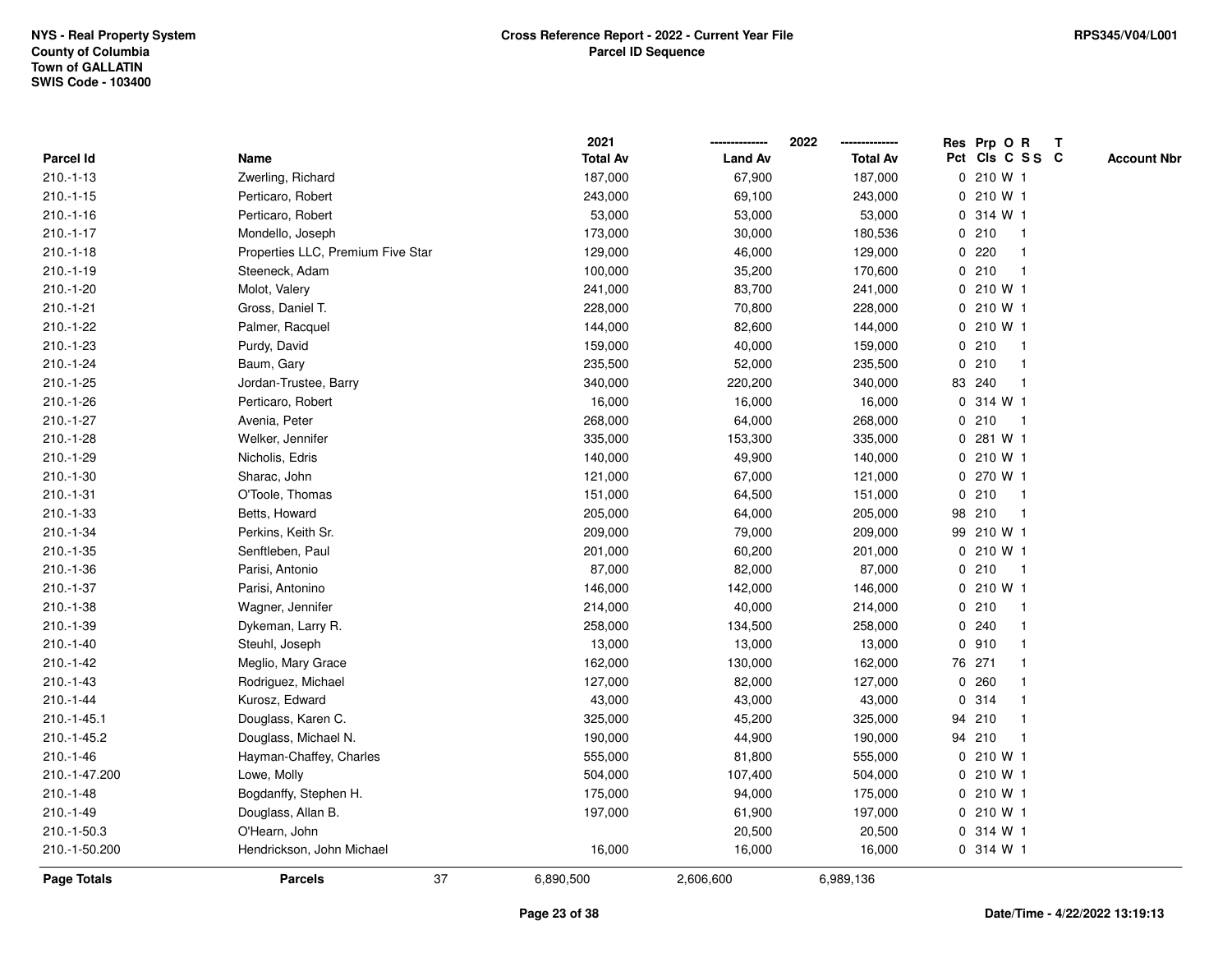|               |                                            | 2021            |                | 2022            | Res Prp O R<br>Т                      |
|---------------|--------------------------------------------|-----------------|----------------|-----------------|---------------------------------------|
| Parcel Id     | Name                                       | <b>Total Av</b> | <b>Land Av</b> | <b>Total Av</b> | Pct Cls C S S C<br><b>Account Nbr</b> |
| $210.-1-51$   | Mordant Properties LLC                     | 26,300          | 26,300         | 26,300          | 0 314 W 1                             |
| $210.-1-52$   | Beeson, Donald                             | 223,000         | 50,500         | 223,000         | 210 W 1<br>0                          |
| $210.-1-54$   | Dragani, Bertol                            | 266,000         | 41,000         | 266,000         | 0210<br>$\mathbf 1$                   |
| $210.-1-55$   | Hieronymi, Marilyn                         | 235,000         | 41,800         | 235,000         | 0220                                  |
| $210.-1-56$   | Casucci, James                             | 197,000         | 40,000         | 197,000         | 0210                                  |
| 210.-1-57.111 | Sturdivant, Mona T.                        | 211,000         | 38,000         | 211,000         | 0210                                  |
| 210.-1-57.112 | Betts, Lorraine                            | 185,000         | 40,300         | 185,000         | 0210<br>-1                            |
| 210.-1-57.120 | Casucci, James A.                          | 212,000         | 40,200         | 212,000         | 0210                                  |
| 210.-1-57.200 | Rielly, James R.                           | 187,000         | 38,400         | 187,000         | 0210<br>-1                            |
| $210.-1-58$   | Holmes, Steven J.                          | 236,000         | 50,800         | 236,000         | $0$ 220<br>-1                         |
| 210.-1-59     | Benedetto, Roger A.                        | 27,000          | 27,000         | 27,000          | 0.314                                 |
| $210.-1-60$   | Benedetto, Roger                           | 137,000         | 31,600         | 137,000         | 0210                                  |
| $210.-1-61$   | O'Neill, Brian J.                          | 144,000         | 82,000         | 144,000         | 91 271                                |
| 210.-1-62     | Lurie, Dara J.                             | 301,000         | 129,100        | 301,000         | 0210                                  |
| $210.-1-63$   | Robertson, Brian                           | 185,000         | 47,000         | 185,000         | 0.240                                 |
| $210.-1-64$   | Haag, Bruce                                | 25,000          | 25,000         | 25,000          | 0.910<br>-1                           |
| $210.-1-65$   | Electric Ace Holdings LLC                  | 74,500          | 74,500         | 74,500          | 0.322                                 |
| 210.-1-66     | Hosier, Richard C.                         | 228,000         | 40,200         | 228,000         | 0210                                  |
| $210.-1-67$   | Gallagher, Charles                         | 177,000         | 39,600         | 177,000         | 0210                                  |
| $210.-2-1$    | <b>Silver Hollow Projects</b>              | 34,000          | 34,000         | 34,000          | 0.314                                 |
| $210.-2-3$    | Beaupre, Alfred                            | 206,000         | 53,700         | 206,000         | 0210<br>$\overline{\mathbf{1}}$       |
| $210.-2-4$    | Feeney, David                              | 415,000         | 80,800         | 415,000         | 0 210 W 1                             |
| $210.-2-5$    | Spinola, Vincenzo                          | 154,000         | 32,400         | 154,000         | 0 210 W 1                             |
| $210.-2-6$    | <b>Rhianon Jones Trust</b>                 | 470,000         | 101,800        | 470,000         | 281<br>$\mathbf 0$<br>$\mathbf{1}$    |
| $210.-2-7$    | Egan, Kristine F.                          | 295,000         | 74,000         | 295,000         | 0 240 W 1                             |
| $210.-2-8$    | O'hanlon, Daniel                           | 160,000         | 67,800         | 160,000         | 0210                                  |
| $210.-2-9$    | Hallman, Jessica                           | 74,000          | 49,000         | 74,000          | 0.260                                 |
| 210.-2-10     | Vorndran, David                            | 128,000         | 53,500         | 128,000         | 0210<br>-1                            |
| 210.-2-11.111 | Loia, Irrevocable Income Trus, Carmine J.  | 70,000          | 70,000         | 70,000          | 0.314                                 |
| 210.-2-11.112 | Tenore, Ann                                | 4,000           | 4,000          | 4,000           | 0.910<br>-1                           |
| 210.-2-11.120 | Tenore, Ann                                | 113,000         | 71,800         | 113,000         | 0270                                  |
| 210.-2-11.200 | Loia, Irrevocable Income Trust, Carmine J. | 290,000         | 129,000        | 290,000         | 0.240<br>-1                           |
| 210.-2-13     | Buruiana, Radu                             | 118,000         | 118,000        | 118,000         | 0.912                                 |
| 210.-2-16     | Magder, Edward F.                          | 482,000         | 181,000        | 482,000         | 0.240                                 |
| 210.-2-17     | Kilijanski, Phillip                        | 256,800         | 164,000        | 256,800         | 0.240                                 |
| 210.-2-20.100 | Klingsberg, Lauren                         | 1,059,200       | 202,000        | 1,059,200       | 0.281<br>-1                           |
| 210.-2-21     | Buehrens, Ann                              | 251,000         | 111,300        | 251,000         | 0.240<br>$\mathbf{1}$                 |
| Page Totals   | 37<br><b>Parcels</b>                       | 7,856,800       | 2,501,400      | 7,856,800       |                                       |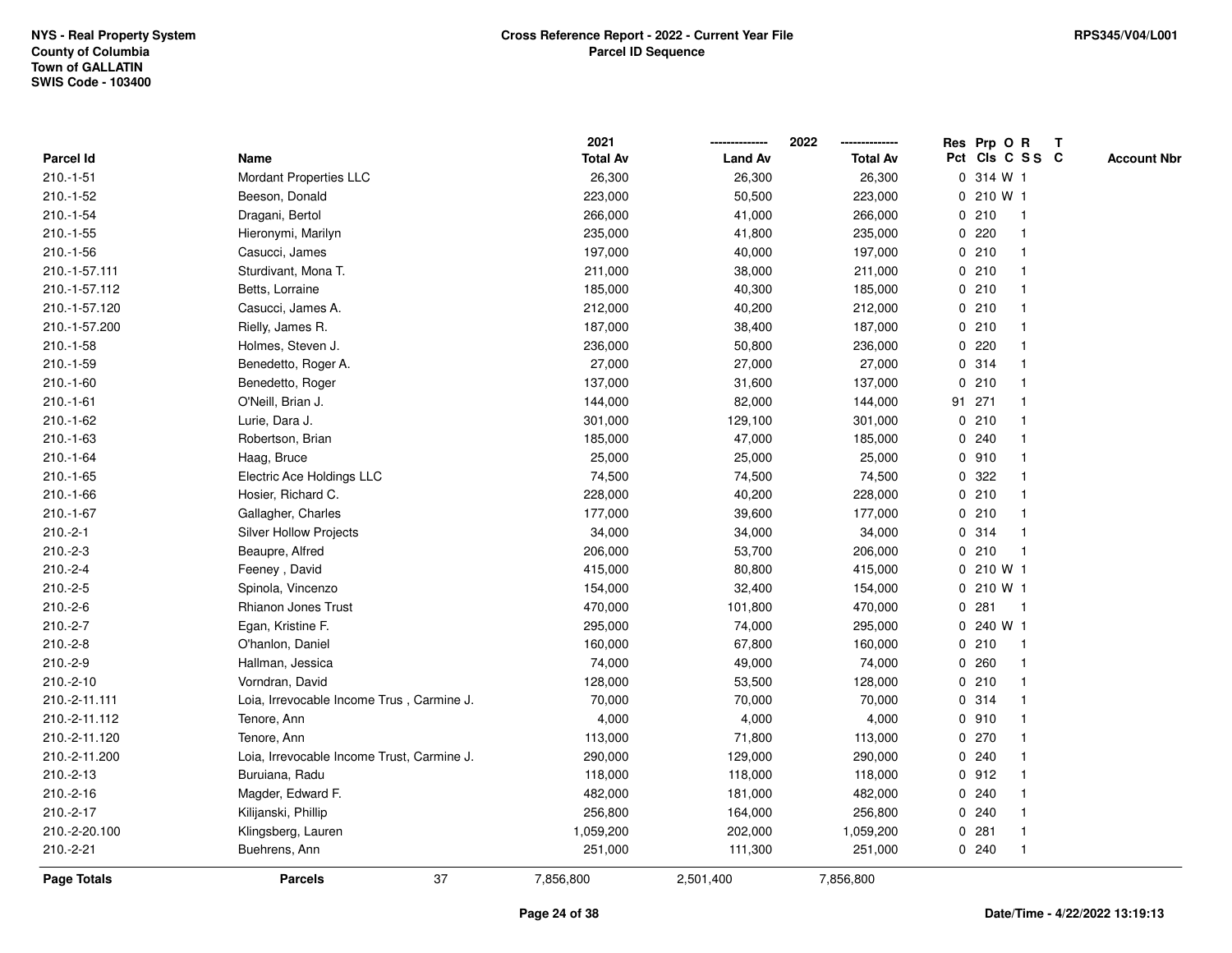|                    |                               |    | 2021            |                | 2022            | Res Prp O R |       |              |                         | $\mathbf{T}$ |                    |
|--------------------|-------------------------------|----|-----------------|----------------|-----------------|-------------|-------|--------------|-------------------------|--------------|--------------------|
| <b>Parcel Id</b>   | Name                          |    | <b>Total Av</b> | <b>Land Av</b> | <b>Total Av</b> |             |       |              | Pct Cls C S S C         |              | <b>Account Nbr</b> |
| 210.-2-22.100      | Armbruster, Greg              |    | 293,000         | 94,000         | 293,000         | 0           | 240   |              |                         |              |                    |
| 210.-2-23          | Medwid, Michael               |    | 64,000          | 64,000         | 64,000          | 0           | 322   |              |                         |              |                    |
| 210.-2-24          | Kirstein, Franz D.            |    | 123,000         | 116,200        | 123,000         | $\mathbf 0$ | 270   |              |                         |              |                    |
| 210.-2-25.111      | Cortese Family 2020 Irr Trust |    | 280,000         | 55,500         | 280,000         |             | 0210  |              | -1                      |              |                    |
| 210.-2-25.112      | Utter, Properties             |    | 39,000          | 39,000         | 39,000          |             | 0 314 |              | $\mathbf 1$             |              |                    |
| 210.-2-25.120      | Hohla, Kevin                  |    | 244,000         | 53,000         | 244,000         |             | 0210  |              |                         |              |                    |
| 210.-2-25.200      | Bartelin, Celeste             |    | 284,000         | 103,200        | 284,000         |             | 0.220 |              |                         |              |                    |
| 210.-2-26          | Purdy, David                  |    | 176,000         | 44,000         | 176,000         |             | 0210  |              |                         |              |                    |
| 210.-2-27          | Bathrick, Kenneth A.          |    | 184,000         | 46,400         | 184,000         |             |       | 0 210 W 1    |                         |              |                    |
| 210.-2-28          | Blanchard, Alan Sr.           |    | 99,000          | 79,000         | 99,000          | 0           |       | 270 W 1      |                         |              |                    |
| 210.-2-29          | Lee, Brian M.                 |    | 421,000         | 79,000         | 421,000         | 0           |       | 210 A 1      |                         |              |                    |
| 210.-2-30          | Seymour, Julie Sogg           |    | 555,000         | 111,000        | 555,000         |             | 0210  |              | $\mathbf 1$             |              |                    |
| 210.-2-31.100      | Brody, Laurence               |    | 116,300         | 116,200        | 116,300         |             | 0.270 |              |                         |              |                    |
| 210.-2-31.200      | Ranjit, Singh                 |    | 517,000         | 79,600         | 517,000         |             | 0210  |              |                         |              |                    |
| 210.-2-32          | Buruiana, Radu                |    | 249,000         | 151,800        | 249,000         |             | 0.240 |              |                         |              |                    |
| 210.-2-34          | Brody, Laurence               |    | 206,300         | 89,200         | 206,300         |             | 0210  |              | -1                      |              |                    |
| 210.-2-35          | Brody, S. Laurence            |    | 15,000          | 15,000         | 15,000          |             | 0.912 |              | $\overline{\mathbf{1}}$ |              |                    |
| 210.-2-36          | Alberg, Christa               |    | 343,000         | 53,800         | 343,000         |             | 0210  |              | $\mathbf 1$             |              |                    |
| 210.-2-37          | Mielenhausen, Kris            |    | 278,000         | 91,900         | 278,000         |             | 0.281 |              | -1                      |              |                    |
| 210.-2-38          | Kjetsaa, Walter Jr.           |    | 245,000         | 72,600         | 245,000         |             | 0210  |              |                         |              |                    |
| 210.-2-39          | Owens, William                |    | 30,000          | 30,000         | 30,000          |             |       | 0 314 W 1    |                         |              |                    |
| 210.-2-40          | Hatesaul, Frederick           |    | 274,000         | 46,000         | 274,000         |             |       | $0, 210$ W 1 |                         |              |                    |
| $210.-2-41$        | Kelleher, John Patrick        |    | 37,000          | 37,000         | 37,000          |             | 0 314 |              | -1                      |              |                    |
| 210.-2-42          | Drgon, Stephen P.             |    | 277,000         | 52,000         | 277,000         |             | 0210  |              | $\mathbf{1}$            |              |                    |
| 210.-2-43          | Nardis, Dominic Michael       |    | 564,000         | 101,200        | 564,000         |             | 0210  |              | $\mathbf{1}$            |              |                    |
| 210.-2-44          | Holley, Martin M.             |    | 250,000         | 64,000         | 250,000         |             |       | 0 210 W 1    |                         |              |                    |
| 210.-2-45          | Di Gangi, S Jr.               |    | 42,000          | 16,800         | 42,000          |             | 0270  |              |                         |              |                    |
| 210.-2-46          | Dundon, Christopher           |    | 188,000         | 42,500         | 188,000         |             | 0210  |              |                         |              |                    |
| 210.-2-47          | Silkworth, George S.          |    | 155,000         | 40,000         | 155,000         |             | 0210  |              | -1                      |              |                    |
| 210.-2-48          | Markowkin, Mark A.            |    | 2,000           | 2,000          | 2,000           | $\mathbf 0$ | 314   |              |                         |              |                    |
| 210.-2-49          | Parr, Robert J.               |    | 166,000         | 3,600          | 166,000         |             | 0210  |              | -1                      |              |                    |
| 210.-2-50          | Gregg, Yolanda                |    | 251,000         | 52,600         | 251,000         |             | 0210  |              | $\mathbf 1$             |              |                    |
| 210.-2-51          | Owens, Timothy W.             |    | 459,000         | 54,600         | 459,000         |             | 0210  |              |                         |              |                    |
| 210.-2-52          | Wooden, Lee                   |    | 192,000         | 48,400         | 192,000         |             | 0210  |              |                         |              |                    |
| 210.-2-53.111      | Wheeler, Claire F.            |    | 188,000         | 188,000        | 188,000         |             | 0 322 |              |                         |              |                    |
| 210.-2-53.112      | Sullivan, Tara                |    | 317,000         | 78,000         | 317,000         |             | 0210  |              | $\mathbf{1}$            |              |                    |
| 210.-2-53.120      | Coons, Jeremy                 |    | 408,000         | 72,000         | 408,000         |             | 0210  |              | $\mathbf{1}$            |              |                    |
| <b>Page Totals</b> | <b>Parcels</b>                | 37 | 8,531,600       | 2,483,100      | 8,531,600       |             |       |              |                         |              |                    |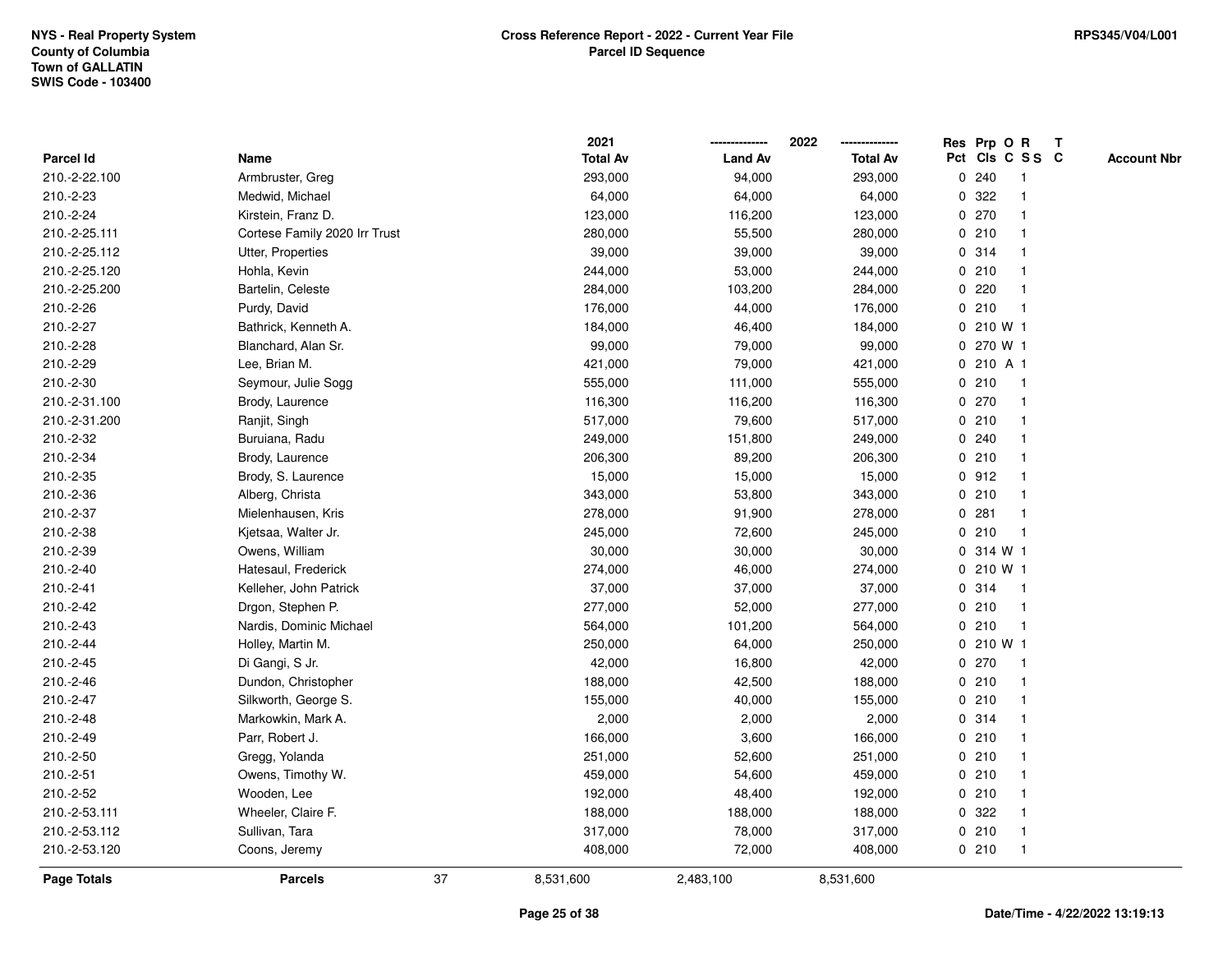|                    |                                  |    | 2021            |                | 2022            |             | Res Prp O R |                 | T |                    |
|--------------------|----------------------------------|----|-----------------|----------------|-----------------|-------------|-------------|-----------------|---|--------------------|
| <b>Parcel Id</b>   | Name                             |    | <b>Total Av</b> | <b>Land Av</b> | <b>Total Av</b> |             |             | Pct Cls C S S C |   | <b>Account Nbr</b> |
| 210.-2-53.200      | Como, Jeffrey                    |    | 1,000           | 1,000          | 1,000           |             | 0910        | -1              |   |                    |
| 210.-2-54          | Denenberg, Richard V.            |    | 304,000         | 108,600        | 304,000         | 0           | 240         | -1              |   |                    |
| 210.-2-55          | Sullivan, Michael J.             |    | 246,000         | 65,400         | 246,000         |             | 0210        | -1              |   |                    |
| 210.-2-56          | Reed, Amity                      |    | 350,000         | 74,400         | 350,000         |             | 99 210      |                 |   |                    |
| 210.-2-57          | Malnig, Julie                    |    | 359,000         | 46,000         | 359,000         |             | 0210        |                 |   |                    |
| 210.-2-59          | Petrizzo, Joseph M.              |    | 27,000          | 27,000         | 27,000          |             | 0.314       |                 |   |                    |
| 210.-2-60          | Kilijanski, Phillip              |    | 2,000           | 2,000          | 2,000           |             | 0.314 W1    |                 |   |                    |
| $211.-1-1.2$       | Brody, Catherine T.              |    | 140,000         | 140,000        | 140,000         | 0           | 322         | $\overline{1}$  |   |                    |
| $211.-1-1.11$      | Buruiana-Oades, Corina           |    | 162,000         | 56,200         | 162,000         |             | 0210        | -1              |   |                    |
| $211.-1-1.12$      | Buruiana, Radu                   |    | 95,000          | 95,000         | 95,000          |             | 0.322       | -1              |   |                    |
| $211 - 1 - 2$      | Falkner, Pandora                 |    | 48,000          | 48,000         | 48,000          |             | 0.910       |                 |   |                    |
| $211.-1-4$         | Tabasco, Thomas                  |    | 5,000           | 5,000          | 5,000           |             | 0.910       |                 |   |                    |
| $211.-1-5$         | Flanders, Christian              |    | 9,600           | 9,600          | 9,600           |             | 0.314       |                 |   |                    |
| $211.-1-6$         | Brody, S. Laurence               |    | 50,000          | 50,000         | 50,000          |             | 0.912       |                 |   |                    |
| $211 - 1 - 7$      | Mortenson, Eric                  |    | 5,000           | 5,000          | 5,000           | $\mathbf 0$ | 910         |                 |   |                    |
| $211.-1-8$         | Kusewich, Marc                   |    | 9,000           | 9,000          | 9,000           |             | 0.314       | $\mathbf{1}$    |   |                    |
| $211.-1-9$         | Merino, Joan                     |    | 70,000          | 25,500         | 70,000          |             | 0.260       | $\mathbf{1}$    |   |                    |
| $211.-1-11$        | Giambruno, Anthony C.            |    | 64,000          | 25,500         | 64,000          |             | 0.260       |                 |   |                    |
| $211 - 1 - 12$     | McGilvray, Taylor Keith          |    | 118,000         | 29,000         | 118,000         |             | 0.260       |                 |   |                    |
| $211 - 1 - 13$     | Harris, Joshua                   |    | 6,000           | 6,000          | 6,000           |             | 0.314       |                 |   |                    |
| $211.-1-14$        | Dingee, Ralph E. III.            |    | 173,000         | 42,200         | 173,000         |             | 0210        |                 |   |                    |
| $211.-1-15$        | Brody, Laurence S.               |    | 17,000          | 17,000         | 17,000          |             | 0.912       |                 |   |                    |
| 211.-1-15.-01      | Brody, Laurence S. SBA Com.      |    | 141,000         | 6,300          | 156,000         |             | 0 331       | -1              |   |                    |
| 211.-1-15.-02      | Brody, Laurence S. - AT&T.       |    | 5,800           | 300            | 5,800           |             | 0 331       | $\mathbf{1}$    |   |                    |
| 211.-1-15.-03      | Brody NYNEX Verizon, Laurence S. |    | 6,400           | 300            | 6,400           |             | 0 331       | $\mathbf{1}$    |   |                    |
| $211.-1-16$        | Brody, S. Laurence               |    | 180,000         | 64,000         | 180,000         |             | 0210        |                 |   |                    |
| $211 - 1 - 17$     | Tuminaro, Dominick               |    | 390,000         | 84,600         | 390,000         |             | 0210        |                 |   |                    |
| $211.-1-18$        | Brody, Laurence                  |    | 53,000          | 53,000         | 53,000          |             | 0.912       |                 |   |                    |
| $211 - 1 - 19$     | Brody, Catherine T.              |    | 5,000           | 5,000          | 5,000           |             | 0.912       |                 |   |                    |
| $211.-1-20$        | Sugrue, Benjamin L.              |    | 104,000         | 29,000         | 104,000         | 0           | 260         | -1              |   |                    |
| $211.-1-21$        | Krzeminski, William James        |    | 19,000          | 19,000         | 19,000          |             | 0.314       | $\mathbf{1}$    |   |                    |
| $211.-1-23$        | Krzeminski, William James        |    | 169,000         | 41,000         | 169,000         |             | 0.281       | $\mathbf 1$     |   |                    |
| $211 - 1 - 24$     | Horboychuk, Siobhan V.           |    | 139,000         | 29,000         | 139,000         |             | 0210        |                 |   |                    |
| $211.-1-26$        | Werther, Lawrence                |    | 39,000          | 36,700         | 39,000          |             | 0.260       |                 |   |                    |
| $211.-1-27$        | Straub, Francis James Jr.        |    | 3,000           | 3,000          | 3,000           |             | 0 314       |                 |   |                    |
| $211.-1-28$        | Gates, Robert L.                 |    | 3,000           | 3,000          | 3,000           |             | 0.314       | -1              |   |                    |
| 211.-1-29          | Montgomery, Garrett              |    | 5,000           | 5,000          | 5,000           |             | 0.314       | $\overline{1}$  |   |                    |
| <b>Page Totals</b> | <b>Parcels</b>                   | 37 | 3,522,800       | 1,266,600      | 3,537,800       |             |             |                 |   |                    |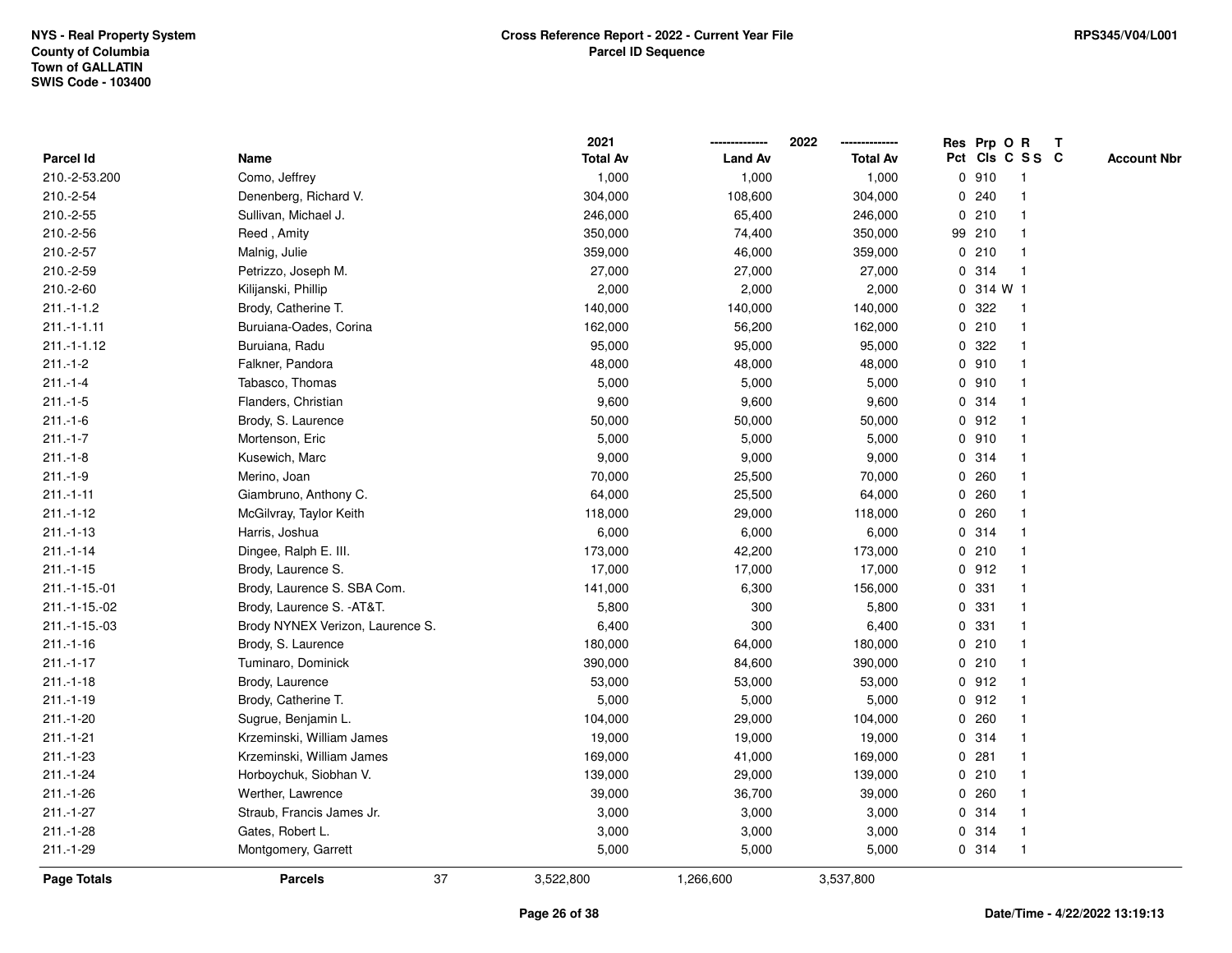|                    |                             |    | 2021            |                | 2022            |   |       | Res Prp O R     | $\mathsf{T}$ |                    |
|--------------------|-----------------------------|----|-----------------|----------------|-----------------|---|-------|-----------------|--------------|--------------------|
| Parcel Id          | Name                        |    | <b>Total Av</b> | <b>Land Av</b> | <b>Total Av</b> |   |       | Pct Cls C S S C |              | <b>Account Nbr</b> |
| $211.-1-30$        | Straub, Francis James Jr.   |    | 3,000           | 3,000          | 3,000           |   | 0 314 |                 |              |                    |
| $211.-1-31$        | Straub, Francis James Jr.   |    | 5,000           | 5,000          | 5,000           |   | 0 314 |                 |              |                    |
| $211.-1-32$        | Wilson, David A.            |    | 130,000         | 29,700         | 130,000         |   | 0210  | -1              |              |                    |
| 211.-1-33          | Mc Carthy, Asta             |    | 81,000          | 18,500         | 81,000          | 0 | 210   | -1              |              |                    |
| $211.-1-34$        | Horton, Kristy              |    | 172,800         | 18,500         | 172,800         |   | 0210  | $\mathbf 1$     |              |                    |
| 211.-1-35.100      | Manco, Dominick             |    | 9,000           | 9,000          | 9,000           |   | 0.314 | -1              |              |                    |
| 211.-1-35.200      | Shaw, Aaron                 |    | 185,000         | 18,500         | 185,000         |   | 0210  |                 |              |                    |
| 211.-1-36          | Kusewich, Marc              |    | 18,000          | 18,000         | 18,000          |   | 0 314 |                 |              |                    |
| $211.-1-37$        | Craddock, Julianna M.       |    | 5,000           | 5,000          | 5,000           |   | 0.314 |                 |              |                    |
| $211.-1-38$        | Perratta, Antoinette        |    | 5,000           | 5,000          | 5,000           |   | 0 314 |                 |              |                    |
| 211.-1-39          | Gates, Robert L.            |    | 6,000           | 3,000          | 6,000           |   | 0.312 | -1              |              |                    |
| $211.-1-40$        | Tabasco, Thomas             |    | 3,000           | 3,000          | 3,000           |   | 0 314 | -1              |              |                    |
| $211.-1-42$        | Straub, Francis James Jr.   |    | 3,000           | 3,000          | 3,000           |   | 0 314 |                 |              |                    |
| $211 - 1 - 44$     | Young, Kenneth              |    | 5,000           | 5,000          | 5,000           |   | 0 314 |                 |              |                    |
| $211.-1-45$        | Russell, Donald F.          |    | 6,000           | 6,000          | 6,000           |   | 0 314 |                 |              |                    |
| $211 - 1 - 47$     | Porter, Susan L.            |    | 5,000           | 5,000          | 5,000           |   | 0.314 | -1              |              |                    |
| $211.-1-49$        | Trahan, Jennifer            |    | 156,000         | 33,900         | 156,000         |   | 0210  | -1              |              |                    |
| $211.-1-50$        | Shaw, Aaron                 |    | 18,000          | 10,400         | 18,000          |   | 0.312 | -1              |              |                    |
| $211.-1-51$        | Liebhart, William Henry     |    | 3,000           | 3,000          | 3,000           |   | 0.314 | -1              |              |                    |
| $211.-1-52$        | Sardaro, Carl P. Jr.        |    | 4,000           | 4,000          | 4,000           |   | 0 314 |                 |              |                    |
| $211.-1-53$        | Sardaro, Carl P. Jr.        |    | 253,712         | 21,200         | 253,712         |   | 0210  |                 |              |                    |
| $211.-1-55$        | DeFrancesco, Robert         |    | 4,000           | 4,000          | 4,000           |   | 0 314 |                 |              |                    |
| $211.-1-56$        | Boccia, Joseph              |    | 101,000         | 11,600         | 101,000         |   | 0210  |                 |              |                    |
| $211.-1-57$        | DeFrancesco, Robert         |    | 3,000           | 3,000          | 3,000           |   | 0 314 | $\mathbf{1}$    |              |                    |
| $211.-1-58$        | Bovitz, John W.             |    | 4,000           | 4,000          | 4,000           |   | 0 314 | -1              |              |                    |
| $211.-1-59$        | DeFrancesco, Robert         |    | 3,000           | 3,000          | 3,000           |   | 0.314 | -1              |              |                    |
| $211.-1-60$        | DeFrancesco, Robert         |    | 3,000           | 3,000          | 3,000           |   | 0 314 |                 |              |                    |
| $211.-1-62$        | Straub, Francis             |    | 27,000          | 13,400         | 27,000          |   | 0210  |                 |              |                    |
| $211.-1-63$        | Porter, Michael A.          |    | 5,000           | 5,000          | 5,000           |   | 0 314 |                 |              |                    |
| $211.-1-64$        | Porter, Michael A.          |    | 5,000           | 5,000          | 5,000           | 0 | 314   | -1              |              |                    |
| $211.-1-66$        | Perratta, Alfred            |    | 5,000           | 5,000          | 5,000           |   | 0.314 | -1              |              |                    |
| $211.-1-67$        | Camarco, William & Lorraine |    | 4,500           | 4,000          | 4,500           |   | 0.312 | -1              |              |                    |
| $211.-1-68$        | Camarco, William & Lorraine |    | 4,000           | 4,000          | 4,000           |   | 0.314 |                 |              |                    |
| $211.-1-69$        | Porter, Michael A.          |    | 2,400           | 2,400          | 2,400           |   | 0 314 |                 |              |                    |
| $211.-1-70$        | Porter, Suzan L.            |    | 5,000           | 5,000          | 5,000           |   | 0.314 |                 |              |                    |
| $211.-1-71$        | Porter, Michael A.          |    | 11,000          | 11,000         | 11,000          |   | 0.314 | $\mathbf 1$     |              |                    |
| $211.-1-73$        | Porter, Michael A.          |    | 4,000           | 4,000          | 4,000           |   | 0 314 | -1              |              |                    |
| <b>Page Totals</b> | <b>Parcels</b>              | 37 | 1,267,412       | 315,100        | 1,267,412       |   |       |                 |              |                    |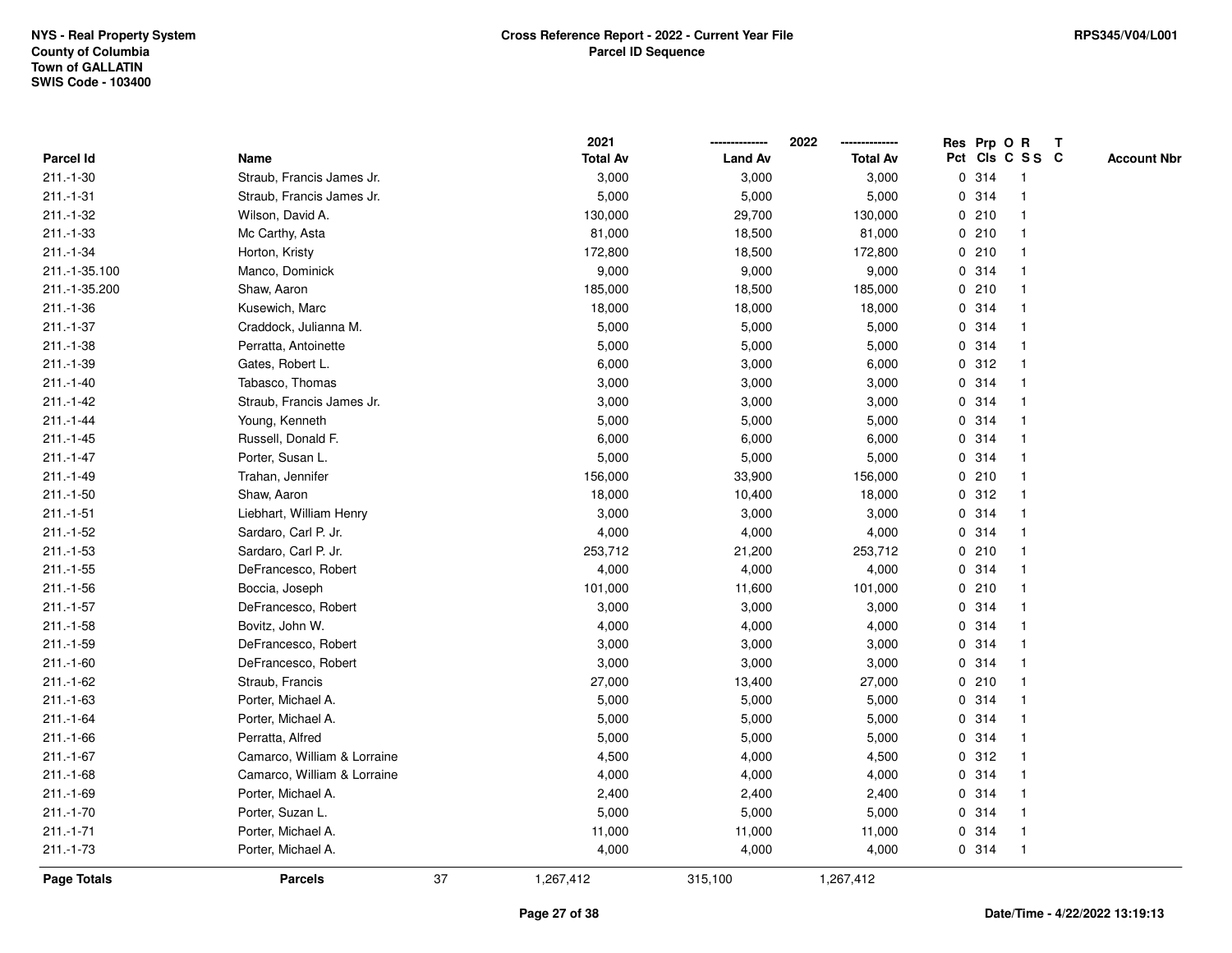|                    |                                |    | 2021            |                | 2022<br>-------------- |       | Res Prp O R     | $\mathbf{T}$ |                    |
|--------------------|--------------------------------|----|-----------------|----------------|------------------------|-------|-----------------|--------------|--------------------|
| Parcel Id          | Name                           |    | <b>Total Av</b> | <b>Land Av</b> | <b>Total Av</b>        |       | Pct Cls C S S C |              | <b>Account Nbr</b> |
| $211.-1-75$        | Porter, Michael A.             |    | 5,000           | 5,000          | 5,000                  | 0 314 | -1              |              |                    |
| $211.-1-76$        | Porter, Michael A.             |    | 3,000           | 3,000          | 3,000                  | 0.314 |                 |              |                    |
| $211.-1-77$        | Porter, Suzan L.               |    | 4,000           | 4,000          | 4,000                  | 0.314 |                 |              |                    |
| $211.-1-78$        | Solazzo, Caroline B.           |    | 8,000           | 8,000          | 8,000                  | 0.314 | $\overline{1}$  |              |                    |
| $211.-1-80$        | Mecir, Mark H.                 |    | 160,000         | 16,500         | 160,000                | 0210  |                 |              |                    |
| $211.-1-81$        | Mecir, Mark                    |    | 4,000           | 4,000          | 4,000                  | 0.314 |                 |              |                    |
| $211.-1-82$        | Porter, Michael A.             |    | 4,000           | 4,000          | 4,000                  | 0.314 |                 |              |                    |
| $211.-1-84$        | Porter, Michael A.             |    | 6,000           | 6,000          | 6,000                  | 0.314 |                 |              |                    |
| 211.-1-85.12       | Stoliker, Jacquelyn            |    | 329,300         | 95,100         | 329,300                | 0.240 |                 |              |                    |
| 211.-1-85.111      | Blackburn, Clifford            |    | 443,000         | 288,000        | 443,000                | 0.240 |                 |              |                    |
| 211.-1-85.112      | Porter, as Trustee, Michael A. |    | 345,300         | 96,300         | 345,300                | 0.240 |                 |              |                    |
| 211.-1-85.200      | Bovitz, John W.                |    | 337,000         | 208,500        | 337,000                | 0.240 |                 |              |                    |
| $211 - 1 - 87$     | Grant, Thomas P.               |    | 3,000           | 3,000          | 3,000                  | 0 314 |                 |              |                    |
| $211.-1-89$        | VanKleeck, Peter B.            |    | 12,000          | 12,000         | 12,000                 | 0.910 |                 |              |                    |
| 211.-1-90          | Passeri, Douglas               |    | 12,000          | 12,000         | 12,000                 | 0.910 |                 |              |                    |
| 211.-1-91.100      | Brody, Catherine Tyler         |    | 5,000           | 5,000          | 5,000                  | 0.912 | $\mathbf 1$     |              |                    |
| 211.-1-91.200      | Brody, Laurence                |    | 10,000          | 10,000         | 10,000                 | 0.912 |                 |              |                    |
| 211.-1-92          | Miller, Ernest K. III.         |    | 36,000          | 36,000         | 36,000                 | 0.314 | $\overline{1}$  |              |                    |
| $211.-2-1$         | Brody, Christina S.            |    | 9,000           | 9,000          | 9,000                  | 0.910 | $\mathbf{1}$    |              |                    |
| $211.-2-3$         | Brody, Catherine T.            |    | 20,000          | 20,000         | 20,000                 | 0.910 |                 |              |                    |
| $211.-2-4$         | Brody, Catherine T.            |    | 12,000          | 12,000         | 12,000                 | 0.910 |                 |              |                    |
| $211.-2-6$         | Brody, Catherine T.            |    | 11,000          | 11,000         | 11,000                 | 0.910 |                 |              |                    |
| $211.-2-7$         | Mitchell, Brad Lee Scott       |    | 28,000          | 28,000         | 28,000                 | 0.910 |                 |              |                    |
| $211.-2-8$         | Westpfal, August               |    | 4,000           | 4,000          | 4,000                  | 0.910 |                 |              |                    |
| $211.-2-9$         | Stinchcomb, Matthew            |    | 907,000         | 704,000        | 1,575,674              | 0.280 |                 |              |                    |
| $211.-2-10$        | Rodrigues, John                |    | 265,000         | 38,400         | 265,000                | 0210  |                 |              |                    |
| 211.-2-10.3        | Rodrigues, John                |    |                 | 57,800         | 280,300                | 0210  |                 |              |                    |
| $211.-2-11$        | Gallatin House LLC             |    | 293,000         | 204,600        | 293,000                | 0.312 |                 |              |                    |
| 211.-2-11.3        | <b>Gallatin House LLC</b>      |    |                 | 394,100        | 482,000                | 0.312 |                 |              |                    |
| $211.-2-14$        | Zaretsky, Sol                  |    | 173,000         | 58,000         | 173,000                | 0210  |                 |              |                    |
| $211.-2-15$        | Pipa, Elizabeth                |    | 137,000         | 29,400         | 137,000                | 0210  | $\mathbf{1}$    |              |                    |
| 211.-2-16.21       | Cadwallader, Leah              |    | 285,000         | 127,900        | 285,000                | 0.240 | $\mathbf{1}$    |              |                    |
| 211.-2-16.22       | Warren-Kriz, Janis J.          |    | 227,000         | 46,000         | 227,000                | 0210  |                 |              |                    |
| 211.-2-17.120      | Simoncini, Deborah L.          |    | 581,000         | 178,400        | 581,000                | 0.240 |                 |              |                    |
| 211.-2-17.200      | Anderson, David                |    | 290,000         | 185,500        | 290,000                | 0.240 |                 |              |                    |
| $211.-2-18$        | Good, Curtis W.                |    | 78,000          | 46,000         | 78,000                 | 0210  | $\overline{1}$  |              |                    |
| $211.-2-19$        | Bevington, Alistar             |    | 241,000         | 180,400        | 241,000                | 0.240 | $\overline{1}$  |              |                    |
| <b>Page Totals</b> | <b>Parcels</b>                 | 35 | 4,729,600       | 2,907,900      | 6,160,574              |       |                 |              |                    |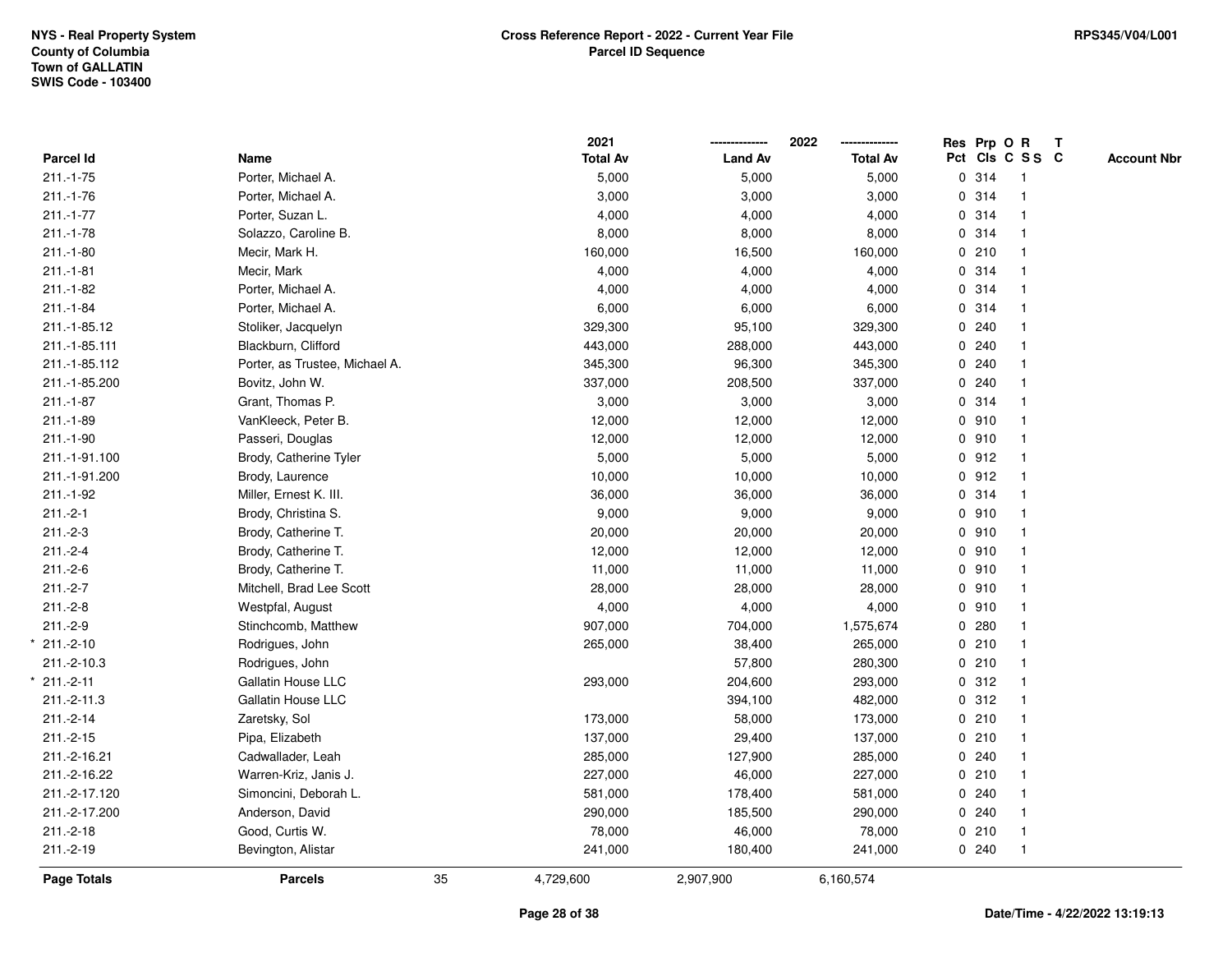|                    |                           |    | 2021            |                | 2022            |             |         | Res Prp O R     | $\mathbf{T}$ |                    |
|--------------------|---------------------------|----|-----------------|----------------|-----------------|-------------|---------|-----------------|--------------|--------------------|
| <b>Parcel Id</b>   | Name                      |    | <b>Total Av</b> | <b>Land Av</b> | <b>Total Av</b> |             |         | Pct Cls C S S C |              | <b>Account Nbr</b> |
| 211.-2-20          | James Holding Co., LLC    |    | 2,779,000       | 1,128,500      | 3,217,000       |             | 0.250   |                 |              |                    |
| $211.-2-21$        | Lenkowitz, Eric           |    | 214,000         | 37,400         | 214,000         |             | 0210    |                 |              |                    |
| 211.-2-22.112      | Lussow, Associates        |    | 140,000         | 140,000        | 140,000         | 0           | 322     |                 |              |                    |
| 211.-2-22.120      | Maurer, Stanley           |    | 425,000         | 156,400        | 425,000         | 0           | 240     |                 |              |                    |
| 211.-2-22.200      | Sweeney, Thomas J.        |    | 409,000         | 201,500        | 409,000         | 0           | 240     |                 |              |                    |
| 211.-2-23          | Dallorso, Fernando        |    | 233,000         | 49,500         | 233,000         |             | 0210    |                 |              |                    |
| 211.-2-24.120      | Baluk, Thomas             |    | 246,000         | 52,600         | 246,000         |             | 0210    |                 |              |                    |
| 211.-2-24.200      | Wooden, Michael           |    | 156,000         | 40,800         | 156,000         |             | 0210    |                 |              |                    |
| 211.-2-26.100      | Degenhardt, George C.     |    | 334,000         | 158,400        | 334,000         |             | 0.240   |                 |              |                    |
| 211.-2-26.210      | Degenhardt, George C.     |    | 95,000          | 95,000         | 95,000          | 0           | 322     |                 |              |                    |
| 211.-2-26.221      | Grippo, Vincent           |    | 272,400         | 252,500        | 272,400         |             | $0$ 270 |                 |              |                    |
| 211.-2-26.222      | Grippo, Carmine L.        |    | 142,200         | 130,700        | 142,200         |             | 0270    |                 |              |                    |
| $211.-2-27$        | Ribveiro, Ivone           |    | 169,000         | 169,000        | 169,000         |             | 0.322   |                 |              |                    |
| 211.-2-29          | Ribveiro, Ivone           |    | 25,000          | 25,000         | 25,000          |             | 0.314   |                 |              |                    |
| 211.-2-30          | Remsburger, Thomas III    |    | 187,000         | 64,000         | 187,000         |             | 0210    |                 |              |                    |
| 211.-2-31          | Aquasvivas, Alcides       |    | 174,000         | 46,000         | 174,000         |             | 0210    |                 |              |                    |
| 211.-2-32          | Cooke, Alberta Ann        |    | 32,000          | 32,000         | 32,000          | $\mathbf 0$ | 314     |                 |              |                    |
| 211.-2-33          | Tucci, Charles            |    | 133,000         | 32,800         | 133,000         |             | 0210    |                 |              |                    |
| 211.-2-34          | Boyian, Kathleen          |    | 161,000         | 43,000         | 161,000         |             | 0210    |                 |              |                    |
| 211.-2-35          | Kennedy-Santos, Priscilla |    | 160,000         | 45,200         | 160,000         |             | 0210    |                 |              |                    |
| 211.-2-36          | Howay, Donna E.           |    | 80,000          | 33,000         | 80,000          |             | 0210    |                 |              |                    |
| 211.-2-37          | Ferrari, John W.          |    | 63,000          | 53,600         | 63,000          |             | 0 270   |                 |              |                    |
| 211.-2-39          | Exline, Jacob             |    | 212,000         | 42,000         | 212,000         |             | 0210    |                 |              |                    |
| $211.-2-40$        | Gutierrez, Thomas J.      |    | 121,100         | 26,600         | 121,100         |             | 0210    |                 |              |                    |
| 211.-2-42          | Saunders, Francis Jr.     |    | 93,000          | 44,500         | 93,000          |             | $0$ 271 |                 |              |                    |
| 211.-2-44          | Paterson, John Fraser Jr. |    | 202,000         | 39,200         | 202,000         |             | 0210    |                 |              |                    |
| $211.-2-45$        | Paterson, Virginia A.     |    | 160,000         | 61,200         | 160,000         |             | 0210    |                 |              |                    |
| 211.-2-46          | Rivera, Michaela          |    | 64,000          | 53,000         | 64,000          |             | 0270    |                 |              |                    |
| 211.-2-47          | Maple Shade Farm LLC      |    | 242,000         | 46,600         | 242,000         |             | 0210    |                 |              |                    |
| 211.-2-48          | Farrell, Kieran           |    | 218,000         | 47,400         | 218,000         |             | 0210    |                 |              |                    |
| 211.-2-49          | Lucia, Adam               |    | 60,000          | 43,000         | 60,000          | 0           | 260     |                 |              |                    |
| $211.-2-50$        | Dorneanu, Roxana          |    | 228,000         | 44,800         | 228,000         |             | 0210    |                 |              |                    |
| $211.-2-51$        | Ferrari, John H.          |    | 111,000         | 42,400         | 111,000         |             | 0210    |                 |              |                    |
| 211.-2-52          | Lucia, Adam               |    | 108,000         | 108,000        | 108,000         |             | 0 322   |                 |              |                    |
| 211.-2-53          | Ceder, Kajsa              |    | 444,203         | 69,400         | 444,203         |             | 0210    |                 |              |                    |
| 211.-2-54          | Bellew, Richard           |    | 30,000          | 26,900         | 30,000          |             | 0.312   |                 |              |                    |
| $211.-2-55$        | Nuccio, Raymond           |    | 104,000         | 34,400         | 104,000         |             | 0210    |                 |              |                    |
| <b>Page Totals</b> | <b>Parcels</b>            | 37 | 9,026,903       | 3,716,300      | 9,464,903       |             |         |                 |              |                    |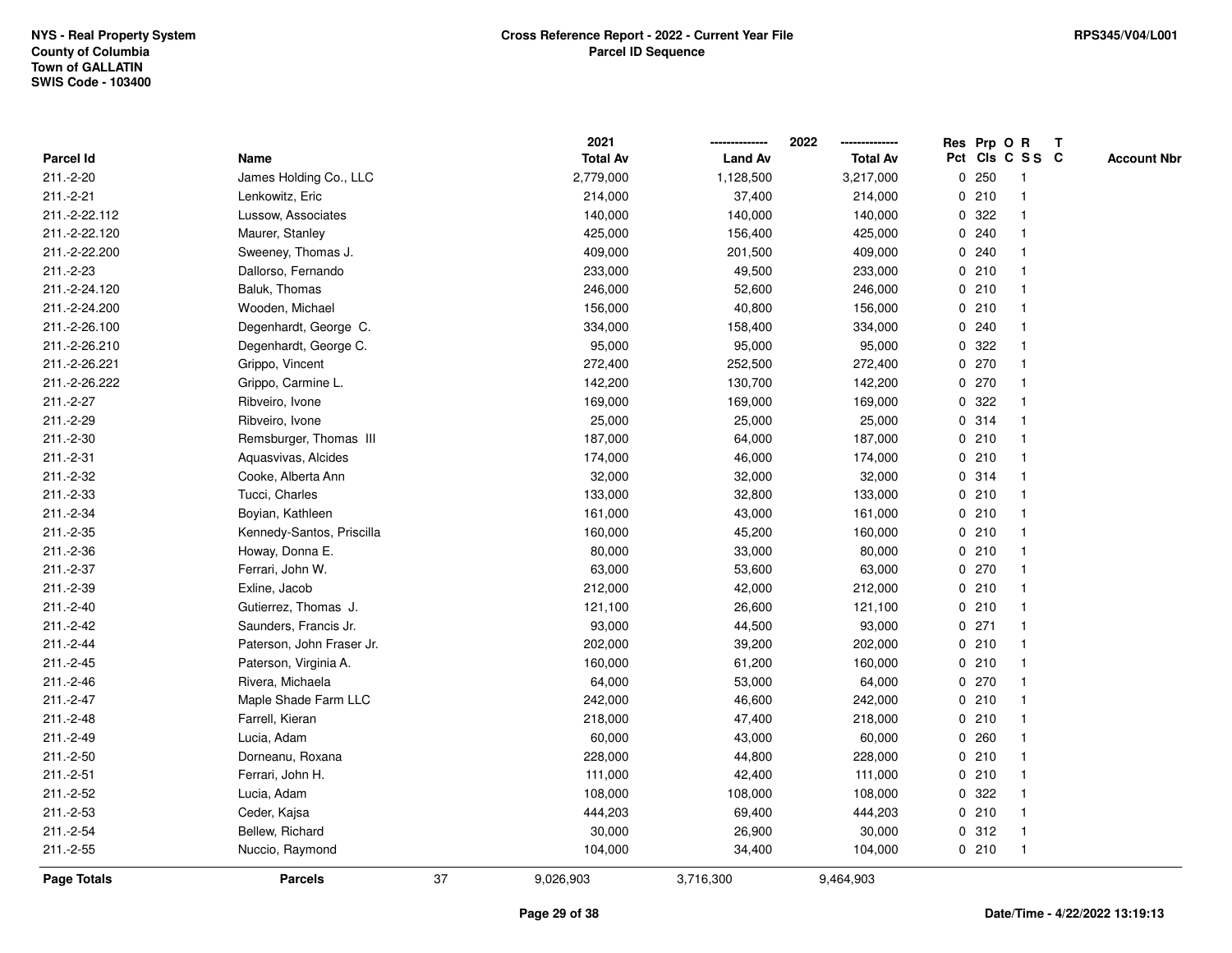|               |                                      | 2021            |                | 2022            | Res Prp O R |        |                 | T |                    |
|---------------|--------------------------------------|-----------------|----------------|-----------------|-------------|--------|-----------------|---|--------------------|
| Parcel Id     | Name                                 | <b>Total Av</b> | <b>Land Av</b> | <b>Total Av</b> |             |        | Pct Cls C S S C |   | <b>Account Nbr</b> |
| 211.-2-56     | Alexander, Mary                      | 203,000         | 41,400         | 203,000         |             | 0210   | -1              |   |                    |
| $211.-2-57$   | Coons, Steven W.                     | 262,000         | 41,300         | 262,000         | 0           | 210    | -1              |   |                    |
| 211.-2-59     | Dods, David C.                       | 190,000         | 114,400        | 190,000         |             | 0.240  | -1              |   |                    |
| 211.-2-60     | Briggs, Gregory                      | 221,000         | 47,800         | 225,021         |             | 0210   |                 |   |                    |
| 211.-2-61     | Clark, David M.                      | 154,000         | 46,800         | 154,000         |             | 0210   |                 |   |                    |
| 211.-2-62     | DesLauriers, William                 | 60,000          | 60,000         | 60,000          |             | 0.314  |                 |   |                    |
| 211.-2-63     | Weingaertner, Robert                 | 175,000         | 65,900         | 175,000         |             | 0210   |                 |   |                    |
| 211.-2-64     | Bartlett, Sophiezane D.              | 176,000         | 71,100         | 176,000         | 0           | 210    |                 |   |                    |
| 211.-2-65.111 | Truglio, Joseph                      | 533,000         | 298,000        | 533,000         |             | 0.240  |                 |   |                    |
| 211.-2-65.112 | 2950 Laundry LLC                     | 149,000         | 64,000         | 149,000         |             | 0.260  | -1              |   |                    |
| 211.-2-65.120 | Giorgio, Dominick                    | 363,000         | 346,000        | 363,000         |             | 0270   |                 |   |                    |
| 211.-2-65.200 | LaValley, Timothy J.                 | 248,000         | 124,400        | 248,000         |             | 0.241  |                 |   |                    |
| 211.-2-66     | Strudwick, Thomas                    | 270,000         | 185,000        | 270,000         |             | 78 240 |                 |   |                    |
| 211.-2-67     | Wenczel, Peter                       | 36,000          | 36,000         | 36,000          |             | 0.314  |                 |   |                    |
| 211.-2-70     | Moran, Michael                       | 357,000         | 120,900        | 357,000         | 0           | 283    |                 |   |                    |
| 211.-2-71     | Everstz, Angelo                      | 263,000         | 85,200         | 263,000         |             | 0210   | $\overline{1}$  |   |                    |
| 211.-2-72     | Jocelyn, Nell                        | 216,000         | 70,600         | 216,000         |             | 0210   | $\mathbf{1}$    |   |                    |
| 211.-2-73     | Mc Garty, Joseph                     | 115,000         | 39,400         | 115,000         |             | 0210   |                 |   |                    |
| 211.-2-74     | Courrege, Jason                      | 115,000         | 67,000         | 115,000         |             | 0 270  |                 |   |                    |
| 211.-2-75     | Paterson, as Trustee, June M.        | 167,000         | 53,200         | 167,000         |             | 0210   |                 |   |                    |
| 211.-2-76     | Paterson, John Fraser Jr.            | 35,000          | 35,000         | 35,000          |             | 0.314  |                 |   |                    |
| 211.-2-77.100 | Upstate Koala, LLC                   | 1,065,500       | 327,700        | 1,065,500       |             | 0.240  |                 |   |                    |
| 211.-2-77.200 | Sheldon L. Baskin Family Trust       | 1,310,000       | 237,300        | 1,310,000       | 0           | 281    | -1              |   |                    |
| 211.-2-78     | Stephenson 2012 Dynasty Trust        | 826,800         | 601,400        | 826,800         | $\mathbf 0$ | 241    |                 |   |                    |
| 211.-2-79     | Isler, Robert J.                     | 373,000         | 87,700         | 373,000         |             | 0210   |                 |   |                    |
| 211.-2-80     | Nicholson Douglas                    | 202,000         | 46,600         | 202,000         |             | 0210   |                 |   |                    |
| $211.-2-81$   | Vedder Church                        | 265,000         | 62,500         | 265,000         |             | 0620   | 8               |   |                    |
| 211.-2-82     | Vedder Church Cemetery               | 66,700          | 66,700         | 66,700          | 0           | 695    | 8               |   |                    |
| 211.-2-83     | Simmons, Curtis                      | 281,000         | 61,400         | 281,000         |             | 0210   |                 |   |                    |
| 211.-2-84     | Humphries, Richard                   | 245,000         | 66,400         | 245,000         | 0           | 210    |                 |   |                    |
| 211.-2-86     | Seidmon, Steven R.                   | 233,000         | 47,200         | 233,000         |             | 0210   | -1              |   |                    |
| 211.-2-87     | Brotherton, Richard                  | 150,000         | 31,000         | 150,000         |             | 0210   | -1              |   |                    |
| 211.-2-88     | Hawver, Scott A.                     | 145,000         | 24,400         | 145,000         |             | 0210   |                 |   |                    |
| 211.-2-89     | Hess, David                          | 493,000         | 155,400        | 493,000         |             | 0.240  |                 |   |                    |
| 211.-2-90     | David J. Nahon Revocable, 2020 Trust | 520,000         | 210,400        | 520,000         |             | 0.281  |                 |   |                    |
| 211.-2-91     | Lamb, Sachiko                        | 483,000         | 368,200        | 483,000         | 0           | 240    |                 |   |                    |
| 211.-2-93     | Spitzer, Eliot L.                    | 169,000         | 169,000        | 169,000         |             | 0 322  | $\overline{1}$  |   |                    |
| Page Totals   | 37<br><b>Parcels</b>                 | 11,136,000      | 4,576,700      | 11,140,021      |             |        |                 |   |                    |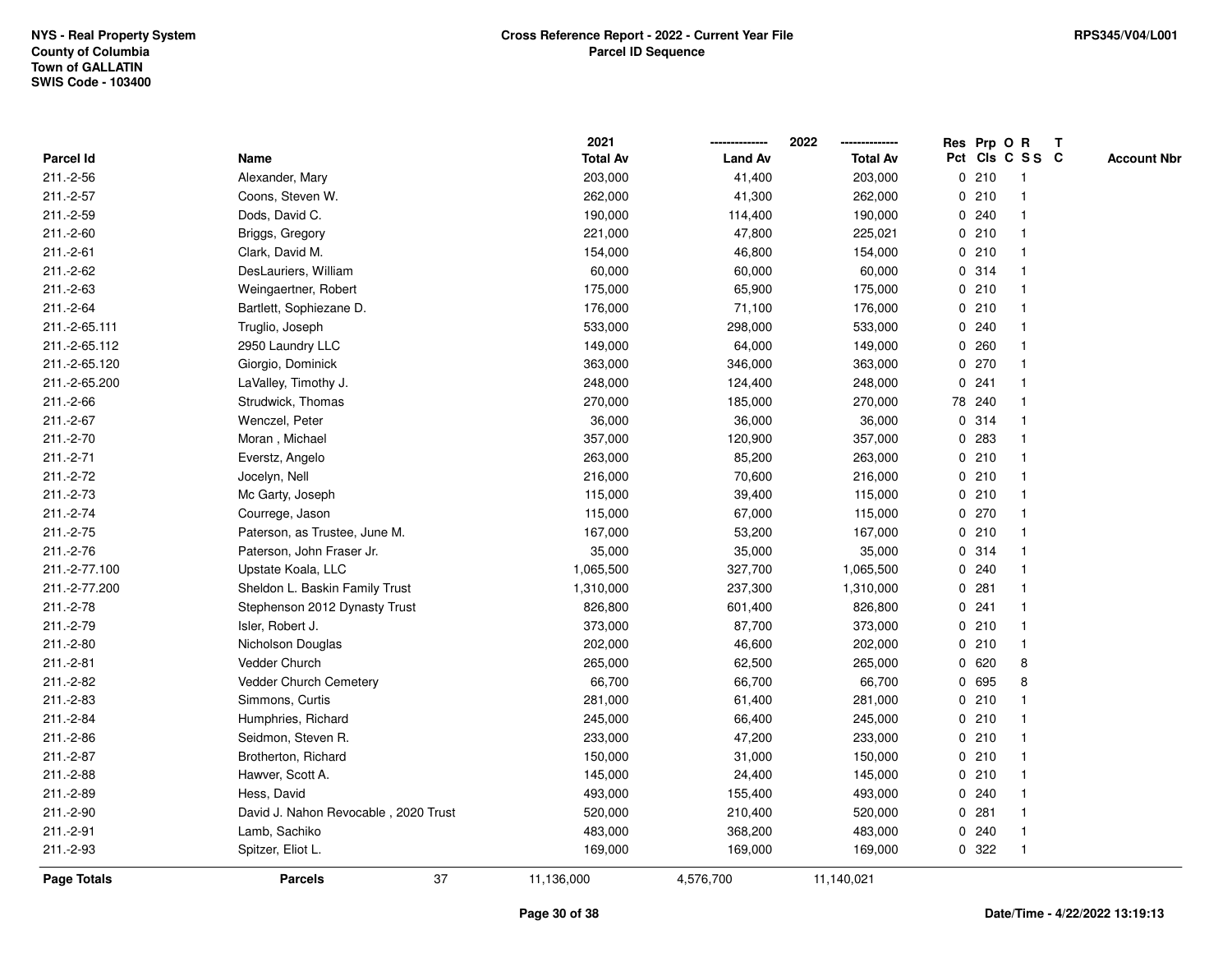|                    |                                  | 2021            |                | 2022            | Res Prp O R        |             | $\mathbf{T}$ |                    |
|--------------------|----------------------------------|-----------------|----------------|-----------------|--------------------|-------------|--------------|--------------------|
| <b>Parcel Id</b>   | Name                             | <b>Total Av</b> | <b>Land Av</b> | <b>Total Av</b> | Pct Cls C S S C    |             |              | <b>Account Nbr</b> |
| 211.-2-94          | Humphries, Bruce                 | 390,000         | 248,700        | 390,000         | 0.240              |             |              |                    |
| 211.-2-95          | Zabriskie, Beverly D.            | 541,000         | 141,400        | 541,000         | 240<br>0           |             |              |                    |
| 211.-2-96          | Tarchine, Ralph C. Jr.           | 22,000          | 22,000         | 22,000          | 0910               |             |              |                    |
| 211.-2-99          | Town of Gallatin                 | 302,100         | 45,000         | 302,100         | 0<br>652           | 8           |              |                    |
| $212.-1-1$         | Garrick, Thomas M.               | 696,000         | 259,100        | 696,000         | 281<br>0           |             |              |                    |
| $212.-1-2$         | Trang, Lam                       | 156,000         | 46,000         | 156,000         | 0210               |             |              |                    |
| $212.-1-3$         | Lewis, Curtis                    | 258,000         | 116,800        | 258,000         | 0.240              |             |              |                    |
| $212.-1-6$         | Denise Hamm Revocable Trust      | 355,000         | 164,000        | 355,000         | 0.240              |             |              |                    |
| $212.-1-7$         | Moine, Frederic                  | 231,000         | 46,000         | 231,000         | 0210               |             |              |                    |
| $212.-1-8$         | Liberta, Antonio                 | 735,300         | 577,700        | 735,300         | 42 241             |             |              |                    |
| $212.-1-9$         | Innone, Anthony                  | 532,000         | 402,000        | 532,000         | 0<br>240           |             |              |                    |
| $212.-1-10$        | Reilly, Valerie                  | 34,000          | 34,000         | 34,000          | 0 314              |             |              |                    |
| 212.-1-12.12       | Winstral, Jonathan E.            | 174,000         | 59,500         | 174,000         | 0210               |             |              |                    |
| 212.-1-12.111      | Weaver, Drew                     | 199,000         | 159,300        | 199,000         | 0.270              |             |              |                    |
| 212.-1-12.112      | Buckley, Jonathan P.             | 163,000         | 163,000        | 163,000         | 322<br>0           |             |              |                    |
| 212.-1-12.200      | Rodd, Andrew                     | 663,631         | 154,200        | 663,631         | 0.240              |             |              |                    |
| $212.-1-13$        | Amato, Shay                      | 192,000         | 40,000         | 192,000         | 210<br>0           |             |              |                    |
| $212.-1-14$        | Weaver, Kim                      | 205,000         | 52,100         | 205,000         | 220<br>0           |             |              |                    |
| 212.-1-17.100      | Hemingway, Linda C.              | 325,000         | 49,500         | 325,000         | 0210               |             |              |                    |
| 212.-1-17.200      | Stevens, as Trustee, Marie       | 411,000         | 68,100         | 411,000         | 0210               |             |              |                    |
| $212.-1-18.1$      | U S Lumber Co                    | 1,800,000       | 191,600        | 1,800,000       | 0.444              |             |              |                    |
| 212.-1-18.2        | U S Lumber Co                    | 134,000         | 134,000        | 134,000         | 322<br>0           |             |              |                    |
| $212.-1-19$        | Austin, Lee III.                 | 391,000         | 132,000        | 391,000         | 240<br>0           |             |              |                    |
| 212.-1-20.100      | Mount Falcon LLC                 | 2,549,900       | 1,018,100      | 2,549,900       | $\mathbf 0$        | 240 W 1     |              |                    |
| 212.-1-20.211      | Arico, Brian                     | 534,000         | 97,600         | 534,000         | 240<br>$\mathbf 0$ | -1          |              |                    |
| 212.-1-20.212      | Simoncini, Deborah L.            | 102,000         | 94,600         | 102,000         | 0.312              |             |              |                    |
| 212.-1-20.220      | Humphries, Richard               | 32,000          | 32,000         | 32,000          | 0.314              |             |              |                    |
| $212.-1-22$        | Town of Gallatin                 | 106,300         | 105,200        | 106,300         | 852<br>0           | 8           |              |                    |
| 212.-1-23.100      | Haley, Julia                     | 4,350,000       | 840,000        | 4,350,000       | 0                  | 250 W 1     |              |                    |
| 212.-1-23.200      | Mintzer, Jonathan C.             | 180,000         | 75,800         | 180,000         | 210<br>0           | $\mathbf 1$ |              |                    |
| 212.-1-24.111      | Kollnesher, Uri                  | 1,280,000       | 219,700        | 1,280,000       | $\mathbf 0$        | 250 W 1     |              |                    |
| 212.-1-24.121      | Nunn, George A.                  | 550,000         | 174,600        | 550,000         | 0                  | 240 W 1     |              |                    |
| 212.-1-24.122      | Town of Gallatin                 | 64,900          | 64,900         | 64,900          | 0850               | 8           |              |                    |
| 212.-1-24.200      | Town Of Gallatin                 | 21,800          | 21,800         | 21,800          | 0 653              | 8           |              |                    |
| $212.-1-25$        | Hoffman, Eric                    | 228,000         | 49,900         | 228,000         | 0210               |             |              |                    |
| 212.-1-27.100      | Revocable Trust for, Teepoo Riaz | 532,000         | 64,100         | 532,000         | 0210               | $\mathbf 1$ |              |                    |
| 212.-1-27.200      | Johnson, Steven                  | 431,000         | 172,200        | 431,000         | 0 281 W 1          |             |              |                    |
| <b>Page Totals</b> | 37<br><b>Parcels</b>             | 19,871,931      | 6,336,500      | 19,871,931      |                    |             |              |                    |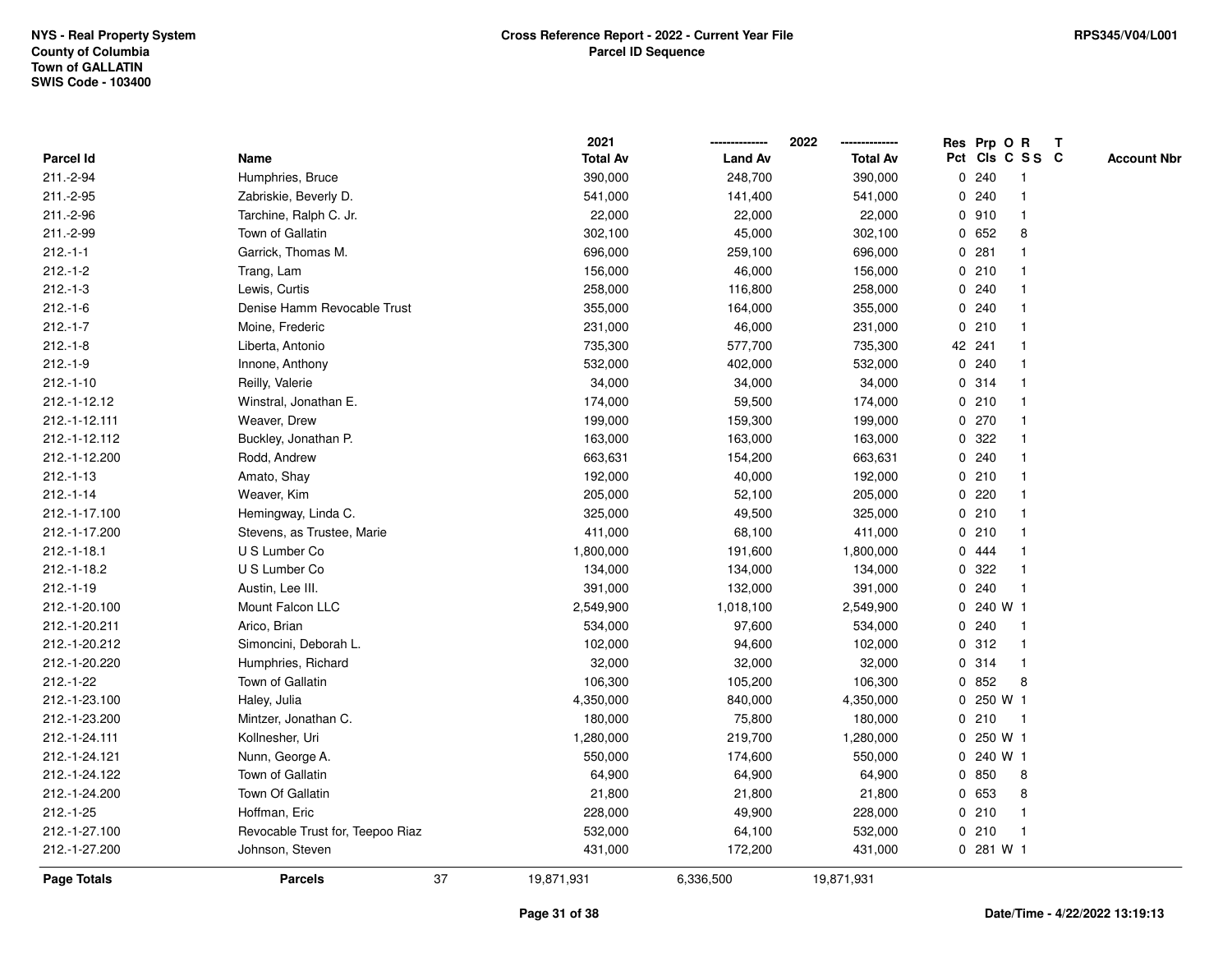|               |                            |    | 2021            |                | 2022            |   | Res Prp O R     |                | T |                    |
|---------------|----------------------------|----|-----------------|----------------|-----------------|---|-----------------|----------------|---|--------------------|
| Parcel Id     | Name                       |    | <b>Total Av</b> | <b>Land Av</b> | <b>Total Av</b> |   | Pct Cls C S S C |                |   | <b>Account Nbr</b> |
| $212.-1-28$   | McConnell, G. Malcolm      |    | 433,000         | 213,000        | 433,000         |   | 0.240           | $\mathbf{1}$   |   |                    |
| $212.-1-29$   | Hilltop Farms LLC          |    | 545,000         | 334,000        | 545,000         |   | 0.241           |                |   |                    |
| 212.-1-30.120 | Butler, Leigh F.           |    | 539,000         | 82,600         | 1,244,600       |   | 0210            | $\mathbf{1}$   |   |                    |
| 212.-1-30.200 | Carpanini, Peter           |    | 350,000         | 114,200        | 350,000         |   | 0210            |                |   |                    |
| $212.-1-31$   | <b>Town Hall Gallatin</b>  |    | 155,000         | 82,000         | 155,000         |   | 0 652           | 8              |   |                    |
| 212.-1-32.1   | Barker, Georgia            |    | 426,700         | 60,800         | 426,700         |   | 0 210 W 1       |                |   |                    |
| 212.-1-32.2   | Barker, Georgia            |    | 56,000          | 56,000         | 56,000          |   | 0 314 W 1       |                |   |                    |
| 212.-1-33     | Mazzei, John               |    | 373,000         | 46,000         | 373,000         | 0 | 210             | $\overline{1}$ |   |                    |
| $212.-1-34$   | Town of Gallatin           |    | 76,000          | 46,600         | 76,000          |   | 0210            | 8              |   |                    |
| 212.-1-35.3   | Sigler Road LLC            |    |                 | 56,000         | 214,900         |   | 0210            |                |   |                    |
| 212.-1-35.4   | Sigler Road LLC            |    |                 | 1,077,500      | 1,077,500       |   | 0.241           |                |   |                    |
| 212.-1-35.5   | Truman, Robert             |    |                 | 52,000         | 176,800         |   | 0210            |                |   |                    |
| 212.-1-35.6   | Itkin, David               |    |                 | 315,400        | 594,600         |   | 0.241           |                |   |                    |
| 212.-1-35.100 | Sigler Road LLC            |    | 1,254,700       | 1,095,800      | 1,254,700       |   | 0.241           |                |   |                    |
| 212.-1-35.200 | Itkin, David               |    | 725,300         | 370,500        | 725,300         |   | 0.281           |                |   |                    |
| 212.-1-36.3   | Hilltop Farms LLC          |    | 652,900         | 350,100        | 652,900         |   | 0.241           |                |   |                    |
| 212.-1-36.4   | Hilltop Farms LLC          |    | 349,900         | 349,900        | 349,900         |   | 0.322           |                |   |                    |
| 212.-1-36.5   | <b>Hilltop Farms LLC</b>   |    | 437,500         | 437,500        | 437,500         |   | 0.322           |                |   |                    |
| 212.-1-36.6   | DAS Realty LLC             |    | 835,600         | 583,900        | 835,600         |   | 0.241           |                |   |                    |
| 212.-1-36.7   | Mill Hill Farm, Inc        |    | 753,780         | 115,700        | 753,780         |   | $0$ 112         |                |   |                    |
| 212.-1-36.8   | Mill Hill Farm, Inc        |    | 128,700         | 68,400         | 128,700         |   | 0.314           | $\overline{1}$ |   |                    |
| 212.-1-36.220 | DeLeeuw, Rene              |    | 333,300         | 106,400        | 333,300         | 0 | 241 W 1         |                |   |                    |
| $212.-1-39$   | Rivenburgh, Thomas L.      |    | 106,000         | 41,200         | 106,000         |   | 0210            | $\overline{1}$ |   |                    |
| $212.-1-40$   | Rivenburgh, Thomas L. Jr.  |    | 55,000          | 35,200         | 55,000          |   | 0270            |                |   |                    |
| $212.-1-43$   | Brusie, Fay W.             |    | 108,000         | 13,800         | 108,000         |   | 0210            |                |   |                    |
| $212.-1-44$   | Reddy, Abhishek            |    | 124,900         | 18,600         | 325,200         |   | 0210            |                |   |                    |
| $212.-1-45$   | Wendover Lawn Service LLC  |    | 174,700         | 12,600         | 174,700         |   | 0210            |                |   |                    |
| $212.-1-46$   | M.D. Lyke LLC              |    | 163,000         | 21,000         | 163,000         |   | 0210            |                |   |                    |
| $212.-1-47$   | Stiles, Mona               |    | 152,000         | 33,600         | 152,000         |   | 0210            |                |   |                    |
| 212.-1-48.100 | Nancy Carpanini Annunziata |    | 250,300         | 87,200         | 250,300         |   | 0210            |                |   |                    |
| $212.-1-49$   | Herrman, Tracie            |    | 300,000         | 88,000         | 300,000         |   | 0210            | $\mathbf{1}$   |   |                    |
| $212.-1-50$   | D'Armiento, Joseph Jr.     |    | 33,000          | 33,000         | 33,000          |   | 0.314           |                |   |                    |
| $212.-1-52$   | D'armiento, Anthony        |    | 145,000         | 111,000        | 145,000         |   | 0210W1          |                |   |                    |
| $212.-1-53$   | D'armiento, Joseph         |    | 141,000         | 35,400         | 141,000         |   | 0210            | -1             |   |                    |
| $212.-1-54$   | D'armiento, Joseph         |    | 56,000          | 31,800         | 56,000          |   | 0 260 W 1       |                |   |                    |
| $212.-1-56$   | D'Armiento, Virginia       |    | 188,700         | 47,700         | 188,700         |   | 0 210 W 1       |                |   |                    |
| $212.-1-58$   | Steigerwald, Michele       |    | 181,000         | 41,200         | 181,000         |   | 0210            | $\overline{1}$ |   |                    |
| Page Totals   | <b>Parcels</b>             | 35 | 8,623,980       | 5,199,300      | 11,593,680      |   |                 |                |   |                    |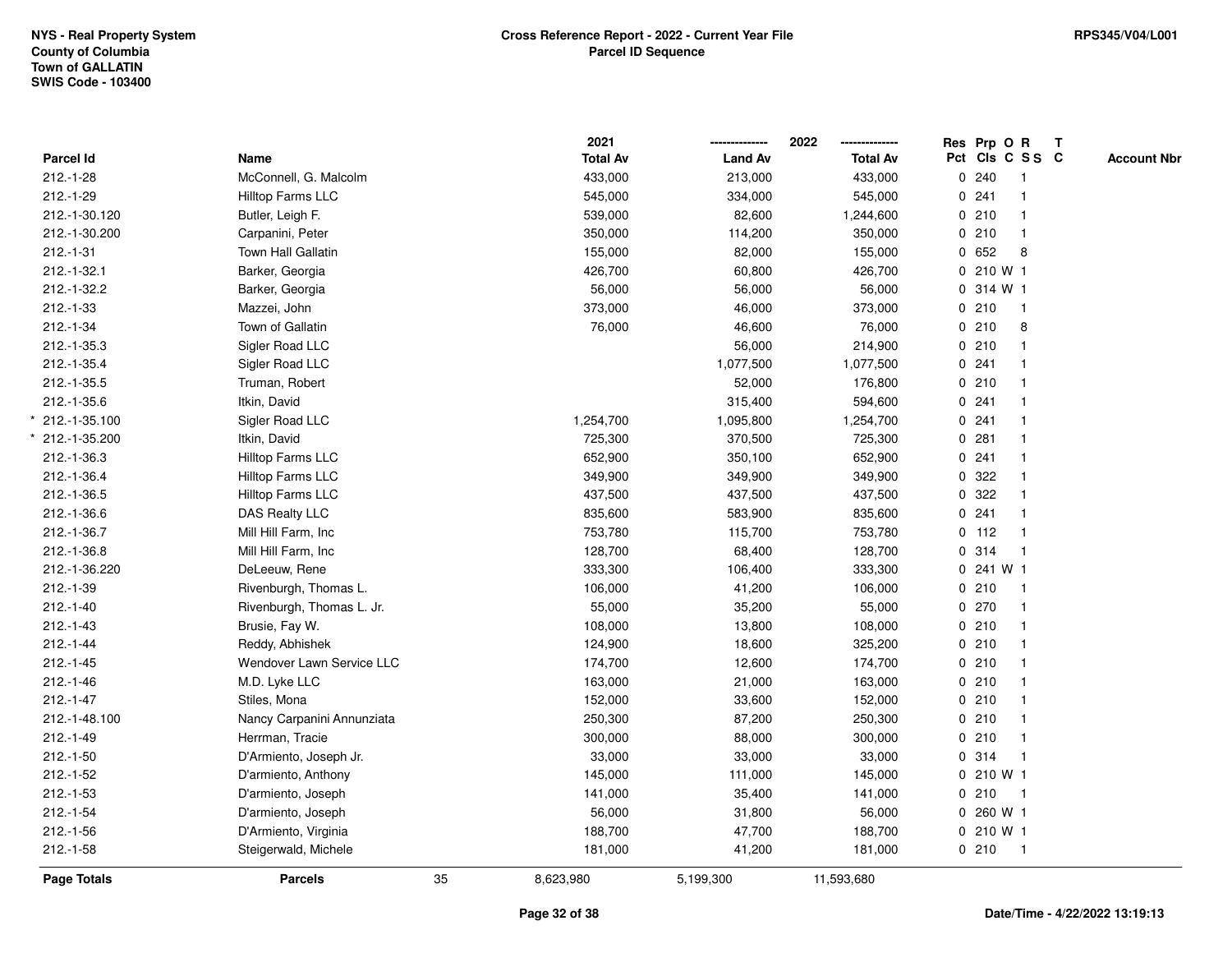|               |                                |    | 2021            |                | 2022            |              |              | Res Prp O R             | $\mathbf{T}$ |                    |
|---------------|--------------------------------|----|-----------------|----------------|-----------------|--------------|--------------|-------------------------|--------------|--------------------|
| Parcel Id     | Name                           |    | <b>Total Av</b> | <b>Land Av</b> | <b>Total Av</b> |              |              | Pct Cls C S S C         |              | <b>Account Nbr</b> |
| 212.-1-61.100 | Spellacy, Thales               |    | 256,000         | 92,500         | 256,000         |              | 0.220        |                         |              |                    |
| 212.-1-61.210 | Hilltop Farms LLC              |    | 345,200         | 345,200        | 345,200         |              | $0$ 120      |                         |              |                    |
| 212.-1-61.220 | Hilltop Farms LLC              |    | 175,300         | 58,000         | 175,300         |              | $0$ 120      |                         |              |                    |
| $212.-1-62$   | Shuman, Michael A.             |    | 79,000          | 70,200         | 70,200          | 0            | 322          | -1                      |              |                    |
| $212.-1-63$   | 847 Gallatin LLC               |    | 177,000         | 40,000         | 177,000         | 0            | 220          | $\mathbf{1}$            |              |                    |
| $212.-1-64$   | Mongil, Bernardo               |    | 421,200         | 289,200        | 421,200         |              | 0 117 W 1    |                         |              |                    |
| $212.-1-65$   | Mongil, Bernardo               |    | 115,000         | 119,100        | 119,100         |              | 0.322        | -1                      |              |                    |
| 212.-1-67.111 | Frank, Joseph J.               |    | 2,561,900       | 1,035,700      | 2,561,900       |              | 0 250 W 1    |                         |              |                    |
| 212.-1-67.120 | Butler, Laurie                 |    | 214,000         | 79,900         | 214,000         |              | 0210         | -1                      |              |                    |
| 212.-1-67.200 | Mc Ghee, Michael J.            |    | 409,000         | 96,600         | 409,000         | $\mathbf 0$  | 240          | $\overline{\mathbf{1}}$ |              |                    |
| $212.-1-68$   | Frank, Joseph J.               |    | 3,000           | 3,000          | 3,000           |              | 0 910 W 1    |                         |              |                    |
| $212.-1-69$   | Baldwin, Francis B.            |    | 520,100         | 317,000        | 520,100         |              | 0.240        | $\mathbf 1$             |              |                    |
| $212.-1-70$   | Weaver, Denise                 |    | 266,700         | 65,400         | 266,700         |              | 0210         | -1                      |              |                    |
| $212.-1-71$   | Thomas G Kilmer, Trustee       |    | 384,900         | 76,700         | 384,900         |              | 0210         |                         |              |                    |
| $212.-1-72$   | Kisly, Walter                  |    | 570,000         | 114,400        | 570,000         | 0            | 281 W 1      |                         |              |                    |
| 212.-1-73.200 | McConnell, G. Malcolm          |    | 131,000         | 131,000        | 131,000         | 0            | 322          | -1                      |              |                    |
| $212.-1-74$   | March, Monty                   |    | 575,000         | 104,400        | 575,000         | 0            | 240 W 1      |                         |              |                    |
| $212.-1-76$   | Kopec, Adam Nikolas            |    | 456,000         | 183,400        | 456,000         | 0            | 240          | $\mathbf 1$             |              |                    |
| 212.-1-78.2   | Brusie, Fay W.                 |    | 1,000           | 1,000          | 1,000           |              | 0.314        | $\mathbf{1}$            |              |                    |
| 212.-1-78.11  | Parditka, Joseph               |    | 152,000         | 76,000         | 152,000         |              | 0 210 W 1    |                         |              |                    |
| 212.-1-78.12  | Boyles, Kenneth H.             |    | 101,000         | 62,500         | 101,000         |              | 0 270 W 1    |                         |              |                    |
| $212.-1-79$   | Hilltop Farms LLC              |    | 76,000          | 76,000         | 76,000          |              | $0$ 120      | -1                      |              |                    |
| $212.-1-80$   | Hilltop Farms LLC              |    | 129,900         | 129,900        | 129,900         |              | $0$ 120      | -1                      |              |                    |
| $212.-1-81$   | Mazzei, John                   |    | 67,000          | 67,000         | 67,000          | $\mathbf 0$  | 314 W 1      |                         |              |                    |
| $212.-1-82$   | Wendover, Raymond L.           |    | 403,200         | 174,400        | 403,200         |              | $0$ 113      | $\mathbf{1}$            |              |                    |
| $212.-1-83$   | Nora Fontana Trust Declaration |    | 352,000         | 134,700        | 352,000         |              | 0.240        | -1                      |              |                    |
| $212.-1-84$   | Grayson, Elizabeth A.          |    | 151,600         | 151,600        | 151,600         |              | 0 322 W 1    |                         |              |                    |
| $212.-1-85$   | Peck, Charles A.               |    | 523,000         | 76,800         | 523,000         |              | 0 210 W 1    |                         |              |                    |
| $212.-1-86$   | Slominski, Jaimey              |    | 149,000         | 64,000         | 149,000         |              | 0270         | -1                      |              |                    |
| $213.-1-1$    | Sigler, Dennis B.              |    | 292,000         | 292,000        | 292,000         |              | 0, 105       | $\mathbf 1$             |              |                    |
| $213.-1-2$    | Miller, Eric C.                |    | 74,000          | 74,000         | 74,000          | $\mathbf{0}$ | 314 W 1      |                         |              |                    |
| 213.-1-4.100  | Gallo, Paul                    |    | 80,000          | 80,000         | 80,000          | 0            | 322          | $\mathbf{1}$            |              |                    |
| 213.-1-4.200  | Gallo, Paul E.                 |    | 481,200         | 181,800        | 481,200         |              | $0, 210$ W 1 |                         |              |                    |
| $213.-1-5$    | Boyles, Terry P.               |    | 30,000          | 22,100         | 30,000          |              | 0270         | -1                      |              |                    |
| $213.-1-6$    | Garbarini, Joseph              |    | 4,000           | 4,000          | 4,000           |              | 0.910        |                         |              |                    |
| $213.-1-7$    | Dujon, Anthony M.              |    | 200,000         | 52,000         | 200,000         |              | 0210         | $\mathbf 1$             |              |                    |
| $213.-1-8$    | Costello, Marjorie             |    | 26,000          | 26,000         | 26,000          |              | 0 314        | $\mathbf 1$             |              |                    |
| Page Totals   | <b>Parcels</b>                 | 37 | 10,953,200      | 4,967,500      | 10,948,500      |              |              |                         |              |                    |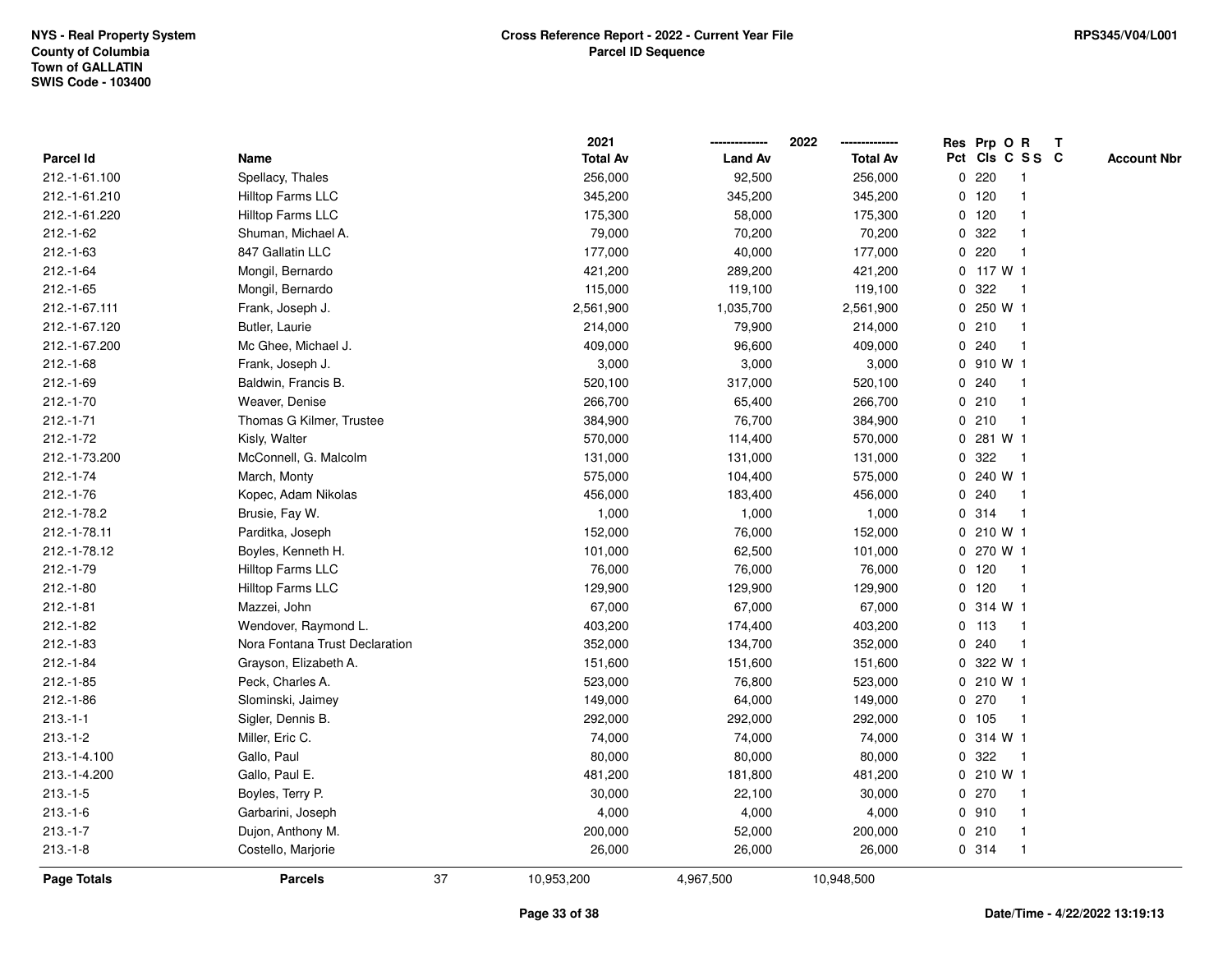|                |                                          | 2021            |                | 2022            | Res Prp O R     |           |                | $\mathbf{T}$       |  |
|----------------|------------------------------------------|-----------------|----------------|-----------------|-----------------|-----------|----------------|--------------------|--|
| Parcel Id      | Name                                     | <b>Total Av</b> | <b>Land Av</b> | <b>Total Av</b> | Pct Cls C S S C |           |                | <b>Account Nbr</b> |  |
| $213.-1-9$     | Thieriot, Richard                        | 255,000         | 112,000        | 255,000         | 0.240           |           |                |                    |  |
| $213.-1-10$    | Blass, Anna M.                           | 36,000          | 36,000         | 36,000          | 0.314           |           |                |                    |  |
| $213.-1-11$    | Family, Home Designs                     | 13,000          | 13,000         | 13,000          | 0910            |           |                |                    |  |
| 213.-1-12.111  | 2018 Stone Mountain Farm                 | 1,572,222       | 1,079,000      | 1,572,222       | 0               | 281       |                |                    |  |
| 213.-1-12.112  | 2018 Stone Mountain Farm                 | 317,000         | 52,000         | 317,000         | 0210            |           | -1             |                    |  |
| 213.-1-12.120  | 2018 Stone Mountain Farm                 | 37,000          | 37,000         | 37,000          | 0.314           |           |                |                    |  |
| 213.-1-12.200  | Steinberg, Catherine C.                  | 592,000         | 309,000        | 592,000         | 0.240           |           |                |                    |  |
| $213.-1-14.1$  | Lahr-Liakhov, Merav Aviva                | 6,000           | 6,000          | 6,000           | 0.910           |           |                |                    |  |
| 213.-1-14.2    | Beicht, Trudy                            | 235,000         | 66,300         | 235,000         | 0210            |           |                |                    |  |
| 213.-1-15.110  | Gallo, Paul                              | 1,600           | 1,600          | 1,600           | 0910            |           |                |                    |  |
| 213.-1-15.120  | Buenconsejo, Mary Elaine                 | 47,200          | 47,200         | 47,200          | 0.314           |           | -1             |                    |  |
| 213.-1-15.200  | Gallo, Paul                              | 29,100          | 29,100         | 29,100          | 0 314           |           | -1             |                    |  |
| $213.-1-16$    | Glaessgen, John                          | 117,000         | 105,800        | 117,000         | 0.312           |           | -1             |                    |  |
| $213.-1-18$    | Glaessgen, John & Judith H. Jr.          | 147,000         | 147,000        | 147,000         |                 | 0 322 W 1 |                |                    |  |
| $213.-1-19$    | Whitman, Kenneth                         | 27,000          | 27,000         | 27,000          | 0 314           |           |                |                    |  |
| $217 - 1 - 1$  | Klay, Paul W.                            | 162,000         | 43,600         | 162,000         | 0210            |           | -1             |                    |  |
| $217.-1-2$     | Roeliff Jansen, LLC                      | 1,220,000       | 228,300        | 1,220,000       | 97 250          |           |                |                    |  |
| $217 - 1 - 3$  | Macri, Joseph                            | 154,000         | 64,000         | 154,000         | 0210            |           | -1             |                    |  |
| $217 - 1 - 4$  | Sala, Karen A.                           | 70,000          | 56,100         | 70,000          | 0.312           |           | -1             |                    |  |
| $217.-1-5$     | Arnone, Peter Jr.                        | 281,000         | 61,000         | 281,000         | 0210            |           |                |                    |  |
| $217.-1-6$     | Winkelman, Craig                         | 424,813         | 180,100        | 424,813         | 0.240           |           |                |                    |  |
| $217.-1-7$     | Lauria, Anthony                          | 272,000         | 88,000         | 272,000         | 0210            |           |                |                    |  |
| $217.-1-8$     | Caswell, Jeannette                       | 234,000         | 43,800         | 234,000         | 0210            |           |                |                    |  |
| $217.-1-10$    | Salisbury, Gregg                         | 302,000         | 56,000         | 326,250         | 0210            |           | $\overline{1}$ |                    |  |
| $217 - 1 - 11$ | Popp, Carl                               | 7,300           | 7,300          | 7,300           | 0 105           |           |                |                    |  |
| $217.-1-12$    | Dorozynski, Thomas J.                    | 295,000         | 97,600         | 295,000         | 0210            |           | $\mathbf 1$    |                    |  |
| $217.-1-13$    | Chow, Yee                                | 272,300         | 49,000         | 272,300         | 0210            |           |                |                    |  |
| 217.-1-14.111  | Galm, Mary Ann                           | 170,500         | 170,500        | 170,500         | 0.322           |           |                |                    |  |
| 217.-1-14.112  | Bohlig Family Trust U.T.A. Dat, Peter J. | 398,000         | 155,900        | 398,000         | 0.240           |           |                |                    |  |
| 217.-1-14.120  | Kupferberg, Matthew                      | 535,645         | 228,600        | 535,645         | 0               | 281       |                |                    |  |
| $217.-1-15$    | Landsman, Liza K.                        | 501,710         | 143,900        | 501,710         | 0               | 281       |                |                    |  |
| $217 - 1 - 16$ | Ross, lan                                | 1,172,563       | 96,000         | 1,230,228       | 0.281           |           | -1             |                    |  |
| $217 - 1 - 17$ | Stapf, John J.                           | 189,000         | 59,200         | 189,000         | 0210            |           |                |                    |  |
| $217.-1-18$    | Williams, Bryan                          | 165,000         | 41,200         | 423,800         | 0210            |           |                |                    |  |
| $217.-1-19$    | Vedder Church Hall                       | 100,000         | 40,000         | 100,000         | 0620            |           | 8              |                    |  |
| 217.-1-20.100  | Maag, Andrew                             | 447,000         | 98,800         | 447,000         | 0.240           |           | -1             |                    |  |
| 217.-1-20.200  | Eisenbeiss, Christian                    | 55,000          | 55,000         | 55,000          | 0 314           |           | -1             |                    |  |
| Page Totals    | 37<br><b>Parcels</b>                     | 10,860,953      | 4,131,900      | 11,201,668      |                 |           |                |                    |  |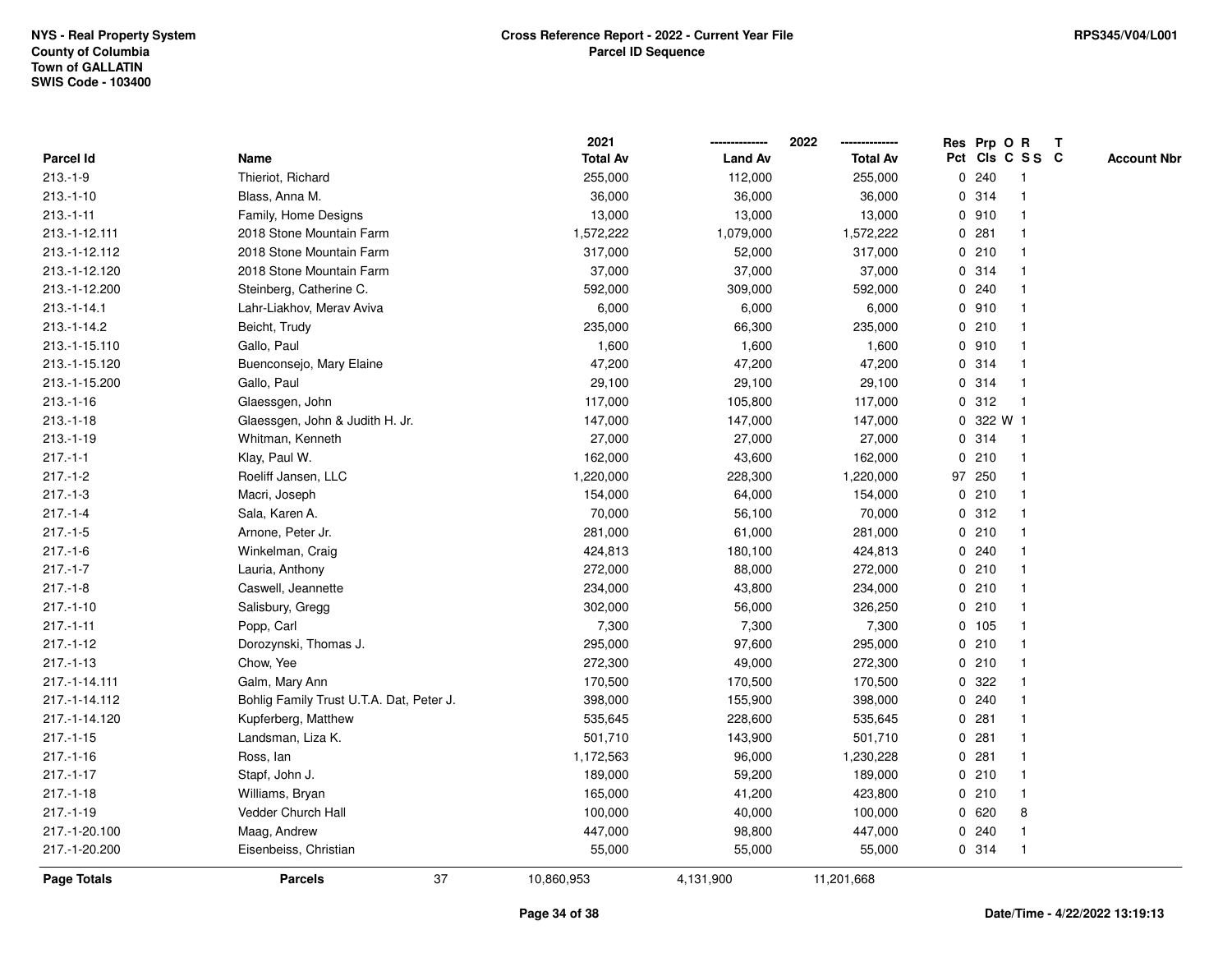|                |                                           | 2021            |                | 2022            | Res Prp O R<br>Т                      |
|----------------|-------------------------------------------|-----------------|----------------|-----------------|---------------------------------------|
| Parcel Id      | Name                                      | <b>Total Av</b> | <b>Land Av</b> | <b>Total Av</b> | Pct Cls C S S C<br><b>Account Nbr</b> |
| 217.-1-21.100  | Eisenbeiss, Christian                     | 977,000         | 190,000        | 977,000         | 90 240<br>$\mathbf{1}$                |
| 217.-1-21.200  | Eisenbeiss, Christian                     | 42,000          | 42,000         | 42,000          | 314<br>0<br>$\mathbf 1$               |
| $217.-1-22$    | Eisenbeiss, Christian                     | 1,660,000       | 479,300        | 1,660,000       | 0 281 W 1                             |
| $217.-1-23$    | <b>CR 7 114 LLC</b>                       | 292,000         | 46,000         | 292,000         | 0210<br>-1                            |
| 217.-1-24.1    | Maple Shade Farm LLC                      | 412,400         | 412,400        | 412,400         | $0$ 120                               |
| 217.-1-24.2    | Meiller, Josef S.                         | 505,000         | 194,200        | 505,000         | 0 210 W 1                             |
| $217.-1-25$    | Kaufman, Chaim                            | 353,124         | 41,800         | 353,124         | 0220                                  |
| $217.-1-26$    | Passeri, Alfred                           | 350,000         | 54,400         | 350,000         | 0480                                  |
| $217 - 1 - 27$ | Potter, Ronald                            | 186,363         | 30,000         | 186,363         | 0210<br>$\mathbf 1$                   |
| $217.-1-28$    | Manzi, Vincent III.                       | 331,000         | 49,600         | 331,000         | 0210<br>$\mathbf 1$                   |
| 217.-1-29      | Pollock, Peter J.                         | 275,000         | 133,000        | 275,000         | $0, 210$ W 1                          |
| $217.-1-31$    | Scrodin, as Trustee, Lisa                 | 155,000         | 46,000         | 155,000         | 0210<br>-1                            |
| $217.-1-32$    | Trabulus, Norman                          | 293,000         | 126,400        | 293,000         | 0 210 W 1                             |
| 217.-1-33      | Richard Michael Schlaugies, Rev Truat Jr. | 54,600          | 53,900         | 54,600          | 0 312 W 1                             |
| 217.-1-34      | Booke, Nicholas                           | 15,100          | 15,100         | 15,100          | 322 W 1<br>$\mathbf{0}$               |
| $217.-1-36$    | Vaill, Lloyd H.                           | 333,535         | 137,500        | 333,535         | $0, 210$ W 1                          |
| $217.-1-37$    | Williams, Robert                          | 881,800         | 55,600         | 881,800         | 0210<br>$\mathbf{1}$                  |
| $217.-1-38$    | Brightman, Adam                           | 341,000         | 47,600         | 341,000         | 0210<br>-1                            |
| 217.-1-39      | Neil, Steven                              | 57,400          | 57,400         | 57,400          | 0.314 W1                              |
| $217.-1-40$    | Sweeney, Edward                           | 190,500         | 190,500        | 190,500         | 0.322                                 |
| $217.-1-41$    | Sweeney, Edward                           | 144,000         | 69,400         | 144,000         | 0.312                                 |
| $217.-1-42$    | Cordes, John F.                           | 210,000         | 66,000         | 210,000         | 0482                                  |
| $217.-1-43$    | Galm, Jeffrey                             | 402,000         | 83,300         | 402,000         | 0210<br>-1                            |
| $217 - 1 - 44$ | Galm, Jeffrey                             | 48,000          | 48,000         | 48,000          | 0.314<br>-1                           |
| $218.-1-1.12$  | Cerio, Mukti Nurya                        | 1,573,098       | 661,100        | 1,980,958       | 0 240 W 1                             |
| 218.-1-1.111   | The Beverly Kerzner Property, Settlement  | 6,030,000       | 1,003,000      | 6,090,755       | 0.241 W1                              |
| 218.-1-1.112   | Silvernails Sky LLC                       | 280,000         | 284,400        | 284,400         | 0 322 W 1                             |
| 218.-1-1.200   | Odell, Daniel Parker                      | 554,000         | 97,100         | 554,000         | 0210<br>-1                            |
| $218.-1-2$     | 20 Sigler Road LLC                        | 18,000          | 12,500         | 18,000          | 0.312<br>-1                           |
| $218.-1-4$     | Edelstein, Stephen                        | 188,000         | 54,400         | 188,000         | 210<br>$\mathbf 0$<br>$\mathbf{1}$    |
| $218.-1-5$     | Maple Shade Farm LLC                      | 1,997,500       | 1,067,500      | 1,997,500       | $0$ 112 W 1                           |
| 218.-1-6.100   | Shekomeko Creek Farm LLC                  | 3,707,800       | 1,199,600      | 3,707,800       | 0.241 W1                              |
| 218.-1-6.200   | Whittlesey, Marietta H.                   | 435,500         | 86,400         | 435,500         | 0.241                                 |
| $218.-1-7$     | 20 Sigler Road LLC                        | 782,272         | 328,400        | 912,272         | 0.281                                 |
| $218.-1-8.1$   | Smith, Edgar O.                           | 155,000         | 155,000        | 155,000         | 0 322                                 |
| $218.-1-8.2$   | Ruby, Michael                             | 392,000         | 132,600        | 392,000         | 0.240<br>-1                           |
| 218.-1-9.11    | Smith, Edgar O.                           | 278,000         | 278,000        | 278,000         | 0.322<br>$\mathbf{1}$                 |
| Page Totals    | 37<br><b>Parcels</b>                      | 24,900,992      | 8,029,400      | 25,504,007      |                                       |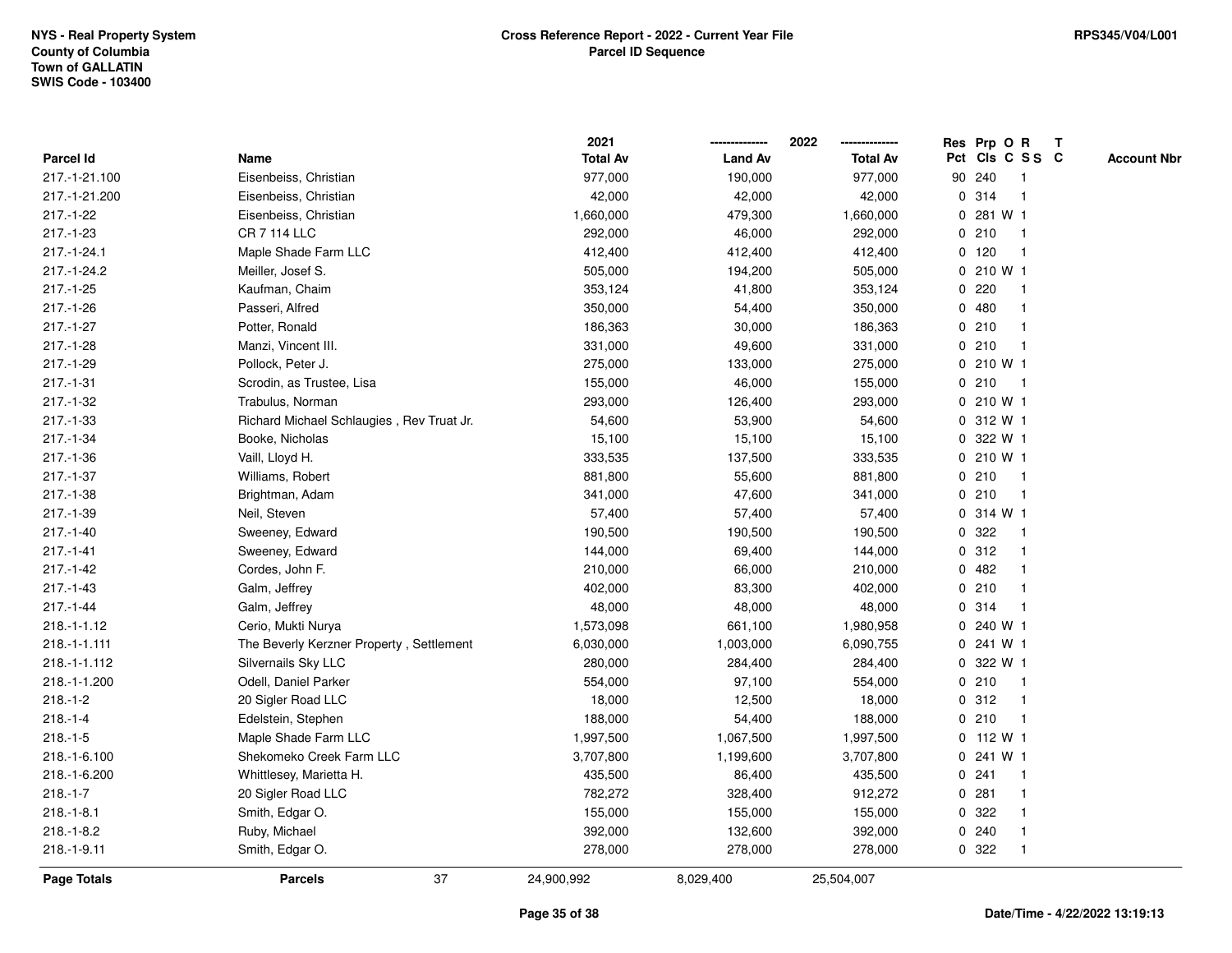|               |                                            | 2021            |                | 2022            | Res Prp O R     |              | Т |                    |
|---------------|--------------------------------------------|-----------------|----------------|-----------------|-----------------|--------------|---|--------------------|
| Parcel Id     | Name                                       | <b>Total Av</b> | <b>Land Av</b> | <b>Total Av</b> | Pct Cls C S S C |              |   | <b>Account Nbr</b> |
| 218.-1-9.12   | Smith, Edgar O.                            | 204,000         | 204,000        | 204,000         | 322<br>0        | $\mathbf{1}$ |   |                    |
| 218.-1-9.200  | Wilson, George                             | 283,000         | 46,100         | 283,000         | 0210            | 1            |   |                    |
| 218.-1-11.100 | Tonelli, John                              | 760,000         | 201,500        | 760,000         | 0.240           | $\mathbf 1$  |   |                    |
| 218.-1-11.210 | Carnoy, David A.                           | 218,000         | 210,400        | 218,000         | 0.312           |              |   |                    |
| 218.-1-11.220 | Carnoy, David A.                           | 581,000         | 41,800         | 581,000         | 0210            |              |   |                    |
| 218.-1-12.111 | <b>Bailey Silvernails Inc</b>              | 558,000         | 302,000        | 558,000         | 0.240           |              |   |                    |
| 218.-1-12.112 | Losee, Christopher                         | 482,500         | 171,600        | 482,500         | 0.240           |              |   |                    |
| 218.-1-12.120 | Merison, Jonathan                          | 226,000         | 226,000        | 226,000         | 322<br>0        |              |   |                    |
| 218.-1-12.200 | Slevin, Emil                               | 242,000         | 242,000        | 242,000         | 322<br>0        | 1            |   |                    |
| $218.-1-13$   | Passeri, A                                 | 68,000          | 68,000         | 68,000          | 0.314           | $\mathbf 1$  |   |                    |
| $218.-1-14$   | Passeri, Alfred V.                         | 415,000         | 46,000         | 415,000         | 0.220           | $\mathbf 1$  |   |                    |
| $218.-1-15$   | Sigler, Anthony                            | 148,000         | 15,000         | 148,000         | 0210            |              |   |                    |
| 218.-1-16.200 | Marital Trust Under L/W/T, John Greene FBO | 892,000         | 290,100        | 892,000         | 0.241           |              |   |                    |
| 218.-1-17.111 | Lordeman, Jennie                           | 410,000         | 193,000        | 410,000         | 0.240           |              |   |                    |
| 218.-1-17.112 | Klein, Mitchell                            | 497,000         | 99,000         | 497,000         | 0210            | $\mathbf 1$  |   |                    |
| 218.-1-17.120 | 1997 Weisman Family Trust                  | 492,000         | 246,500        | 492,000         | 0.240           | 1            |   |                    |
| 218.-1-17.210 | Greene, Gwen                               | 236,800         | 236,800        | 236,800         | 322<br>0        | -1           |   |                    |
| 218.-1-18.100 | Sigler Road LLC                            | 47,500          | 47,500         | 47,500          | 0.322           |              |   |                    |
| 218.-1-18.211 | Santora, David                             | 381,000         | 163,600        | 381,000         | 0.240           |              |   |                    |
| 218.-1-18.212 | 231 Sigler Road LLC                        | 2,038,300       | 435,000        | 2,038,300       | 0.250           |              |   |                    |
| 218.-1-18.221 | Marzulla, Michael                          | 274,000         | 130,600        | 274,000         | 0.240           |              |   |                    |
| 218.-1-18.222 | Rieper, Heidi                              | 153,000         | 46,600         | 153,000         | 0210            |              |   |                    |
| $218.-1-19$   | Cadenhead, Ian Julie                       | 820,000         | 217,300        | 820,000         | 0.281           | 1            |   |                    |
| $218.-1-21$   | Slevin, Emil J.                            | 74,000          | 74,000         | 74,000          | 0.314           | $\mathbf 1$  |   |                    |
| 218.-1-22     | Slevin, Emil                               | 86,000          | 86,000         | 86,000          | 0.322           | 1            |   |                    |
| 218.-1-23     | Maple, Crest Homeowner Aso                 | 32,700          | 32,700         | 32,700          | 0 692           |              |   |                    |
| $218.-1-24$   | Shekomeko Creek Farm, LLC                  | 47,000          | 47,000         | 47,000          | 0 314 W 1       |              |   |                    |
| $218.-1-25$   | Rose, Marrissa                             | 300,000         | 65,100         | 300,000         | 0210            | 1            |   |                    |
| 218.-1-26     | Cardillo, Joel                             | 413,000         | 73,100         | 413,000         | 0210            | $\mathbf{1}$ |   |                    |
| $218.-1-27$   | Tomasetti, John                            | 434,000         | 101,800        | 434,000         | 0210            | 1            |   |                    |
| 218.-1-28     | Levitsky, Jeffrey                          | 490,000         | 90,200         | 490,000         | 0210            | 1            |   |                    |
| 218.-1-29     | Hedges, William                            | 439,000         | 75,200         | 439,000         | 0210            | $\mathbf 1$  |   |                    |
| $218.-1-30$   | Lenehan, Lois                              | 426,000         | 101,400        | 426,000         | 0.240           |              |   |                    |
| $218.-1-31$   | Baudenbacher, Beat                         | 69,000          | 69,000         | 69,000          | 0.322           |              |   |                    |
| 218.-1-32     | Baudenbacher, Beat                         | 482,000         | 215,600        | 482,000         | 0.240           | $\mathbf 1$  |   |                    |
| 218.-1-33     | Hedges, Bryan H.                           | 356,000         | 74,000         | 356,000         | 0210            | 1            |   |                    |
| 218.-1-34     | Jennings, Kevin                            | 59,000          | 59,000         | 59,000          | 0.314           | $\mathbf{1}$ |   |                    |
| Page Totals   | 37<br><b>Parcels</b>                       | 14,134,800      | 5,044,500      | 14,134,800      |                 |              |   |                    |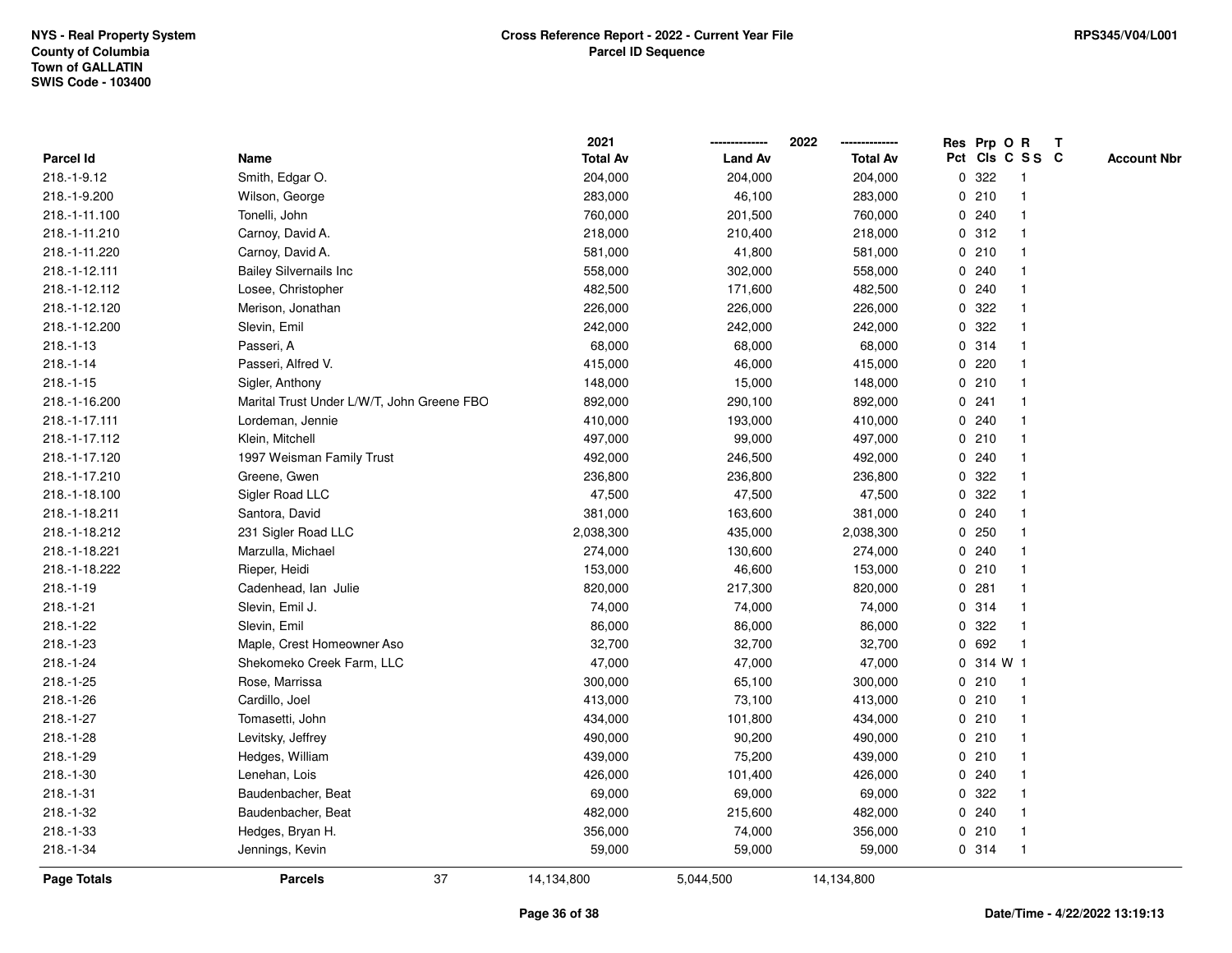|                           |                               |    | 2021            |                | 2022<br>-------------- | Res Prp O R     |                         | $\mathbf{T}$ |                    |
|---------------------------|-------------------------------|----|-----------------|----------------|------------------------|-----------------|-------------------------|--------------|--------------------|
| Parcel Id                 | Name                          |    | <b>Total Av</b> | <b>Land Av</b> | <b>Total Av</b>        | Pct Cls C S S C |                         |              | <b>Account Nbr</b> |
| 218.-1-35                 | Dibello, Karol C.             |    | 380,000         | 124,800        | 380,000                | 0210            | -1                      |              |                    |
| 218.-1-36                 | Lanthier, Todd                |    | 482,000         | 80,800         | 482,000                | 0210            |                         |              |                    |
| 218.-1-37                 | Donson, Nathaniel             |    | 576,000         | 141,200        | 576,000                | 0.240           | $\overline{\mathbf{1}}$ |              |                    |
| 218.-1-38                 | Michetti, John A.             |    | 351,000         | 66,200         | 351,000                | 0210            | $\overline{1}$          |              |                    |
| 218.-1-39                 | CRE Fiduciary Services, Inc.  |    | 355,000         | 355,000        | 355,000                | 0 322 W 1       |                         |              |                    |
| $218.-1-40$               | Sigler Road LLC               |    | 334,700         | 334,700        | 334,700                | 0 105           | $\mathbf{1}$            |              |                    |
| $219.-1-1$                | 2018 Stone Mountain Farm      |    | 323,000         | 323,000        | 323,000                | 0.322           |                         |              |                    |
| $219.-1-2$                | Brusie, Gary D.               |    | 81,000          | 69,600         | 81,000                 | 0270            |                         |              |                    |
| 219.-1-4.111              | Lynn, Lorry A.                |    | 63,000          | 63,000         | 63,000                 | 0.314           |                         |              |                    |
| 219.-1-4.112              | Mc Carthy, Luke               |    | 281,000         | 73,100         | 281,000                | 0210            |                         |              |                    |
| 219.-1-4.120              | Mccarthy, Michael J.          |    | 358,000         | 69,500         | 358,000                | 0210            | $\mathbf{1}$            |              |                    |
| 219.-1-4.200              | Berliner, Frederick           |    | 26,000          | 26,000         | 26,000                 | 0.910           |                         |              |                    |
| $219.-1-5$                | 2018 Stone Mountain Farm      |    | 56,000          | 56,000         | 56,000                 | 0910            |                         |              |                    |
| $219.-1-6$                | Adams, Janet                  |    | 14,000          | 14,000         | 14,000                 | 0.910           |                         |              |                    |
| $219.-1-7$                | Sullivan, John D.             |    | 349,000         | 85,700         | 349,000                | 0210            |                         |              |                    |
| $219.-1-8$                | Haitkin, David                |    | 7,500           | 7,500          | 7,500                  | 0.314           |                         |              |                    |
| $219.-1-9$                | Sullivan, John D.             |    | 26,000          | 26,000         | 26,000                 | 0 314           |                         |              |                    |
| 219.-1-11.1               | Waldorf, Michael              |    | 270,900         | 100,700        | 270,900                | 0.240           | $\mathbf{1}$            |              |                    |
| 219.-1-11.2               | <b>Unson Living Trust</b>     |    | 19,000          | 19,000         | 19,000                 | 0 314           | $\overline{1}$          |              |                    |
| 219.-1-12.110             | Sigler Road LLC               |    | 400,700         | 386,700        | 400,700                | $0$ 113         |                         |              |                    |
| 219.-1-12.120             | Sigler Road LLC               |    | 250,300         | 250,300        | 250,300                | $0$ 113         |                         |              |                    |
| 219.-1-12.200             | Sigler Road LLC               |    | 263,100         | 263,100        | 263,100                | 0.322           |                         |              |                    |
| $219.-1-13$               | Ambrose, Laurie L.            |    | 476,400         | 167,600        | 476,400                | 0240            |                         |              |                    |
| 219.-1-15.1               | Sukenik Living Trust UA       |    | 1,222,000       | 415,600        | 1,222,000              | 0.250           |                         |              |                    |
| 219.-1-15.2               | Sigler Road LLC               |    | 540,000         | 58,000         | 540,000                | 0210            |                         |              |                    |
| $219.-1-17$               | Wells, Carol Ann              |    | 219,000         | 48,500         | 219,000                | 0.220           |                         |              |                    |
| $219.-1-18$               | Mc Carthy, Michael            |    | 77,000          | 77,000         | 77,000                 | 0.314           |                         |              |                    |
| $219.-1-19$               | Borgeson, Thomas A.           |    | 3,000           | 3,000          | 3,000                  | 0910            |                         |              |                    |
| 219.-1-20                 | Bergman, Callan               |    | 12,500          | 12,500         | 12,500                 | 0.314           |                         |              |                    |
| 219.-1-23                 | Dods, Stuart C.               |    |                 | 55,400         | 205,200                | 0210            | $\overline{\mathbf{1}}$ |              |                    |
| 634.000-0000-603.200-1881 | Berkshire Telephone           |    | 38              | 0              | 38                     | 0 831           | 6                       |              |                    |
| 634.000-0000-603.200-1882 | Berkshire Telephone           |    | 613             | 0              | 613                    | 0 831           | 6                       |              |                    |
| 634.000-0000-603.200-1883 | <b>Berkshire Telephone</b>    |    | 1,157           | 0              | 1,157                  | 0 831           | 6                       |              |                    |
| 634.-9999-107.700-1882    | Central Hudson Gas & Electric |    | 307,689         | 0              | 307,689                | 0 884           | 6                       |              |                    |
| 634.-9999-107.700-1883    | Central Hudson Gas & Electric |    | 579,024         | $\mathbf 0$    | 579,024                | 0 884           | 6                       |              |                    |
| 634.000-9999-132.350-1002 | National Grid                 |    | 51,668          | 0              | 51,668                 | 0 882           | 6                       |              |                    |
| 634.000-9999-132.350-1003 | National Grid                 |    | 97,231          | 0              | 97,231                 | 0 882           | 6                       |              |                    |
| <b>Page Totals</b>        | <b>Parcels</b>                | 36 | 8,854,520       | 3,718,100      | 8,854,520              |                 |                         |              |                    |